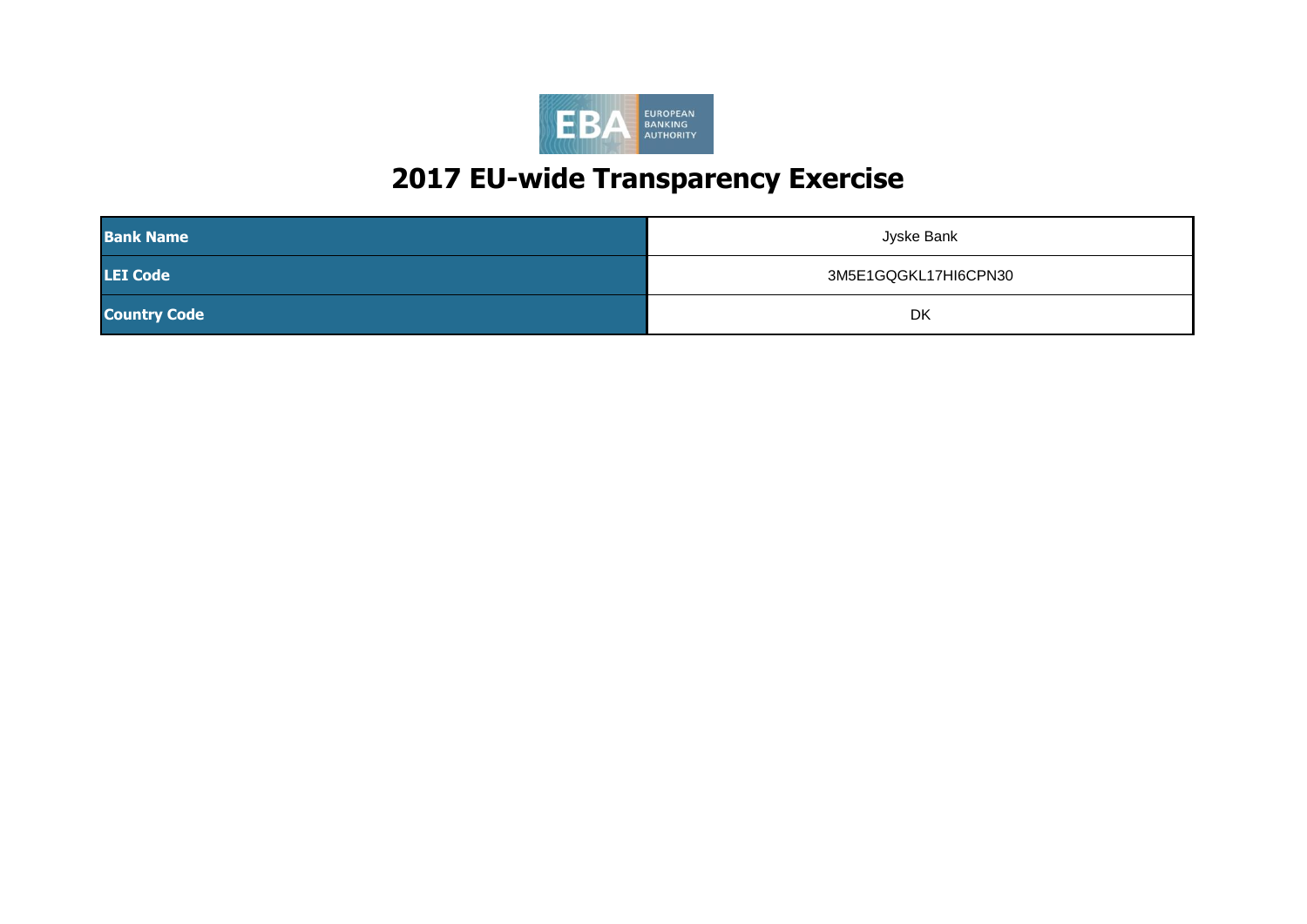

**Capital** Jyske Bank

|                                                         |                           | (mln EUR. %)                                                                                                                           |              | As of 31/12/2016 As of 30/06/2017 | <b>COREP CODE</b>                                                                                                                                                                       | <b>REGULATION</b>                                                                                                                                                                                                                                                                                       |
|---------------------------------------------------------|---------------------------|----------------------------------------------------------------------------------------------------------------------------------------|--------------|-----------------------------------|-----------------------------------------------------------------------------------------------------------------------------------------------------------------------------------------|---------------------------------------------------------------------------------------------------------------------------------------------------------------------------------------------------------------------------------------------------------------------------------------------------------|
|                                                         | $\boldsymbol{\mathsf{A}}$ | <b>OWN FUNDS</b>                                                                                                                       | 4,486        | 4,821                             | : 01.00 (r010, c010)                                                                                                                                                                    | Articles 4(118) and 72 of CRR                                                                                                                                                                                                                                                                           |
|                                                         | A.1                       | COMMON EQUITY TIER 1 CAPITAL (net of deductions and after applying<br>transitional adjustments)                                        | 4,048        | 4,083                             | 01.00 (r020,c010)                                                                                                                                                                       | Article 50 of CRR                                                                                                                                                                                                                                                                                       |
|                                                         | A.1.1                     | Capital instruments eligible as CET1 Capital (including share premium and net own capital<br>instruments)                              | 125          | 95                                | C 01.00 (r030,c010)                                                                                                                                                                     | Articles 26(1) points (a) and (b), 27 to 29, 36(1) point (f) and 42 of CRR                                                                                                                                                                                                                              |
|                                                         | A.1.2                     | <b>Retained earnings</b>                                                                                                               | 3,911        | 3,971                             | C 01.00 (r130,c010)                                                                                                                                                                     | Articles 26(1) point (c), 26(2) and 36 (1) points (a) and (f) of CRR                                                                                                                                                                                                                                    |
|                                                         | A.1.3                     | Accumulated other comprehensive income                                                                                                 | 69           | $72\,$                            | C 01.00 (r180,c010)                                                                                                                                                                     | Articles 4(100), 26(1) point (d) and 36 (1) point (l) of CRR                                                                                                                                                                                                                                            |
|                                                         | A.1.4                     | <b>Other Reserves</b>                                                                                                                  | $\mathbf{0}$ | $\mathbf{0}$                      | 01.00 (r200,c010)                                                                                                                                                                       | Articles 4(117) and 26(1) point (e) of CRR                                                                                                                                                                                                                                                              |
|                                                         | A.1.5                     | Funds for general banking risk                                                                                                         | $\mathbf 0$  | $\bf 0$                           | 01.00 (r210, c010)                                                                                                                                                                      | Articles 4(112), 26(1) point (f) and 36 (1) point (l) of CRR                                                                                                                                                                                                                                            |
|                                                         | A.1.6                     | Minority interest given recognition in CET1 capital                                                                                    | $\mathbf 0$  | $\bf{0}$                          | 01.00 (r230,c010)                                                                                                                                                                       | Article 84 of CRR                                                                                                                                                                                                                                                                                       |
|                                                         | A.1.7                     | Adjustments to CET1 due to prudential filters                                                                                          | $-37$        | $-33$                             | C 01.00 (r250,c010)                                                                                                                                                                     | Articles 32 to 35 of and 36 (1) point (I) of CRR                                                                                                                                                                                                                                                        |
|                                                         | $A.1.8$                   | (-) Intangible assets (including Goodwill)                                                                                             | $-7$         | $-2$                              | C 01.00 (r300,c010) + C 01.00 (r340,c010)                                                                                                                                               | Articles 4(113), 36(1) point (b) and 37 of CRR. Articles 4(115), 36(1) point (b) and 37 point (a) of<br>CCR                                                                                                                                                                                             |
|                                                         | A.1.9                     | (-) DTAs that rely on future profitability and do not arise from temporary differences net of<br>associated DTLs                       | $\mathbf 0$  | $\bf 0$                           | C 01.00 (r370,c010)                                                                                                                                                                     | Articles 36(1) point (c) and 38 of CRR                                                                                                                                                                                                                                                                  |
|                                                         | A.1.10                    | (-) IRB shortfall of credit risk adjustments to expected losses                                                                        | $-12$        | $-19$                             | C 01.00 (r380,c010)                                                                                                                                                                     | Articles 36(1) point (d), 40 and 159 of CRR                                                                                                                                                                                                                                                             |
|                                                         | A.1.11                    | (-) Defined benefit pension fund assets                                                                                                | $\mathbf 0$  | $\bf 0$                           | 01.00 (r390,c010)                                                                                                                                                                       | Articles 4(109), 36(1) point (e) and 41 of CRR                                                                                                                                                                                                                                                          |
|                                                         | A.1.12                    | (-) Reciprocal cross holdings in CET1 Capital                                                                                          | $\mathbf 0$  | $\bf{0}$                          | 01.00 (r430,c010)                                                                                                                                                                       | Articles 4(122), 36(1) point (g) and 44 of CRR                                                                                                                                                                                                                                                          |
|                                                         | A.1.13                    | (-) Excess deduction from AT1 items over AT1 Capital                                                                                   | $\mathbf 0$  | $\mathbf{0}$                      | C 01.00 (r440,c010)                                                                                                                                                                     | Article 36(1) point (j) of CRR                                                                                                                                                                                                                                                                          |
|                                                         | A.1.14                    | (-) Deductions related to assets which can alternatively be subject to a 1.250% risk weight                                            | $\mathbf 0$  | $\bf{0}$                          | $01.00$ (r450,c010) + C 01.00 (r460,c010) +<br>: 01.00 (r470,c010) + C 01.00 (r471,c010)+<br>: 01.00 (r472,c010)                                                                        | Articles 4(36), 36(1) point (k) (i) and 89 to 91 of CRR; Articles 36(1) point (k) (i), 243(1) point (b),<br>244(1) point (b) and 258 of CRR; Articles $36(1)$ point k) (ii) and $379(3)$ of CRR; Articles $36(1)$ point k) (ii) and $379(3)$ of CRR; Articles $36(1)$ point k) (v) and $155(4)$ of CRR. |
|                                                         | A.1.14.1                  | Of which: from securitisation positions (-)                                                                                            | $\mathbf 0$  | $\bf{0}$                          | 01.00 (r460,c010)                                                                                                                                                                       | Articles 36(1) point (k) (ii), 243(1) point (b), 244(1) point (b) and 258 of CRR                                                                                                                                                                                                                        |
|                                                         | A.1.15                    | (-) Holdings of CET1 capital instruments of financial sector entities where the institiution does<br>not have a significant investment | $\bf{0}$     | $\mathbf{0}$                      | 01.00 (r480.c010)                                                                                                                                                                       | Articles 4(27), 36(1) point (h); 43 to 46, 49 (2) and (3) and 79 of CRR                                                                                                                                                                                                                                 |
| <b>OWN FUNDS</b><br><b>Transitional period</b>          | A.1.16                    | (-) Deductible DTAs that rely on future profitability and arise from temporary differences                                             | $\mathbf{0}$ | $\mathbf{0}$                      | 01.00 (r490.c010)                                                                                                                                                                       | Articles 36(1) point (c) and 38: Articles 48(1) point (a) and 48(2) of CRR                                                                                                                                                                                                                              |
|                                                         | A.1.17                    | (-) Holdings of CET1 capital instruments of financial sector entities where the institiution has a<br>significant investment           | $\mathbf 0$  | $\bf 0$                           | C 01.00 (r500,c010)                                                                                                                                                                     | Articles 4(27); 36(1) point (i); 43, 45; 47; 48(1) point (b); 49(1) to (3) and 79 of CRR                                                                                                                                                                                                                |
|                                                         | A.1.18                    | (-) Amount exceding the 17.65% threshold                                                                                               | $\mathbf 0$  | $\bf{0}$                          | C 01.00 (r510,c010)                                                                                                                                                                     | Article 48 of CRR                                                                                                                                                                                                                                                                                       |
|                                                         | A.1.19                    | (-) Additional deductions of CET1 Capital due to Article 3 CRR                                                                         | $\mathbf{0}$ | $\mathbf{0}$                      | 01.00 (r524,c010)                                                                                                                                                                       | Article 3 CRR                                                                                                                                                                                                                                                                                           |
|                                                         | A.1.20                    | CET1 capital elements or deductions - other                                                                                            | $\mathbf 0$  | $\bf 0$                           | 01.00 (r529,c010)                                                                                                                                                                       |                                                                                                                                                                                                                                                                                                         |
|                                                         | A.1.21                    | <b>Transitional adjustments</b>                                                                                                        | $\mathbf 0$  | $\bf{0}$                          | $CA1(1.1.1.6 + 1.1.1.8 + 1.1.1.26)$                                                                                                                                                     |                                                                                                                                                                                                                                                                                                         |
|                                                         | A.1.21.1                  | Transitional adjustments due to grandfathered CET1 Capital instruments (+/-)                                                           | $\mathbf{0}$ | $\mathbf{0}$                      | C 01.00 (r220,c010)                                                                                                                                                                     | Articles 483(1) to (3), and 484 to 487 of CRR                                                                                                                                                                                                                                                           |
|                                                         | A.1.21.2                  | Transitional adjustments due to additional minority interests (+/-)                                                                    | $\mathbf 0$  | $\bf 0$                           | C 01.00 (r240,c010)                                                                                                                                                                     | Articles 479 and 480 of CRR                                                                                                                                                                                                                                                                             |
|                                                         | A.1.21.3                  | Other transitional adjustments to CET1 Capital (+/-)                                                                                   | $\mathbf 0$  | $\bf 0$                           | C 01.00 (r520,c010)                                                                                                                                                                     | Articles 469 to 472, 478 and 481 of CRR                                                                                                                                                                                                                                                                 |
|                                                         | A.2                       | ADDITIONAL TIER 1 CAPITAL (net of deductions and after transitional adjustments)                                                       | 293          | 280                               | 01.00 (r530,c010)                                                                                                                                                                       | Article 61 of CRR                                                                                                                                                                                                                                                                                       |
|                                                         | A.2.1                     | Additional Tier 1 Capital instruments                                                                                                  | 196          | 197                               | 01.00 (r540,c010) + C 01.00 (r670,c010)                                                                                                                                                 |                                                                                                                                                                                                                                                                                                         |
|                                                         | A.2.2                     | (-) Excess deduction from T2 items over T2 capital                                                                                     | $\mathbf 0$  | $\bf{0}$                          | 01.00 (r720,c010)                                                                                                                                                                       |                                                                                                                                                                                                                                                                                                         |
|                                                         | A.2.3                     | Other Additional Tier 1 Capital components and deductions                                                                              | $-7$         | $-4$                              | $(01.00 (r690, c010) + C 01.00 (r700, c010) + (01.00 (r710, c010) + C 01.00 (r740, c010))$<br>01.00 (r744,c010) + C 01.00 (r748,c010)                                                   |                                                                                                                                                                                                                                                                                                         |
|                                                         | A.2.4                     | Additional Tier 1 transitional adjustments                                                                                             | 105          | 87                                | C 01.00 (r660,c010) + C 01.00 (r680,c010) ·<br>C 01.00 (r730,c010)                                                                                                                      |                                                                                                                                                                                                                                                                                                         |
|                                                         | A.3                       | TIER 1 CAPITAL (net of deductions and after transitional adjustments)                                                                  | 4,341        | 4,364                             | 01.00 (r015,c010)                                                                                                                                                                       | Article 25 of CRR                                                                                                                                                                                                                                                                                       |
|                                                         | A.4                       | <b>TIER 2 CAPITAL (net of deductions and after transitional adjustments)</b>                                                           | 145          | 457                               | 01.00 (r750,c010)                                                                                                                                                                       | Article 71 of CRR                                                                                                                                                                                                                                                                                       |
|                                                         | A.4.1                     | Tier 2 Capital instruments                                                                                                             | 238          | 537                               | 01.00 (r760,c010) + C 01.00 (r890,c010)                                                                                                                                                 |                                                                                                                                                                                                                                                                                                         |
|                                                         | A.4.2                     | Other Tier 2 Capital components and deductions                                                                                         | $-30$        | $-33$                             | $201.00 (r910, c010) + C 01.00 (r920, c010) +$<br>: 01.00 (r930,c010) + C 01.00 (r940,c010) +<br>: 01.00 (r930,c010) + C 01.00 (r940,c010) +<br>01.00 (r974.c010) + C 01.00 (r978.c010) |                                                                                                                                                                                                                                                                                                         |
|                                                         | A.4.3                     | Tier 2 transitional adjustments                                                                                                        | $-63$        | $-47$                             | $C 01.00 (r880, c010) + C 01.00 (r900, c010) +$<br>01.00 (r960.c010)                                                                                                                    |                                                                                                                                                                                                                                                                                                         |
| <b>OWN FUNDS</b>                                        | в                         | <b>TOTAL RISK EXPOSURE AMOUNT</b>                                                                                                      | 24,507       | 24,803                            | C 02.00 (r010,c010)                                                                                                                                                                     | Articles 92(3), 95, 96 and 98 of CRR                                                                                                                                                                                                                                                                    |
| <b>REQUIREMENTS</b>                                     | B.1                       | Of which: Transitional adjustments included                                                                                            | $\mathbf 0$  | $\mathbf{0}$                      | C 05.01 (r010:c040)                                                                                                                                                                     |                                                                                                                                                                                                                                                                                                         |
|                                                         | C.1                       | <b>COMMON EQUITY TIER 1 CAPITAL RATIO (transitional period)</b>                                                                        | 16.52%       | 16.46%                            | CA3 (1)                                                                                                                                                                                 | ÷.                                                                                                                                                                                                                                                                                                      |
| <b>CAPITAL RATIOS (%)</b><br><b>Transitional period</b> | C.2                       | <b>TIER 1 CAPITAL RATIO (transitional period)</b>                                                                                      | 17.72%       | 17.59%                            | CA3 (3)                                                                                                                                                                                 |                                                                                                                                                                                                                                                                                                         |
|                                                         | C.3                       | <b>TOTAL CAPITAL RATIO (transitional period)</b>                                                                                       | 18.31%       | 19,44%                            | CA3 {5}                                                                                                                                                                                 |                                                                                                                                                                                                                                                                                                         |
| CET1 Capital<br><b>Fully loaded</b>                     | $\mathbf D$               | COMMON EQUITY TIER 1 CAPITAL (fully loaded)                                                                                            | 4,048        | 4,083                             | [A.1-A.1.13-A.1.21+MIN(A.2+A.1.13-<br>A.2.2-A.2.4+MIN(A.4+A.2.2-A.4.3,0),0)]                                                                                                            |                                                                                                                                                                                                                                                                                                         |
| CET1 RATIO (%)<br><b>Fully loaded<sup>1</sup></b>       | E                         | COMMON EQUITY TIER 1 CAPITAL RATIO (fully loaded)                                                                                      | 16.52%       | 16.46%                            | $[D.1]/[B-B.1]$                                                                                                                                                                         |                                                                                                                                                                                                                                                                                                         |

(1) Fully loaded CET1 capital ratio estimation based on the formulae stated in column "COREP CODE"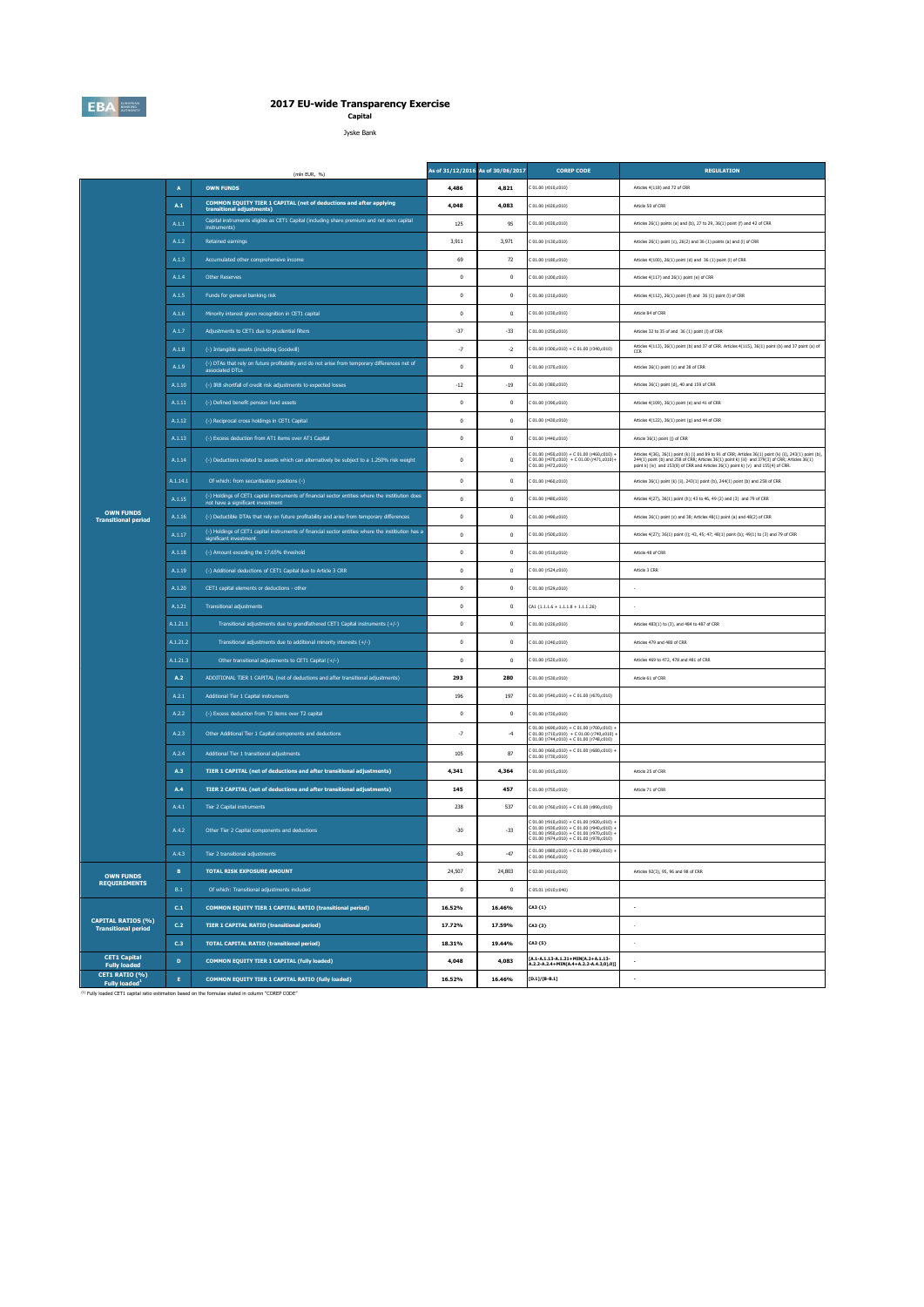

**Leverage ratio**

Jyske Bank

|            | (mln EUR, $%$ )                                                                       | As of<br>31/12/2016 | As of<br>30/06/2017 | <b>COREP CODE</b>   | <b>REGULATION</b>                                                                     |
|------------|---------------------------------------------------------------------------------------|---------------------|---------------------|---------------------|---------------------------------------------------------------------------------------|
| A.1        | Tier 1 capital - transitional definition                                              | 4,341               | 4,364               | C 47.00 (r320,c010) |                                                                                       |
| A.2        | Tier 1 capital - fully phased-in definition                                           | 4,246               | 4,280               | C 47.00 (r310,c010) |                                                                                       |
| B.1        | Total leverage ratio exposures - using a transitional definition of Tier 1 capital    | 80,933              | 81,383              | C 47.00 (r300,c010) | Article 429 of the CRR; Delegated Regulation (EU) 2015/62 of 10 October 2014 amending |
| <b>B.2</b> | Total leverage ratio exposures - using a fully phased-in definition of Tier 1 capital | 80,838              | 81,300              | C 47.00 (r290,c010) | <b>CRR</b>                                                                            |
| C.1        | Leverage ratio - using a transitional definition of Tier 1 capital                    | 5.4%                | 5.4%                | C 47.00 (r340,c010) |                                                                                       |
| C.2        | Leverage ratio - using a fully phased-in definition of Tier 1 capital                 | 5.3%                | 5.3%                | C 47.00 (r330,c010) |                                                                                       |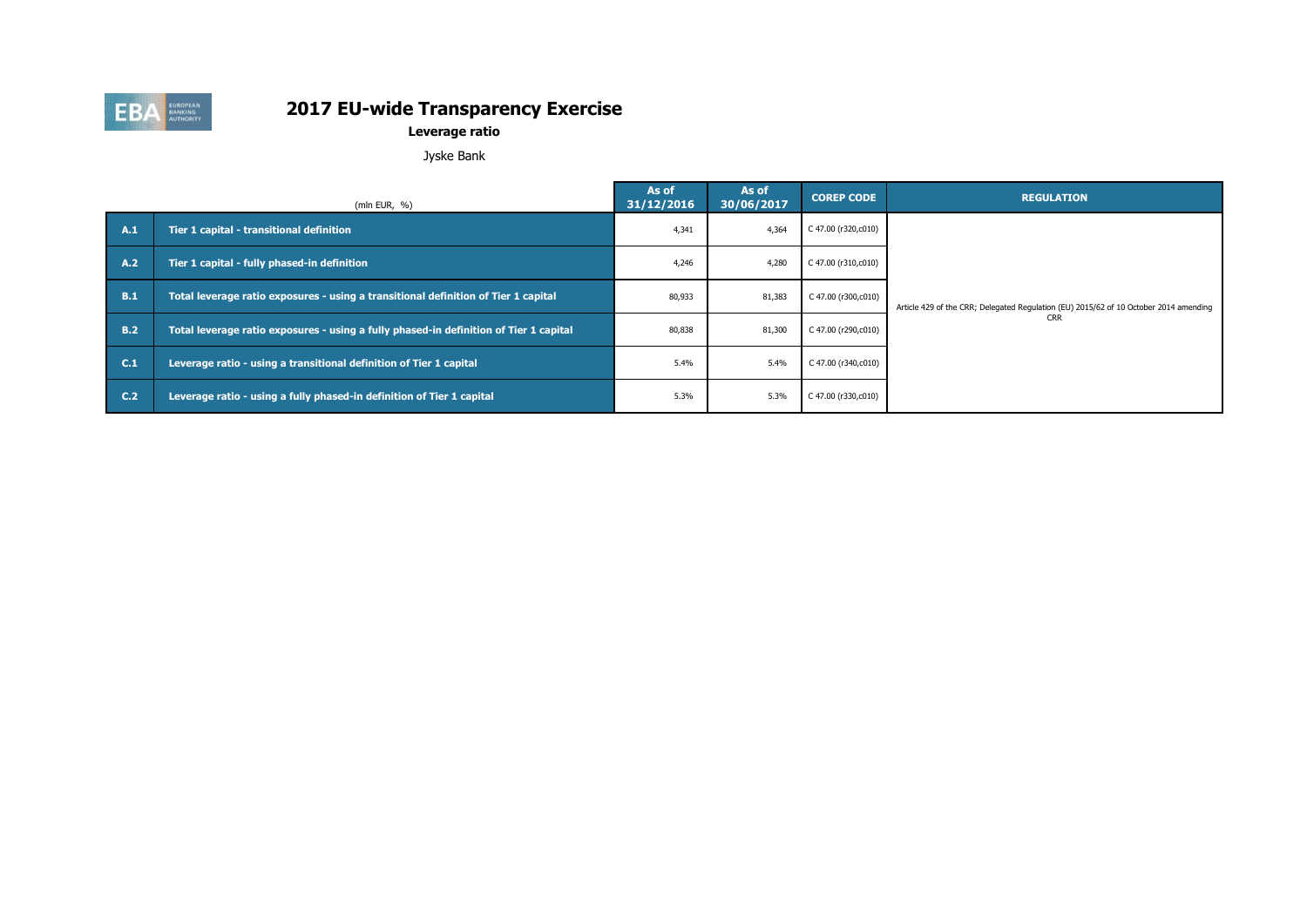

## **Risk exposure amounts**

Jyske Bank

| (mln EUR)                                                                                                 | As of<br>31/12/2016 | as of 30/06/2017 |
|-----------------------------------------------------------------------------------------------------------|---------------------|------------------|
| Risk exposure amounts for credit risk                                                                     | 18,686              | 19,446           |
| Risk exposure amount for securitisation and re-securitisations in the banking book                        | 20                  | 27               |
| Risk exposure amount for contributions to the default fund of a CCP                                       | $\mathbf{0}$        |                  |
| Risk exposure amount Other credit risk                                                                    | 18,667              | 19,418           |
| Risk exposure amount for position, foreign exchange and commodities (Market risk)                         | 3,307               | 2,937            |
| of which: Risk exposure amount for securitisation and re-securitisations in the trading book <sup>1</sup> | 39                  | 26               |
| Risk exposure amount for Credit Valuation Adjustment                                                      | 222                 | 170              |
| Risk exposure amount for operational risk                                                                 | 2,291               | 2,251            |
| Other risk exposure amounts                                                                               | 0                   |                  |
| <b>Total Risk Exposure Amount</b>                                                                         | 24,507              | 24,803           |

 $(1)$  May include hedges, which are not securitisation positions, as per Article 338.3 of CRR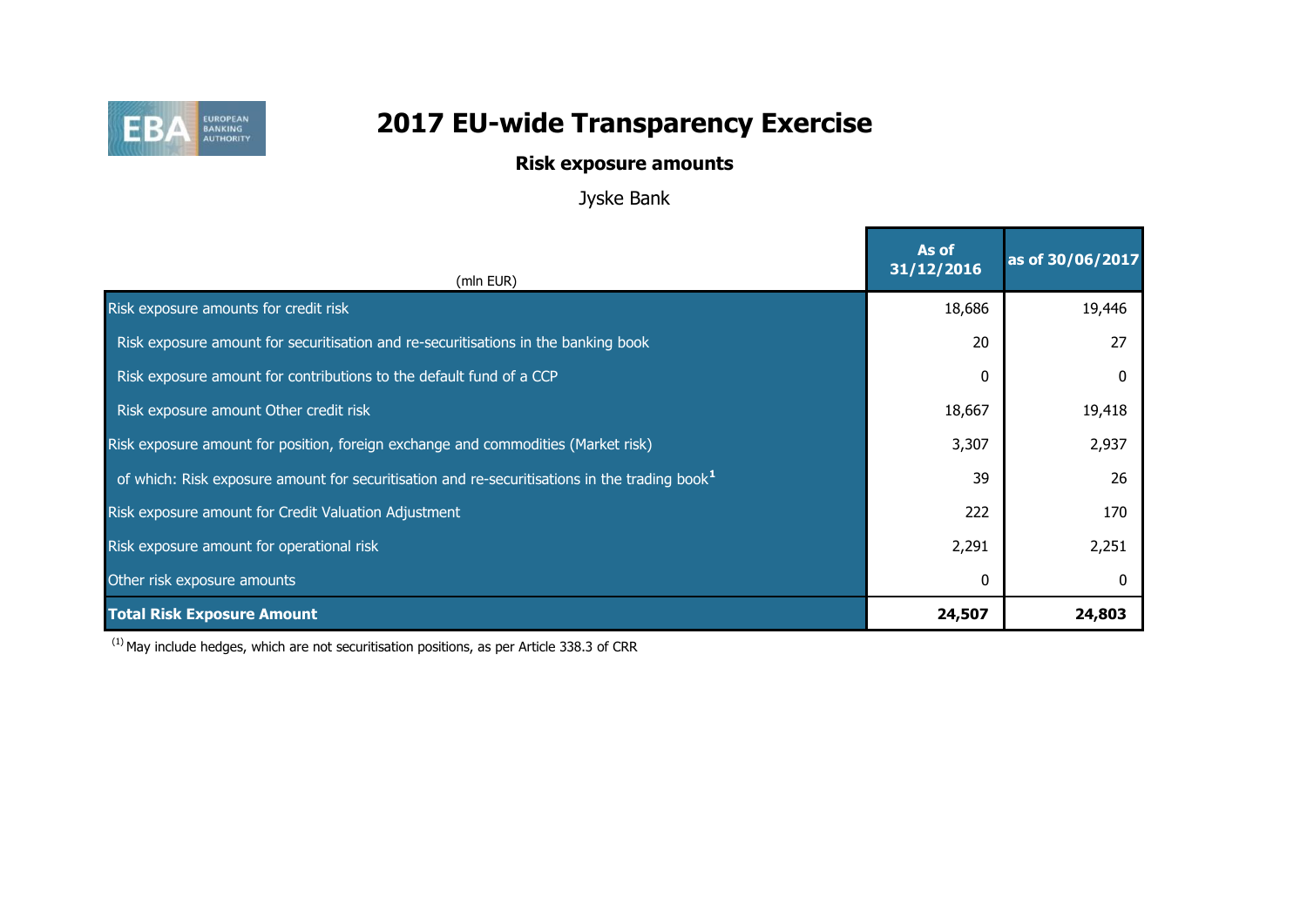

**P&L**

Jyske Bank

| (mln EUR)                                                                                                                                                       | As of 31/12/2016 | As of<br>30/06/2017 |
|-----------------------------------------------------------------------------------------------------------------------------------------------------------------|------------------|---------------------|
| Interest income                                                                                                                                                 | 1,629            | 741                 |
| Of which debt securities income                                                                                                                                 | 120              | 44                  |
| Of which loans and advances income                                                                                                                              | 1,463            | 676                 |
| Interest expenses                                                                                                                                               | 745              | 331                 |
| (Of which deposits expenses)                                                                                                                                    | 49               | $\overline{7}$      |
| (Of which debt securities issued expenses)                                                                                                                      | 647              | 310                 |
| (Expenses on share capital repayable on demand)                                                                                                                 | $\Omega$         | $\Omega$            |
| Dividend income                                                                                                                                                 | 11               | 9                   |
| Net Fee and commission income                                                                                                                                   | 206              | 117                 |
| Gains or (-) losses on derecognition of financial assets and liabilities not measured at fair value through profit or loss, and of non financial<br>assets, net | 0                | 0                   |
| Gains or (-) losses on financial assets and liabilities held for trading, net                                                                                   | 42               | 44                  |
| Gains or (-) losses on financial assets and liabilities designated at fair value through profit or loss, net                                                    | 18               | 19                  |
| Gains or (-) losses from hedge accounting, net                                                                                                                  | $\mathbf 0$      | 0                   |
| Exchange differences [gain or (-) loss], net                                                                                                                    | 49               | 12                  |
| Net other operating income /(expenses)                                                                                                                          | 88               | 41                  |
| <b>TOTAL OPERATING INCOME, NET</b>                                                                                                                              | 1,298            | 653                 |
| (Administrative expenses)                                                                                                                                       | 668              | 344                 |
| (Depreciation)                                                                                                                                                  | 69               | 45                  |
| (Provisions or (-) reversal of provisions)                                                                                                                      | $\Omega$         | 0                   |
| (Commitments and guarantees given)                                                                                                                              | $\Omega$         | $\Omega$            |
| (Other provisions)                                                                                                                                              | $\mathbf 0$      | $\Omega$            |
| Of which pending legal issues and tax litigation <sup>1</sup>                                                                                                   | 6                |                     |
| Of which restructuring <sup>1</sup>                                                                                                                             | $\Omega$         |                     |
| (Impairment or (-) reversal of impairment on financial assets not measured at fair value through profit or loss)                                                | 27               | $-19$               |
| (Loans and receivables)                                                                                                                                         | 27               | -19                 |
| (Held to maturity investments, AFS assets and financial assets measured at cost)                                                                                | $\mathbf 0$      | 0                   |
| (Impairment or (-) reversal of impairment of investments in subsidaries, joint ventures and associates and on non-financial assets)                             | 9                | 5                   |
| (of which Goodwill)                                                                                                                                             | $\mathbf{0}$     | $\mathbf 0$         |
| Negative goodwill recognised in profit or loss                                                                                                                  | $\mathbf{0}$     | $\Omega$            |
| Share of the profit or (-) loss of investments in subsidaries, joint ventures and associates                                                                    | $\mathbf{1}$     | $\Omega$            |
| Profit or (-) loss from non-current assets and disposal groups classified as held for sale not qualifying as discontinued operations                            | $\mathbf 0$      | 0                   |
| PROFIT OR (-) LOSS BEFORE TAX FROM CONTINUING OPERATIONS                                                                                                        | 525              | 278                 |
| PROFIT OR (-) LOSS AFTER TAX FROM CONTINUING OPERATIONS                                                                                                         | 419              | 217                 |
| Profit or (-) loss after tax from discontinued operations                                                                                                       | $\Omega$         | $\Omega$            |
| PROFIT OR (-) LOSS FOR THE YEAR                                                                                                                                 | 419              | 217                 |
| Of which attributable to owners of the parent                                                                                                                   | 419              | 217                 |

<sup>(1)</sup> Information available only as of end of the year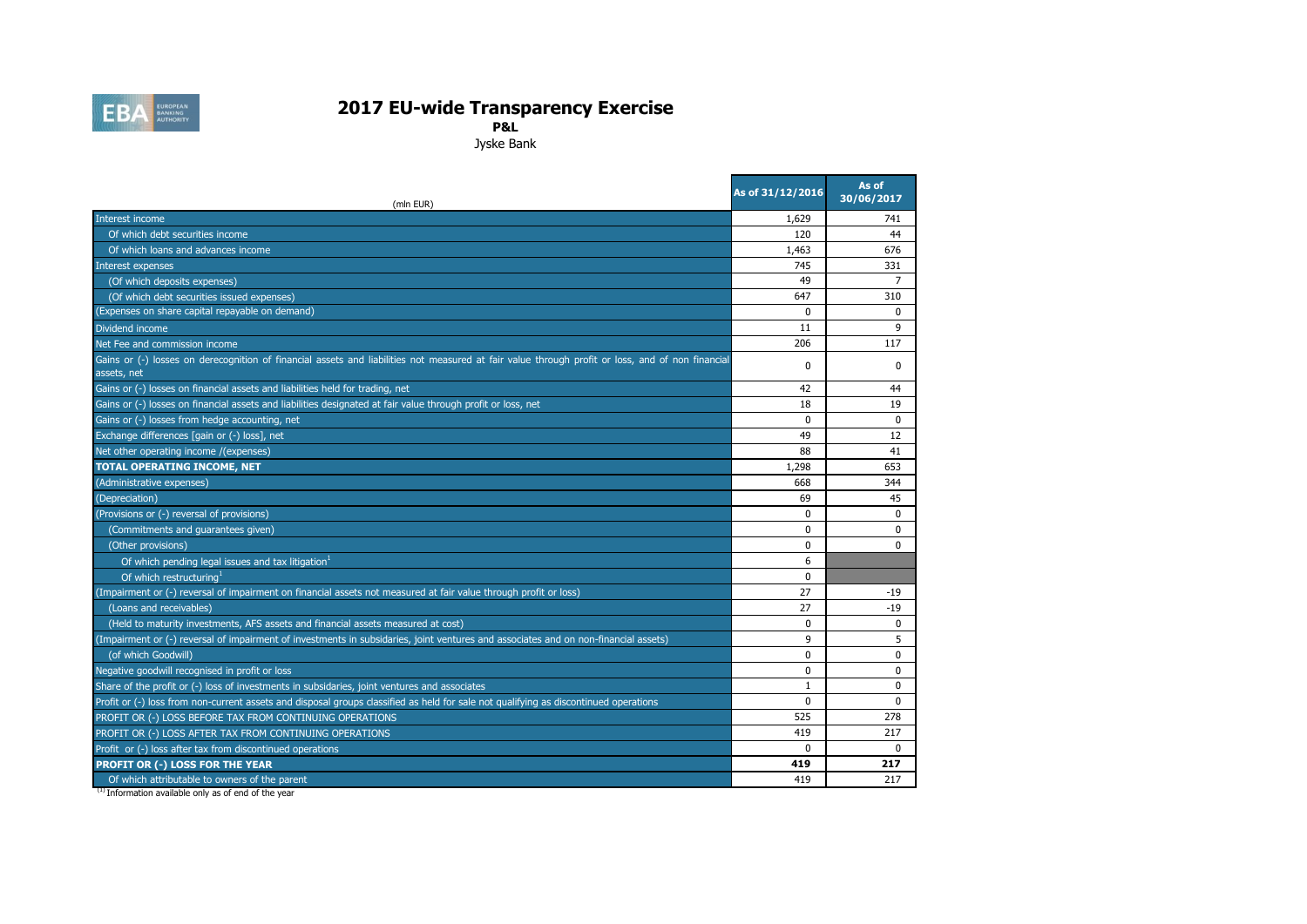**EBA** EUROPEAN

# **2017 EU-wide Transparency Exercise**<br>Market Risk

| ske Kank |
|----------|
|          |

|                                           |                                                       |                                                       |                                                                                                               |                                 |                                                                                                                |                                    |                                                                                            |                               |              |                                                         | <b>IM</b>              |                                                       |                                                                                                                      |                                 |                                                                                                                |                                    |                                                                                            |                               |              |                                                         |                               |                                                       |
|-------------------------------------------|-------------------------------------------------------|-------------------------------------------------------|---------------------------------------------------------------------------------------------------------------|---------------------------------|----------------------------------------------------------------------------------------------------------------|------------------------------------|--------------------------------------------------------------------------------------------|-------------------------------|--------------|---------------------------------------------------------|------------------------|-------------------------------------------------------|----------------------------------------------------------------------------------------------------------------------|---------------------------------|----------------------------------------------------------------------------------------------------------------|------------------------------------|--------------------------------------------------------------------------------------------|-------------------------------|--------------|---------------------------------------------------------|-------------------------------|-------------------------------------------------------|
|                                           | As of                                                 | As of<br>31/12/2016 30/06/2017                        |                                                                                                               |                                 |                                                                                                                |                                    | As of 31/12/2016                                                                           |                               |              |                                                         |                        |                                                       |                                                                                                                      |                                 |                                                                                                                |                                    | As of 30/06/2017                                                                           |                               |              |                                                         |                               |                                                       |
|                                           |                                                       |                                                       | VaR (Memorandum item)                                                                                         |                                 | <b>STRESSED VaR (Memorandum</b><br><i>item</i> )                                                               |                                    | <b>INCREMENTAL</b><br><b>DEFAULT AND</b><br><b>MIGRATION RISK</b><br><b>CAPITAL CHARGE</b> |                               |              | <b>ALL PRICE RISKS CAPITAL</b><br><b>CHARGE FOR CTP</b> |                        |                                                       | VaR (Memorandum item)                                                                                                |                                 | <b>STRESSED VaR (Memorandum</b><br><i>item</i> )                                                               |                                    | <b>INCREMENTAL</b><br><b>DEFAULT AND</b><br><b>MIGRATION RISK</b><br><b>CAPITAL CHARGE</b> |                               |              | <b>ALL PRICE RISKS CAPITAL</b><br><b>CHARGE FOR CTP</b> |                               |                                                       |
| (mln EUR)                                 | <b>TOTAL RISK</b><br><b>EXPOSURE</b><br><b>AMOUNT</b> | <b>TOTAL RISK</b><br><b>EXPOSURE</b><br><b>AMOUNT</b> | <b>MULTIPLICATION</b><br>FACTOR (mc) x<br><b>AVERAGE OF</b><br>PREVIOUS 60<br><b>WORKING DAYS</b><br>(VaRavg) | <b>PREVIOUS</b><br>DAY (VaRt-1) | <b>MULTIPLICATION</b><br>FACTOR (ms) x<br><b>AVERAGE OF</b><br>PREVIOUS 60<br><b>WORKING DAYS</b><br>(SVaRavg) | <b>LATEST</b><br>AVAILABLE AVERAGE | <b>12 WEEKS</b><br>(SVaRt-1) MEASURE                                                       | <b>LAST</b><br><b>MEASURE</b> | <b>FLOOR</b> | <b>12 WEEKS</b><br><b>AVERAGE</b><br><b>MEASURE</b>     | LAST<br><b>MEASURE</b> | <b>TOTAL RISK</b><br><b>EXPOSURE</b><br><b>AMOUNT</b> | <b>MULTIPLICATION</b><br>FACTOR (mc) x<br><b>AVERAGE OF</b><br><b>PREVIOUS 60</b><br><b>WORKING DAYS</b><br>(VaRavg) | <b>PREVIOUS</b><br>DAY (VaRt-1) | <b>MULTIPLICATION</b><br>FACTOR (ms) x<br><b>AVERAGE OF</b><br>PREVIOUS 60<br><b>WORKING DAYS</b><br>(SVaRavg) | <b>LATEST</b><br>AVAILABLE AVERAGE | <b>12 WEEKS</b><br>(SVaRt-1) MEASURE                                                       | <b>LAST</b><br><b>MEASURE</b> | <b>FLOOR</b> | <b>12 WEEKS</b><br><b>AVERAGE</b><br><b>MEASURE</b>     | <b>LAST</b><br><b>MEASURE</b> | <b>TOTAL RISK</b><br><b>EXPOSURE</b><br><b>AMOUNT</b> |
| <b>Traded Debt Instruments</b>            | 2,631                                                 | 2,072                                                 |                                                                                                               |                                 |                                                                                                                |                                    |                                                                                            |                               |              |                                                         |                        |                                                       |                                                                                                                      |                                 |                                                                                                                |                                    |                                                                                            |                               |              |                                                         |                               |                                                       |
| Of which: General risk                    | 1,713                                                 | 1,238                                                 |                                                                                                               |                                 |                                                                                                                |                                    |                                                                                            |                               |              |                                                         |                        |                                                       |                                                                                                                      |                                 |                                                                                                                |                                    |                                                                                            |                               |              |                                                         |                               |                                                       |
| Of which: Specific risk                   | 918                                                   | 834                                                   |                                                                                                               |                                 |                                                                                                                |                                    |                                                                                            |                               |              |                                                         |                        |                                                       |                                                                                                                      |                                 |                                                                                                                |                                    |                                                                                            |                               |              |                                                         |                               |                                                       |
| <b>Equities</b>                           | 395                                                   | 533                                                   |                                                                                                               |                                 |                                                                                                                |                                    |                                                                                            |                               |              |                                                         |                        |                                                       |                                                                                                                      |                                 |                                                                                                                |                                    |                                                                                            |                               |              |                                                         |                               |                                                       |
| Of which: General risk                    | 217                                                   | 269                                                   |                                                                                                               |                                 |                                                                                                                |                                    |                                                                                            |                               |              |                                                         |                        |                                                       |                                                                                                                      |                                 |                                                                                                                |                                    |                                                                                            |                               |              |                                                         |                               |                                                       |
| Of which: Specific risk                   | 178<br>216                                            | 264<br>265                                            |                                                                                                               |                                 |                                                                                                                |                                    |                                                                                            |                               |              |                                                         |                        |                                                       |                                                                                                                      |                                 |                                                                                                                |                                    |                                                                                            |                               |              |                                                         |                               |                                                       |
| Foreign exchange risk<br>Commodities risk |                                                       |                                                       |                                                                                                               |                                 |                                                                                                                |                                    |                                                                                            |                               |              |                                                         |                        |                                                       |                                                                                                                      |                                 |                                                                                                                |                                    |                                                                                            |                               |              |                                                         |                               |                                                       |
| <b>Total</b>                              | 3.242                                                 | 2.870                                                 |                                                                                                               |                                 |                                                                                                                |                                    |                                                                                            |                               |              |                                                         |                        |                                                       |                                                                                                                      |                                 |                                                                                                                |                                    |                                                                                            |                               |              |                                                         |                               |                                                       |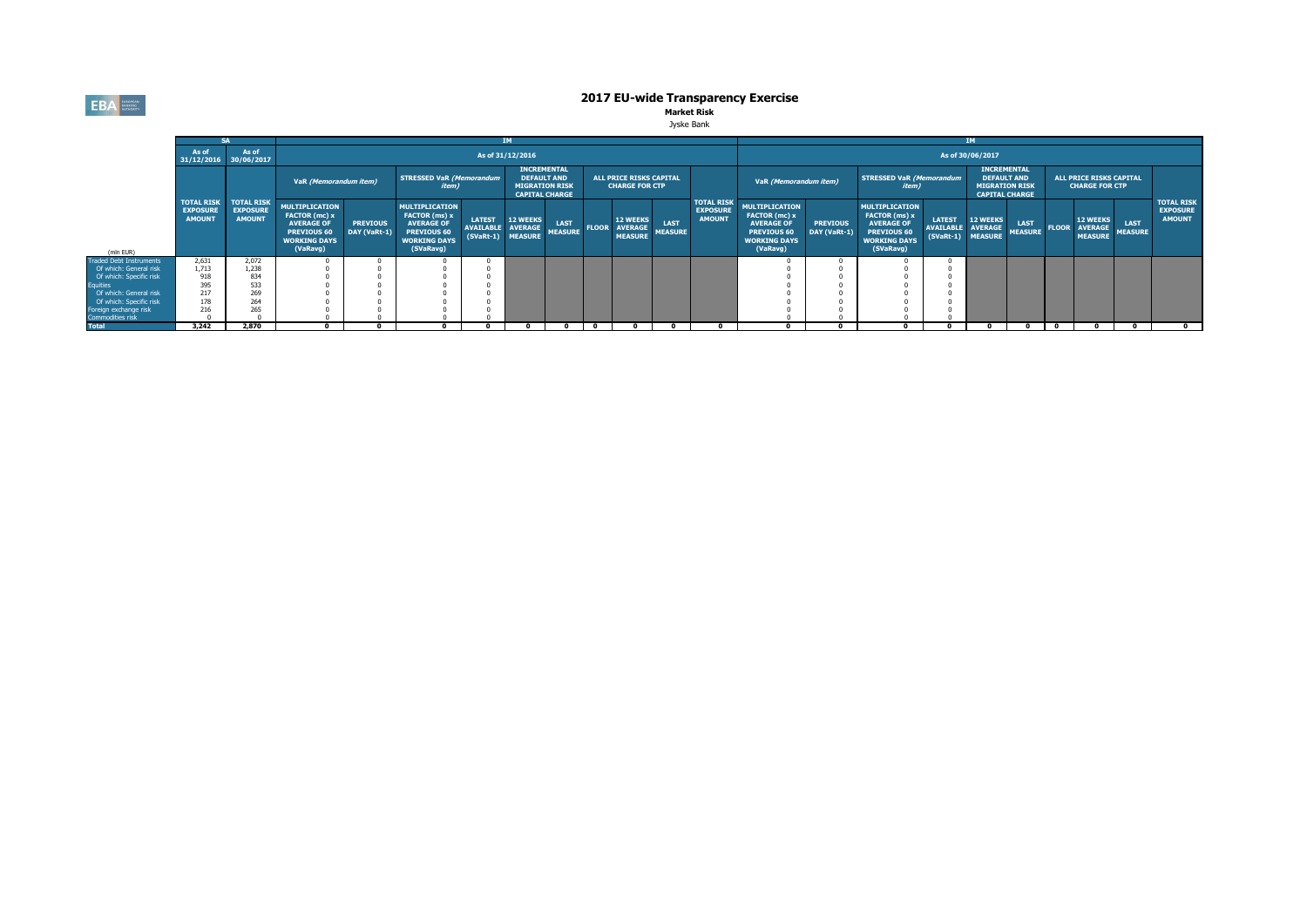

 $\begin{array}{c} \hline \end{array}$ 

#### **2017 EU-wide Transparency Exercise**

**Credit Risk - Standardised Approach**

Jyske Bank

|                   |                                                                                                                                                                                                    |                                   |                                       |                                | <b>Standardised Approach</b>           |                                   |                                       |                                |                                        |  |
|-------------------|----------------------------------------------------------------------------------------------------------------------------------------------------------------------------------------------------|-----------------------------------|---------------------------------------|--------------------------------|----------------------------------------|-----------------------------------|---------------------------------------|--------------------------------|----------------------------------------|--|
|                   |                                                                                                                                                                                                    |                                   | As of 30/06/2017<br>As of 31/12/2016  |                                |                                        |                                   |                                       |                                |                                        |  |
|                   | (mln EUR, %)                                                                                                                                                                                       | Original<br>Exposure <sup>1</sup> | <b>Exposure</b><br>Value <sup>1</sup> | <b>Risk exposure</b><br>amount | Value<br>adjustments and<br>provisions | Original<br>Exposure <sup>1</sup> | <b>Exposure</b><br>Value <sup>1</sup> | <b>Risk exposure</b><br>amount | Value<br>adjustments and<br>provisions |  |
|                   | <b>Central governments or central banks</b>                                                                                                                                                        | 664                               | 657                                   | $^{\circ}$                     |                                        | 2.259                             | 2.198                                 | $\mathbf{0}$                   |                                        |  |
|                   | <b>Regional governments or local authorities</b>                                                                                                                                                   | 1.124                             | 736                                   | $\Omega$                       |                                        | 1.214                             | 741                                   | $\Omega$                       |                                        |  |
|                   | <b>Public sector entities</b>                                                                                                                                                                      | 35                                | 8                                     | $\overline{\phantom{a}}$       |                                        | 34                                | $\mathbf{Q}$                          | $\overline{ }$                 |                                        |  |
|                   | <b>Multilateral Development Banks</b>                                                                                                                                                              | 1.289                             | 444                                   | $\Omega$                       |                                        | 352                               | 52                                    | $\Omega$                       |                                        |  |
|                   | <b>International Organisations</b>                                                                                                                                                                 | $\Omega$                          | r                                     |                                |                                        | $\Omega$                          | $\Omega$                              | $\Omega$                       |                                        |  |
|                   | <b>Institutions</b>                                                                                                                                                                                | 6.037                             | 2.096                                 | 605                            |                                        | 2,809                             | 1.602                                 | 486                            |                                        |  |
|                   | <b>Corporates</b>                                                                                                                                                                                  | 435                               | 252                                   | 222                            |                                        | 644                               | 279                                   | 248                            |                                        |  |
|                   | of which: SMF                                                                                                                                                                                      | 339                               | 160                                   | 130                            |                                        | 362                               | 178                                   | 148                            |                                        |  |
|                   | <b>Retail</b>                                                                                                                                                                                      | 156                               | 41                                    | 31                             |                                        | 158                               | 46                                    | 34                             |                                        |  |
|                   | of which: SMF                                                                                                                                                                                      |                                   | $\theta$                              | $\Omega$                       |                                        |                                   | $\Omega$                              | $\Omega$                       |                                        |  |
| Consolidated data | Secured by mortgages on immovable property                                                                                                                                                         | 280                               | 280                                   | 96                             |                                        | 278                               | 278                                   | 96                             |                                        |  |
|                   | of which: SMF                                                                                                                                                                                      | 106                               | 106                                   | 33                             |                                        | 106                               | 106                                   | 33                             |                                        |  |
|                   | <b>Exposures in default</b>                                                                                                                                                                        | 196                               | 173                                   | 95                             | 4                                      | 184                               | 164                                   | 87                             | $\overline{\mathbf{3}}$                |  |
|                   | Items associated with particularly high risk                                                                                                                                                       | $\Omega$                          | C                                     | $\Omega$                       |                                        | $^{\circ}$                        | $\Omega$                              | $\Omega$                       |                                        |  |
|                   | <b>Covered bonds</b>                                                                                                                                                                               | 311                               | 311                                   | 31                             |                                        | 301                               | 301                                   | 30                             |                                        |  |
|                   | Claims on institutions and corporates with a ST credit assessment                                                                                                                                  | 46                                | 46                                    | 23                             |                                        | 29                                | 25                                    | 13                             |                                        |  |
|                   | <b>Collective investments undertakings (CIU)</b>                                                                                                                                                   | $\Omega$                          | C                                     | $\Omega$                       |                                        | $\Omega$                          | $\Omega$                              | $\Omega$                       |                                        |  |
|                   | <b>Equity</b>                                                                                                                                                                                      | 407                               | 407                                   | 905                            |                                        | 449                               | 449                                   | 997                            |                                        |  |
|                   | <b>Securitisation</b>                                                                                                                                                                              | $\Omega$                          | $\Omega$                              | $\Omega$                       |                                        | $^{\circ}$                        | $\Omega$                              | $\Omega$                       |                                        |  |
|                   | <b>Other exposures</b>                                                                                                                                                                             | ń                                 |                                       |                                |                                        | $\Omega$                          | $\Omega$                              | $\Omega$                       |                                        |  |
|                   | <b>Standardised Total</b>                                                                                                                                                                          | 10,978                            | 5.451                                 | 2,009                          | 6                                      | 8,713                             | 6.143                                 | 1,992                          | 4                                      |  |
|                   | (1) Original exposure, unlike Exposure value, is reported before taking into account any effect due to credit conversion factors or credit risk mitigation techniques (e.g. substitution effects). |                                   |                                       |                                |                                        |                                   |                                       |                                |                                        |  |

|                |                                                                   |                                   | <b>Standardised Approach</b>          |                          |                                                                   |                                          |                                       |                                |                                                     |  |  |  |  |  |
|----------------|-------------------------------------------------------------------|-----------------------------------|---------------------------------------|--------------------------|-------------------------------------------------------------------|------------------------------------------|---------------------------------------|--------------------------------|-----------------------------------------------------|--|--|--|--|--|
|                |                                                                   |                                   |                                       | As of 31/12/2016         |                                                                   | As of 30/06/2017                         |                                       |                                |                                                     |  |  |  |  |  |
|                |                                                                   | Original<br>Exposure <sup>1</sup> | <b>Exposure</b><br>Value <sup>1</sup> | amount                   | Value<br>Risk exposure adjustments and<br>provisions <sup>2</sup> | <b>Original</b><br>Exposure <sup>1</sup> | <b>Exposure</b><br>Value <sup>1</sup> | <b>Risk exposure</b><br>amount | Value<br>adjustments and<br>provisions <sup>2</sup> |  |  |  |  |  |
|                | (mln EUR, %)                                                      |                                   |                                       |                          |                                                                   |                                          |                                       |                                |                                                     |  |  |  |  |  |
|                | <b>Central governments or central banks</b>                       | 639                               | 632                                   | $\mathbf{0}$             |                                                                   | 539                                      | 478                                   | $\Omega$                       |                                                     |  |  |  |  |  |
|                | <b>Regional governments or local authorities</b>                  | 1.124                             | 736                                   | $\theta$                 |                                                                   | 1.214                                    | 741                                   | $\Omega$                       |                                                     |  |  |  |  |  |
|                | <b>Public sector entities</b>                                     | 35                                | 8                                     | $\overline{\phantom{a}}$ |                                                                   | 34                                       | $^{\circ}$                            | $\overline{z}$                 |                                                     |  |  |  |  |  |
|                | <b>Multilateral Development Banks</b>                             | 396                               | 396                                   | n                        |                                                                   |                                          | $\Omega$                              | $\Omega$                       |                                                     |  |  |  |  |  |
|                | <b>International Organisations</b>                                | $\Omega$                          | $\Omega$                              | $\Omega$                 |                                                                   | $\Omega$                                 | $\Omega$                              | $\Omega$                       |                                                     |  |  |  |  |  |
|                | <b>Institutions</b>                                               | 3.733                             | 651                                   | 140                      |                                                                   | 705                                      | 235                                   | 74                             |                                                     |  |  |  |  |  |
|                | <b>Cornorates</b>                                                 | 237                               | 172                                   | 153                      |                                                                   | 441                                      | 198                                   | 178                            |                                                     |  |  |  |  |  |
|                | of which: SMF                                                     | 144                               | 84                                    | 65                       |                                                                   | 164                                      | 102                                   | 82                             |                                                     |  |  |  |  |  |
|                | <b>Retail</b>                                                     |                                   | $\overline{2}$                        |                          |                                                                   |                                          |                                       |                                |                                                     |  |  |  |  |  |
|                | of which: SME                                                     |                                   | 0                                     | $\theta$                 |                                                                   |                                          | $\Omega$                              | $\Omega$                       |                                                     |  |  |  |  |  |
| <b>DENMARK</b> | Secured by mortgages on immovable property                        | 18                                | 18                                    | 6                        |                                                                   | 17                                       | 17                                    | 6                              |                                                     |  |  |  |  |  |
|                | of which: SMF                                                     | 16                                | 16                                    | 6                        |                                                                   | 16                                       | 16                                    | 6                              |                                                     |  |  |  |  |  |
|                | <b>Exposures in default</b>                                       | 12                                | 8                                     | ٠                        | $\boldsymbol{A}$                                                  | 12                                       | $^{\circ}$                            | 8                              | $\overline{\mathbf{z}}$                             |  |  |  |  |  |
|                | Items associated with particularly high risk                      | $\Omega$                          | $\Omega$                              | $\Omega$                 |                                                                   | $\sqrt{2}$                               | $\Omega$                              | $\Omega$                       |                                                     |  |  |  |  |  |
|                | <b>Covered bonds</b>                                              | 276                               | 276                                   | 28                       |                                                                   | 273                                      | 273                                   | 27                             |                                                     |  |  |  |  |  |
|                | Claims on institutions and corporates with a ST credit assessment | $\sqrt{ }$                        | $\Omega$                              | $\Omega$                 |                                                                   |                                          | $\Omega$                              | $\Omega$                       |                                                     |  |  |  |  |  |
|                | Collective investments undertakings (CIU)                         | $\Omega$                          | $\Omega$                              | $\Omega$                 |                                                                   | $\Omega$                                 | $\Omega$                              | $\Omega$                       |                                                     |  |  |  |  |  |
|                | <b>Equity</b>                                                     | 407                               | 407                                   | 905                      |                                                                   | 449                                      | 449                                   | 997                            |                                                     |  |  |  |  |  |
|                | <b>Securitisation</b>                                             |                                   |                                       |                          |                                                                   |                                          |                                       |                                |                                                     |  |  |  |  |  |
|                | <b>Other exposures</b>                                            | $^{\circ}$                        | $\Omega$                              | $\Omega$                 |                                                                   | $\Omega$                                 | $\Omega$                              | $\Omega$                       |                                                     |  |  |  |  |  |
|                | <b>Standardised Total<sup>2</sup></b>                             |                                   |                                       |                          | 6                                                                 |                                          |                                       |                                | $\overline{\mathbf{3}}$                             |  |  |  |  |  |

|                |                                                                   | <b>Standardised Approach</b>      |                                       |                                |                                                     |                                   |                                |                                |                                                     |  |  |  |
|----------------|-------------------------------------------------------------------|-----------------------------------|---------------------------------------|--------------------------------|-----------------------------------------------------|-----------------------------------|--------------------------------|--------------------------------|-----------------------------------------------------|--|--|--|
|                |                                                                   |                                   |                                       | As of 31/12/2016               |                                                     | As of 30/06/2017                  |                                |                                |                                                     |  |  |  |
|                |                                                                   | Original<br>Exposure <sup>1</sup> | <b>Exposure</b><br>Value <sup>1</sup> | <b>Risk exposure</b><br>amount | Value<br>adjustments and<br>provisions <sup>2</sup> | Original<br>Exposure <sup>1</sup> | Exposure<br>Value <sup>1</sup> | <b>Risk exposure</b><br>amount | Value<br>adjustments and<br>provisions <sup>2</sup> |  |  |  |
|                | (mln EUR, %)                                                      |                                   |                                       |                                |                                                     |                                   |                                |                                |                                                     |  |  |  |
|                | <b>Central governments or central banks</b>                       | $\mathbf{Q}$                      | $\mathbf{Q}$                          | $^{\circ}$                     |                                                     | 1,700                             | 1,700                          | $^{\circ}$                     |                                                     |  |  |  |
|                | <b>Regional governments or local authorities</b>                  |                                   | $\Omega$                              | $\Omega$                       |                                                     |                                   | $\Omega$                       | $\sqrt{2}$                     |                                                     |  |  |  |
|                | <b>Public sector entities</b>                                     |                                   | $\Omega$                              | O                              |                                                     |                                   | $\Omega$                       | $\sqrt{2}$                     |                                                     |  |  |  |
|                | <b>Multilateral Development Banks</b>                             |                                   | $\Omega$                              | $\theta$                       |                                                     |                                   | $\Omega$                       |                                |                                                     |  |  |  |
|                | <b>International Organisations</b>                                | $\Omega$                          | $\Omega$                              | $\Omega$                       |                                                     | $\Omega$                          | $\Omega$                       | $\Omega$                       |                                                     |  |  |  |
|                | <b>Institutions</b>                                               | 215                               | 185                                   | 92                             |                                                     | 149                               | 135                            | 67                             |                                                     |  |  |  |
|                | <b>Corporates</b>                                                 |                                   |                                       |                                |                                                     | $\overline{2}$                    | $\overline{2}$                 | 2                              |                                                     |  |  |  |
|                | of which: SME                                                     |                                   |                                       |                                |                                                     | $\overline{2}$                    | $\overline{2}$                 | n                              |                                                     |  |  |  |
|                | <b>Retail</b>                                                     | 11                                |                                       |                                |                                                     | 10                                | $\mathbf{I}$                   |                                |                                                     |  |  |  |
|                | of which: SME                                                     | $\Omega$                          | $\Omega$                              |                                |                                                     |                                   | $\overline{0}$                 |                                |                                                     |  |  |  |
| <b>GERMANY</b> | Secured by mortgages on immovable property                        |                                   | $\mathbf{q}$                          | з                              |                                                     |                                   | 8                              | з                              |                                                     |  |  |  |
|                | of which: SME                                                     |                                   | $\Omega$                              | $\Omega$                       |                                                     |                                   | $\overline{0}$                 | $\Omega$                       |                                                     |  |  |  |
|                | <b>Exposures in default</b>                                       |                                   | 3                                     | 3                              | $\Omega$                                            | ╯                                 | $\overline{2}$                 | $\overline{a}$                 | 0                                                   |  |  |  |
|                | Items associated with particularly high risk                      |                                   | $\Omega$                              | $\Omega$                       |                                                     |                                   | $\Omega$                       | $\Omega$                       |                                                     |  |  |  |
|                | <b>Covered bonds</b>                                              |                                   | $\Omega$                              | O                              |                                                     |                                   | $\Omega$                       | $\Omega$                       |                                                     |  |  |  |
|                | Claims on institutions and corporates with a ST credit assessment |                                   | $\Omega$                              | $\Omega$                       |                                                     |                                   | $\Omega$                       | $\sqrt{2}$                     |                                                     |  |  |  |
|                | Collective investments undertakings (CIU)                         |                                   | $\Omega$                              | $^{\circ}$                     |                                                     |                                   | $\Omega$                       | $\Omega$                       |                                                     |  |  |  |
|                | Equity                                                            | $\sqrt{2}$                        | $\Omega$                              | $\Omega$                       |                                                     |                                   | $\Omega$                       | $\Omega$                       |                                                     |  |  |  |
|                | <b>Securitisation</b>                                             |                                   |                                       |                                |                                                     |                                   |                                |                                |                                                     |  |  |  |
|                | <b>Other exposures</b><br>the contract of the contract of         | $^{\circ}$                        | $\Omega$                              | $\mathbf{0}$                   |                                                     | $\Omega$                          | $\mathbf{0}$                   | $^{\circ}$                     |                                                     |  |  |  |

<sup>13</sup> Original exposure, unlike Exposure and archive and a scount any effect due to credit conversion factors or credit risk mitigation techniques (e.g. substitution effects).<br><sup>23</sup> Total value adjustments and provisions per

|               |                                                                   | <b>Standardised Approach</b>         |                                       |                                |                                                     |                                   |                                       |                                |                                                     |  |  |
|---------------|-------------------------------------------------------------------|--------------------------------------|---------------------------------------|--------------------------------|-----------------------------------------------------|-----------------------------------|---------------------------------------|--------------------------------|-----------------------------------------------------|--|--|
|               |                                                                   | As of 31/12/2016<br>As of 30/06/2017 |                                       |                                |                                                     |                                   |                                       |                                |                                                     |  |  |
|               | (mln EUR, %)                                                      | Original<br>Exposure <sup>1</sup>    | <b>Exposure</b><br>Value <sup>1</sup> | <b>Risk exposure</b><br>amount | Value<br>adjustments and<br>provisions <sup>2</sup> | Original<br>Exposure <sup>1</sup> | <b>Exposure</b><br>Value <sup>1</sup> | <b>Risk exposure</b><br>amount | Value<br>adjustments and<br>provisions <sup>2</sup> |  |  |
|               | <b>Central governments or central banks</b>                       | $^{\circ}$                           | $\mathbf{0}$                          | 0                              |                                                     | $\mathbf{0}$                      | $\Omega$                              | $\Omega$                       |                                                     |  |  |
|               | <b>Regional governments or local authorities</b>                  | $\Omega$                             | $\Omega$                              |                                |                                                     | $\Omega$                          | $\Omega$                              | $\Omega$                       |                                                     |  |  |
|               | <b>Public sector entities</b>                                     | $\mathbf 0$                          | $^{\circ}$                            |                                |                                                     | $\Omega$                          | $\Omega$                              | $\Omega$                       |                                                     |  |  |
|               | <b>Multilateral Development Banks</b>                             | $^{\circ}$                           | $^{\circ}$                            |                                |                                                     | $\Omega$                          | $\Omega$                              | $\Omega$                       |                                                     |  |  |
|               | <b>International Organisations</b>                                | $\mathbf 0$                          | $\Omega$                              |                                |                                                     | $\Omega$                          | $\Omega$                              | $\Omega$                       |                                                     |  |  |
|               | <b>Institutions</b>                                               | 589                                  | 138                                   | 35                             |                                                     | 627                               | 170                                   | 41                             |                                                     |  |  |
|               | <b>Corporates</b>                                                 | $\overline{2}$                       | $\overline{2}$                        | $\overline{ }$                 |                                                     | $\overline{2}$                    | $\overline{2}$                        |                                |                                                     |  |  |
|               | of which: SMF                                                     | $\overline{2}$                       | $\overline{2}$                        |                                |                                                     | $\overline{2}$                    | $\overline{2}$                        | $\overline{ }$                 |                                                     |  |  |
|               | <b>Retail</b>                                                     | $\overline{4}$                       | $\overline{2}$                        |                                |                                                     | 3                                 |                                       |                                |                                                     |  |  |
|               | of which: SMF                                                     | $\Omega$                             | $\Omega$                              |                                |                                                     | n                                 |                                       | $\Omega$                       |                                                     |  |  |
| <b>SWEDEN</b> | Secured by mortgages on immovable property                        | $\overline{2}$                       | $\overline{2}$                        |                                |                                                     |                                   | $\overline{\phantom{a}}$              |                                |                                                     |  |  |
|               | of which: SME                                                     |                                      | $\mathbf{1}$                          |                                |                                                     |                                   |                                       | $\Omega$                       |                                                     |  |  |
|               | <b>Exposures in default</b>                                       | $\Omega$                             | $\Omega$                              |                                | $\Omega$                                            |                                   |                                       |                                | $\circ$                                             |  |  |
|               | Items associated with particularly high risk                      | $\Omega$                             | $\Omega$                              |                                |                                                     | $\Omega$                          | $\Omega$                              | $\Omega$                       |                                                     |  |  |
|               | <b>Covered bonds</b>                                              | $\Omega$                             | $\Omega$                              |                                |                                                     | $\Omega$                          | $\Omega$                              | $\Omega$                       |                                                     |  |  |
|               | Claims on institutions and corporates with a ST credit assessment | $\Omega$                             | $\Omega$                              |                                |                                                     | $\Omega$                          | $\Omega$                              | $\Omega$                       |                                                     |  |  |
|               | Collective investments undertakings (CIU)                         | $\Omega$                             | $\Omega$                              |                                |                                                     | $\Omega$                          | $\Omega$                              | $\Omega$                       |                                                     |  |  |
|               | <b>Equity</b>                                                     | $\Omega$                             | $\Omega$                              |                                |                                                     | $\Omega$                          | $\Omega$                              | $\Omega$                       |                                                     |  |  |
|               | <b>Securitisation</b>                                             |                                      |                                       |                                |                                                     |                                   |                                       |                                |                                                     |  |  |
|               | <b>Other exposures</b>                                            | $\Omega$                             | $\Omega$                              | $\mathbf{0}$                   |                                                     | $\Omega$                          | $\Omega$                              | $\Omega$                       |                                                     |  |  |
|               | <b>Standardised Total<sup>2</sup></b>                             |                                      |                                       |                                | o                                                   |                                   |                                       |                                | $\Omega$                                            |  |  |

<sup>(1)</sup> Original exposure, unlike Exposure value, is reported before taking into account any effect due to credit conversion factors or credit risk mitigation techniques (e.g. substitution effects).<br><sup>(2)</sup> Total value adjustm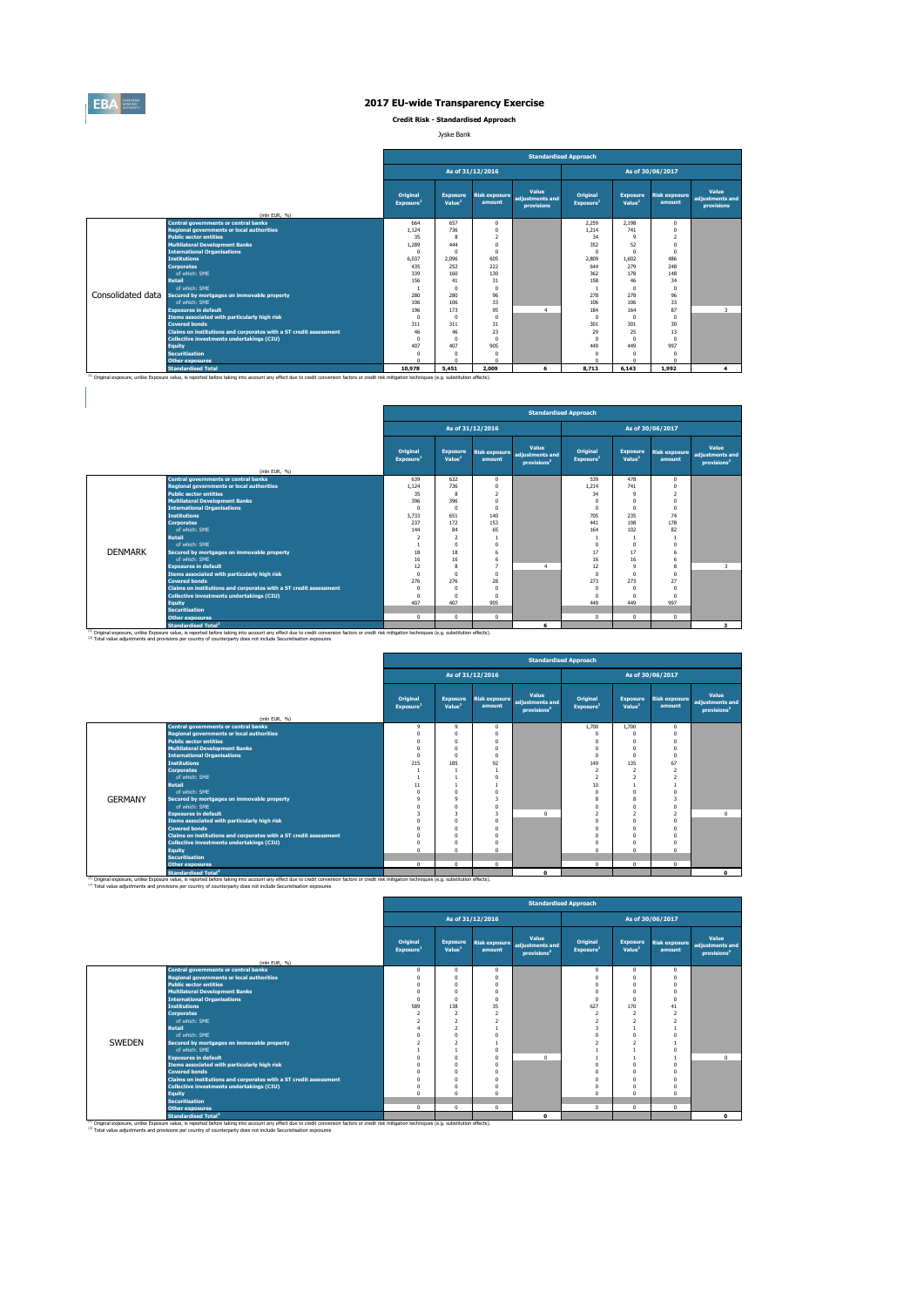

**Credit Risk - Standardised Approach**

Jyske Bank

|               |                                                                                                                                                                                                                                                                                                                         |                                      |                                       |                                |                                                     | <b>Standardised Approach</b>      |                                       |                                |                                                     |
|---------------|-------------------------------------------------------------------------------------------------------------------------------------------------------------------------------------------------------------------------------------------------------------------------------------------------------------------------|--------------------------------------|---------------------------------------|--------------------------------|-----------------------------------------------------|-----------------------------------|---------------------------------------|--------------------------------|-----------------------------------------------------|
|               |                                                                                                                                                                                                                                                                                                                         | As of 31/12/2016<br>As of 30/06/2017 |                                       |                                |                                                     |                                   |                                       |                                |                                                     |
|               | (mln EUR, %)                                                                                                                                                                                                                                                                                                            | Original<br>Exposure <sup>1</sup>    | <b>Exposure</b><br>Value <sup>1</sup> | <b>Risk exposure</b><br>amount | Value<br>adiustments and<br>provisions <sup>2</sup> | Original<br>Exposure <sup>1</sup> | <b>Exposure</b><br>Value <sup>1</sup> | <b>Risk exposure</b><br>amount | Value<br>adjustments and<br>provisions <sup>2</sup> |
|               | <b>Central governments or central banks</b>                                                                                                                                                                                                                                                                             | $\mathbf 0$                          | $\mathbf{0}$                          | $\Omega$                       |                                                     | $\mathbf 0$                       | $\mathbf 0$                           | $\Omega$                       |                                                     |
|               | <b>Regional governments or local authorities</b>                                                                                                                                                                                                                                                                        | $\Omega$                             | O                                     | $\Omega$                       |                                                     | $\Omega$                          | $\Omega$                              | $\Omega$                       |                                                     |
|               | <b>Public sector entities</b>                                                                                                                                                                                                                                                                                           | O                                    | O                                     |                                |                                                     | $\Omega$                          | $\Omega$                              | $\Omega$                       |                                                     |
|               | <b>Multilateral Development Banks</b>                                                                                                                                                                                                                                                                                   | O                                    |                                       |                                |                                                     | $\Omega$                          | $\Omega$                              |                                |                                                     |
|               | <b>International Organisations</b>                                                                                                                                                                                                                                                                                      | O                                    | Ò                                     |                                |                                                     | $\Omega$                          | $\Omega$                              |                                |                                                     |
|               | <b>Institutions</b>                                                                                                                                                                                                                                                                                                     |                                      |                                       |                                |                                                     |                                   | $\Omega$                              |                                |                                                     |
|               | <b>Corporates</b>                                                                                                                                                                                                                                                                                                       |                                      |                                       |                                |                                                     | $\Omega$                          | $\Omega$                              | £                              |                                                     |
|               | of which: SMF                                                                                                                                                                                                                                                                                                           | O                                    | O                                     |                                |                                                     | $\Omega$                          | $\Omega$                              | $\Omega$                       |                                                     |
|               | <b>Retail</b>                                                                                                                                                                                                                                                                                                           |                                      |                                       |                                |                                                     |                                   | $\Omega$                              |                                |                                                     |
| Country of    | of which: SME                                                                                                                                                                                                                                                                                                           | n                                    | O                                     |                                |                                                     |                                   | $\Omega$                              | O                              |                                                     |
|               | Secured by mortgages on immovable property                                                                                                                                                                                                                                                                              | n                                    | n                                     |                                |                                                     | $\Omega$                          | $\Omega$                              | $\Omega$                       |                                                     |
| Counterpart 4 | of which: SMF                                                                                                                                                                                                                                                                                                           | O                                    | n                                     | $\Omega$                       |                                                     | $\Omega$                          | $\Omega$                              | $\Omega$                       |                                                     |
|               | <b>Exposures in default</b>                                                                                                                                                                                                                                                                                             |                                      |                                       | $\Omega$                       | $\Omega$                                            | $\Omega$                          | $\Omega$                              | $\Omega$                       | $\Omega$                                            |
|               | Items associated with particularly high risk                                                                                                                                                                                                                                                                            | O                                    | n                                     | $\Omega$                       |                                                     | $\Omega$                          | $\Omega$                              | $\Omega$                       |                                                     |
|               | <b>Covered bonds</b>                                                                                                                                                                                                                                                                                                    | O                                    | O                                     |                                |                                                     | $\Omega$                          | $\Omega$                              | $\Omega$                       |                                                     |
|               | Claims on institutions and corporates with a ST credit assessment                                                                                                                                                                                                                                                       | $\Omega$                             | Ò                                     |                                |                                                     | $\Omega$                          | $\Omega$                              | Ò                              |                                                     |
|               | Collective investments undertakings (CIU)                                                                                                                                                                                                                                                                               | $\Omega$                             | O                                     |                                |                                                     | $\Omega$                          | $\Omega$                              |                                |                                                     |
|               | <b>Equity</b>                                                                                                                                                                                                                                                                                                           | $\Omega$                             | O                                     |                                |                                                     | $\Omega$                          | $\Omega$                              | C                              |                                                     |
|               | <b>Securitisation</b>                                                                                                                                                                                                                                                                                                   | $^{\circ}$                           | $\mathbf{0}$                          | $\Omega$                       |                                                     | $\mathbf 0$                       | $\mathbf{0}$                          | $\mathbf{0}$                   |                                                     |
|               | <b>Other exposures</b>                                                                                                                                                                                                                                                                                                  |                                      |                                       |                                |                                                     |                                   |                                       |                                |                                                     |
|               | <b>Standardised Total<sup>2</sup></b>                                                                                                                                                                                                                                                                                   |                                      |                                       |                                | $\Omega$                                            |                                   |                                       |                                | $\bullet$                                           |
|               | (1) Original exposure, unlike Exposure value, is reported before taking into account any effect due to credit conversion factors or credit risk mitigation techniques (e.g. substitution effects).<br>(2) Total value adjustments and provisions per country of counterparty does not include Securistisation exposures |                                      |                                       |                                |                                                     |                                   |                                       |                                |                                                     |

|               |                                                                   |                                   |                                       |                                |                                                     | <b>Standardised Approach</b>      |                                       |                                |                                                     |
|---------------|-------------------------------------------------------------------|-----------------------------------|---------------------------------------|--------------------------------|-----------------------------------------------------|-----------------------------------|---------------------------------------|--------------------------------|-----------------------------------------------------|
|               |                                                                   |                                   |                                       | As of 31/12/2016               |                                                     |                                   |                                       | As of 30/06/2017               |                                                     |
|               |                                                                   | Original<br>Exposure <sup>1</sup> | <b>Exposure</b><br>Value <sup>1</sup> | <b>Risk exposure</b><br>amount | Value<br>adjustments and<br>provisions <sup>2</sup> | Original<br>Exposure <sup>1</sup> | <b>Exposure</b><br>Value <sup>1</sup> | <b>Risk exposure</b><br>amount | Value<br>adjustments and<br>provisions <sup>2</sup> |
|               | (mln EUR, %)<br><b>Central governments or central banks</b>       | $^{\circ}$                        | $^{\circ}$                            | $\Omega$                       |                                                     | $^{\circ}$                        | $\Omega$                              | $\circ$                        |                                                     |
|               | <b>Regional governments or local authorities</b>                  | $\Omega$                          | $^{\circ}$                            | C                              |                                                     |                                   |                                       | $\Omega$                       |                                                     |
|               | <b>Public sector entities</b>                                     | $\Omega$                          | $\mathbf{0}$                          | O                              |                                                     |                                   |                                       | $\theta$                       |                                                     |
|               | <b>Multilateral Development Banks</b>                             | $\mathbf 0$                       | $\bf{0}$                              |                                |                                                     |                                   |                                       | $\Omega$                       |                                                     |
|               | <b>International Organisations</b>                                | $\Omega$                          | $\Omega$                              | n                              |                                                     |                                   | $\Omega$                              | $\Omega$                       |                                                     |
|               | <b>Institutions</b>                                               | $\Omega$                          | $\Omega$                              |                                |                                                     |                                   |                                       |                                |                                                     |
|               | <b>Corporates</b>                                                 | $\Omega$                          | $\mathbf{0}$                          | n                              |                                                     |                                   | $\Omega$                              | $\Omega$                       |                                                     |
|               | of which: SME                                                     | $\Omega$                          | $\mathbf{0}$                          |                                |                                                     |                                   | $\Omega$                              | $\Omega$                       |                                                     |
|               | <b>Retail</b>                                                     | $\Omega$                          | $\Omega$                              |                                |                                                     |                                   | $\Omega$                              |                                |                                                     |
| Country of    | of which: SMF                                                     | $\Omega$                          | $\Omega$                              |                                |                                                     |                                   |                                       |                                |                                                     |
|               | Secured by mortgages on immovable property                        | $\Omega$                          | $\Omega$                              |                                |                                                     |                                   |                                       | $\Omega$                       |                                                     |
| Counterpart 5 | of which: SMF                                                     | $\Omega$                          | $\mathbf{0}$                          | n                              |                                                     |                                   |                                       | $\Omega$                       |                                                     |
|               | <b>Exposures in default</b>                                       | $\Omega$                          | $\bf{0}$                              | n                              | $\Omega$                                            |                                   | $\Omega$                              | $\theta$                       | $\circ$                                             |
|               | <b>Items associated with particularly high risk</b>               | $\Omega$                          | $\mathbf{0}$                          | O                              |                                                     |                                   | $\Omega$                              | $\Omega$                       |                                                     |
|               | <b>Covered bonds</b>                                              | $\Omega$                          | $\Omega$                              |                                |                                                     |                                   |                                       |                                |                                                     |
|               | Claims on institutions and corporates with a ST credit assessment | $\Omega$                          | $\Omega$                              |                                |                                                     |                                   | $\Omega$                              | $\Omega$                       |                                                     |
|               | Collective investments undertakings (CIU)                         | $\Omega$<br>$\Omega$              | $\mathbf{0}$<br>$\Omega$              |                                |                                                     | n                                 |                                       | $\theta$                       |                                                     |
|               | Equity<br><b>Securitisation</b>                                   |                                   |                                       | O                              |                                                     |                                   | $\Omega$                              |                                |                                                     |
|               | <b>Other exposures</b>                                            | $\mathbf 0$                       | $\mathbf{0}$                          | $\Omega$                       |                                                     | $\Omega$                          | $\Omega$                              | $\Omega$                       |                                                     |
|               | <b>Standardised Total<sup>2</sup></b>                             |                                   |                                       |                                | $\mathbf{0}$                                        |                                   |                                       |                                | $\mathbf{o}$                                        |
|               |                                                                   |                                   |                                       |                                |                                                     |                                   |                                       |                                |                                                     |

<sup>10</sup> Original exposure, unlike Exposure Total of Total Total Total Count any effect due to credit conversion factors or credit risk mitigation techniques (e.g. substitution effects).<br><sup>21</sup> Total value adjustments and provis

|               |                                                                                                                                                                                                                                                        |                                   |                                       |                                | <b>Standardised Approach</b>                        |                                   |                                       |                                |                                                     |
|---------------|--------------------------------------------------------------------------------------------------------------------------------------------------------------------------------------------------------------------------------------------------------|-----------------------------------|---------------------------------------|--------------------------------|-----------------------------------------------------|-----------------------------------|---------------------------------------|--------------------------------|-----------------------------------------------------|
|               |                                                                                                                                                                                                                                                        |                                   |                                       | As of 31/12/2016               |                                                     |                                   |                                       | As of 30/06/2017               |                                                     |
|               |                                                                                                                                                                                                                                                        | Original<br>Exposure <sup>1</sup> | <b>Exposure</b><br>Value <sup>1</sup> | <b>Risk exposure</b><br>amount | Value<br>adjustments and<br>provisions <sup>2</sup> | Original<br>Exposure <sup>1</sup> | <b>Exposure</b><br>Value <sup>1</sup> | <b>Risk exposure</b><br>amount | Value<br>adjustments and<br>provisions <sup>2</sup> |
|               | (mln EUR, %)                                                                                                                                                                                                                                           |                                   |                                       |                                |                                                     |                                   |                                       |                                |                                                     |
|               | <b>Central governments or central banks</b>                                                                                                                                                                                                            | $\mathbf 0$                       | $\mathbf{0}$                          | $\mathbf{0}$                   |                                                     | $^{\circ}$                        | $\Omega$                              | $\mathbf{0}$                   |                                                     |
|               | <b>Regional governments or local authorities</b>                                                                                                                                                                                                       |                                   | 0                                     | $\theta$                       |                                                     | $\Omega$                          | $\Omega$                              | $\Omega$                       |                                                     |
|               | <b>Public sector entities</b>                                                                                                                                                                                                                          |                                   | 0                                     | n                              |                                                     | 0                                 | $\Omega$                              | $\Omega$                       |                                                     |
|               | <b>Multilateral Development Banks</b>                                                                                                                                                                                                                  | O                                 | 0                                     | n                              |                                                     | Λ                                 | $\Omega$                              | $\Omega$                       |                                                     |
|               | <b>International Organisations</b>                                                                                                                                                                                                                     |                                   | $\Omega$                              | n                              |                                                     |                                   | $\Omega$                              |                                |                                                     |
|               | <b>Institutions</b>                                                                                                                                                                                                                                    |                                   | $\Omega$                              | n                              |                                                     |                                   | n                                     |                                |                                                     |
|               | <b>Corporates</b>                                                                                                                                                                                                                                      |                                   | $\Omega$                              | n                              |                                                     | Λ                                 | n                                     | $\Omega$                       |                                                     |
|               | of which: SME                                                                                                                                                                                                                                          |                                   | 0                                     | n                              |                                                     | n                                 | n                                     | $\Omega$                       |                                                     |
|               | <b>Retail</b>                                                                                                                                                                                                                                          |                                   | 0                                     | n                              |                                                     |                                   | n                                     |                                |                                                     |
| Country of    | of which: SMF                                                                                                                                                                                                                                          |                                   | $\Omega$                              | n                              |                                                     |                                   | $\Omega$                              |                                |                                                     |
| Counterpart 6 | Secured by mortgages on immovable property                                                                                                                                                                                                             |                                   | $\Omega$                              | $\theta$                       |                                                     | Λ                                 | $\Omega$                              | $\Omega$                       |                                                     |
|               | of which: SMF                                                                                                                                                                                                                                          |                                   | 0                                     | n                              |                                                     | 0                                 | $\Omega$                              | $\Omega$                       |                                                     |
|               | <b>Exposures in default</b>                                                                                                                                                                                                                            |                                   | 0                                     | n                              | $\Omega$                                            | Λ                                 | $\Omega$                              | $\Omega$                       | $^{\circ}$                                          |
|               | Items associated with particularly high risk                                                                                                                                                                                                           |                                   | $\Omega$                              | Ō                              |                                                     |                                   | $\theta$                              | $\Omega$                       |                                                     |
|               | <b>Covered bonds</b>                                                                                                                                                                                                                                   |                                   | $\Omega$                              | n                              |                                                     | n                                 | $\Omega$                              | $\Omega$                       |                                                     |
|               | Claims on institutions and corporates with a ST credit assessment                                                                                                                                                                                      |                                   | $\Omega$                              | n                              |                                                     | O                                 | $\Omega$                              |                                |                                                     |
|               | Collective investments undertakings (CIU)                                                                                                                                                                                                              |                                   | 0                                     | n                              |                                                     | $\Omega$                          | $\Omega$                              | $\Omega$                       |                                                     |
|               | <b>Equity</b>                                                                                                                                                                                                                                          | $\Omega$                          | $\Omega$                              | n                              |                                                     | $\Omega$                          | $\Omega$                              | $\Omega$                       |                                                     |
|               | <b>Securitisation</b>                                                                                                                                                                                                                                  |                                   |                                       |                                |                                                     |                                   |                                       |                                |                                                     |
|               | <b>Other exposures</b>                                                                                                                                                                                                                                 | $^{\circ}$                        | $\mathbf{0}$                          | $\mathbf{0}$                   |                                                     | $^{\circ}$                        | $\mathbf{0}$                          | $\mathbf{0}$                   |                                                     |
|               | <b>Standardised Total<sup>2</sup></b><br><sup>(1)</sup> Original exposure, unlike Exposure value, is reported before taking into account any effect due to credit conversion factors or credit risk mitigation techniques (e.g. substitution effects). |                                   |                                       |                                | $\Omega$                                            |                                   |                                       |                                | $\Omega$                                            |

|               |                                                                                                                                                                                                                                             | <b>Standardised Approach</b><br>As of 30/06/2017<br>As of 31/12/2016 |                                       |                                |                                                     |                                   |                                       |                                |                                                     |  |  |  |  |  |
|---------------|---------------------------------------------------------------------------------------------------------------------------------------------------------------------------------------------------------------------------------------------|----------------------------------------------------------------------|---------------------------------------|--------------------------------|-----------------------------------------------------|-----------------------------------|---------------------------------------|--------------------------------|-----------------------------------------------------|--|--|--|--|--|
|               |                                                                                                                                                                                                                                             |                                                                      |                                       |                                |                                                     |                                   |                                       |                                |                                                     |  |  |  |  |  |
|               | (mln EUR, %)                                                                                                                                                                                                                                | Original<br>Exposure <sup>1</sup>                                    | <b>Exposure</b><br>Value <sup>1</sup> | <b>Risk exposure</b><br>amount | Value<br>adjustments and<br>provisions <sup>2</sup> | Original<br>Exposure <sup>1</sup> | <b>Exposure</b><br>Value <sup>1</sup> | <b>Risk exposure</b><br>amount | Value<br>adjustments and<br>provisions <sup>2</sup> |  |  |  |  |  |
|               | <b>Central governments or central banks</b>                                                                                                                                                                                                 | $^{\circ}$                                                           | $\Omega$                              | $\mathbf{0}$                   |                                                     | $\Omega$                          | $\mathbf{0}$                          | $\mathbf{0}$                   |                                                     |  |  |  |  |  |
|               | <b>Regional governments or local authorities</b>                                                                                                                                                                                            |                                                                      | O                                     | $\Omega$                       |                                                     |                                   | Ò                                     | O                              |                                                     |  |  |  |  |  |
|               | <b>Public sector entities</b>                                                                                                                                                                                                               |                                                                      | O                                     | $\Omega$                       |                                                     | $\Omega$                          | O                                     |                                |                                                     |  |  |  |  |  |
|               | <b>Multilateral Development Banks</b>                                                                                                                                                                                                       |                                                                      | O                                     | $\Omega$                       |                                                     | n                                 | n                                     |                                |                                                     |  |  |  |  |  |
|               | <b>International Organisations</b>                                                                                                                                                                                                          |                                                                      | n                                     |                                |                                                     |                                   | n                                     |                                |                                                     |  |  |  |  |  |
|               | <b>Institutions</b>                                                                                                                                                                                                                         |                                                                      | n                                     |                                |                                                     |                                   | n                                     |                                |                                                     |  |  |  |  |  |
|               | <b>Corporates</b>                                                                                                                                                                                                                           |                                                                      | O                                     | $\Omega$                       |                                                     |                                   | n                                     |                                |                                                     |  |  |  |  |  |
|               | of which: SME                                                                                                                                                                                                                               |                                                                      |                                       |                                |                                                     |                                   | O                                     |                                |                                                     |  |  |  |  |  |
|               | Retail                                                                                                                                                                                                                                      |                                                                      |                                       |                                |                                                     |                                   | O                                     |                                |                                                     |  |  |  |  |  |
| Country of    | of which: SMF                                                                                                                                                                                                                               |                                                                      | O                                     | $\Omega$                       |                                                     |                                   | n                                     |                                |                                                     |  |  |  |  |  |
|               | Secured by mortgages on immovable property                                                                                                                                                                                                  |                                                                      | O                                     | n                              |                                                     |                                   | n                                     |                                |                                                     |  |  |  |  |  |
| Counterpart 7 | of which: SMF                                                                                                                                                                                                                               |                                                                      | n                                     | $\Omega$                       |                                                     |                                   | n                                     | n                              |                                                     |  |  |  |  |  |
|               | <b>Exposures in default</b>                                                                                                                                                                                                                 |                                                                      | O                                     | $\Omega$                       | $\Omega$                                            |                                   | n                                     | O                              | $\Omega$                                            |  |  |  |  |  |
|               | Items associated with particularly high risk                                                                                                                                                                                                |                                                                      |                                       |                                |                                                     |                                   | $\theta$                              |                                |                                                     |  |  |  |  |  |
|               | <b>Covered bonds</b>                                                                                                                                                                                                                        |                                                                      | O                                     | $\Omega$                       |                                                     |                                   | n                                     |                                |                                                     |  |  |  |  |  |
|               | Claims on institutions and corporates with a ST credit assessment                                                                                                                                                                           |                                                                      | O                                     | $\Omega$                       |                                                     |                                   | n                                     |                                |                                                     |  |  |  |  |  |
|               | <b>Collective investments undertakings (CIU)</b>                                                                                                                                                                                            |                                                                      | O                                     |                                |                                                     |                                   | n                                     |                                |                                                     |  |  |  |  |  |
|               | <b>Equity</b>                                                                                                                                                                                                                               |                                                                      | n                                     | $\Omega$                       |                                                     | $\sqrt{2}$                        | $\Omega$                              | n                              |                                                     |  |  |  |  |  |
|               | <b>Securitisation</b>                                                                                                                                                                                                                       |                                                                      |                                       |                                |                                                     |                                   |                                       |                                |                                                     |  |  |  |  |  |
|               | <b>Other exposures</b>                                                                                                                                                                                                                      | $\mathbf 0$                                                          | $^{\circ}$                            | $\mathbf{0}$                   |                                                     | $\Omega$                          | 0                                     | $\Omega$                       |                                                     |  |  |  |  |  |
|               | <b>Standardised Total<sup>2</sup></b><br>(1) Original exposure, unlike Exposure value, is reported before taking into account any effect due to credit conversion factors or credit risk mitigation techniques (e.g. substitution effects). |                                                                      |                                       |                                | $\Omega$                                            |                                   |                                       |                                | $\bullet$                                           |  |  |  |  |  |

χ.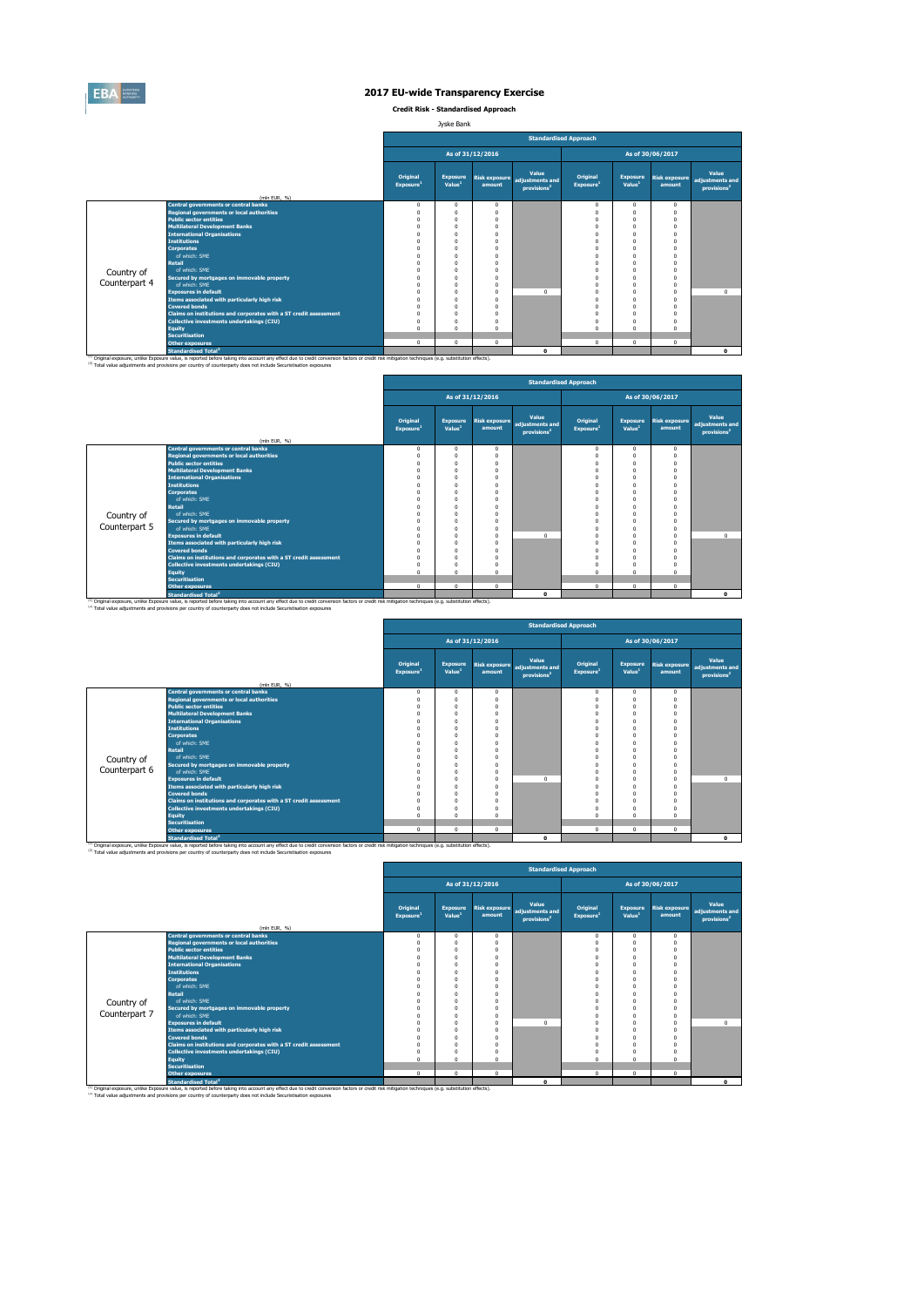

**Credit Risk - Standardised Approach**

Jyske Bank

|               |                                                                                                                                                                                                                                                                                                                         |                                   |                                       |                                | <b>Standardised Approach</b>                        |                                   |                                       |                                |                                                     |
|---------------|-------------------------------------------------------------------------------------------------------------------------------------------------------------------------------------------------------------------------------------------------------------------------------------------------------------------------|-----------------------------------|---------------------------------------|--------------------------------|-----------------------------------------------------|-----------------------------------|---------------------------------------|--------------------------------|-----------------------------------------------------|
|               |                                                                                                                                                                                                                                                                                                                         |                                   |                                       | As of 31/12/2016               |                                                     |                                   |                                       | As of 30/06/2017               |                                                     |
|               |                                                                                                                                                                                                                                                                                                                         | Original<br>Exposure <sup>1</sup> | <b>Exposure</b><br>Value <sup>1</sup> | <b>Risk exposure</b><br>amount | Value<br>adiustments and<br>provisions <sup>2</sup> | Original<br>Exposure <sup>1</sup> | <b>Exposure</b><br>Value <sup>1</sup> | <b>Risk exposure</b><br>amount | Value<br>adiustments and<br>provisions <sup>2</sup> |
|               | (mln EUR, %)<br><b>Central governments or central banks</b>                                                                                                                                                                                                                                                             | $\Omega$                          | $\Omega$                              | $\Omega$                       |                                                     |                                   |                                       | $\Omega$                       |                                                     |
|               | <b>Regional governments or local authorities</b>                                                                                                                                                                                                                                                                        | $\Omega$                          | $\Omega$                              | $\mathbf{0}$                   |                                                     | $\mathbf 0$<br>$\Omega$           | $^{\circ}$<br>$\mathbf{0}$            | $\Omega$                       |                                                     |
|               | <b>Public sector entities</b>                                                                                                                                                                                                                                                                                           |                                   | $\Omega$                              | n                              |                                                     |                                   | O                                     |                                |                                                     |
|               | <b>Multilateral Development Banks</b>                                                                                                                                                                                                                                                                                   |                                   | n                                     |                                |                                                     |                                   |                                       |                                |                                                     |
|               | <b>International Organisations</b>                                                                                                                                                                                                                                                                                      |                                   |                                       |                                |                                                     |                                   |                                       |                                |                                                     |
|               | <b>Institutions</b>                                                                                                                                                                                                                                                                                                     |                                   |                                       | n                              |                                                     |                                   |                                       |                                |                                                     |
|               | <b>Corporates</b>                                                                                                                                                                                                                                                                                                       |                                   | n                                     | n                              |                                                     |                                   |                                       |                                |                                                     |
|               | of which: SMF                                                                                                                                                                                                                                                                                                           |                                   | $\Omega$                              | n                              |                                                     |                                   |                                       |                                |                                                     |
|               | <b>Retail</b>                                                                                                                                                                                                                                                                                                           |                                   |                                       |                                |                                                     |                                   |                                       |                                |                                                     |
| Country of    | of which: SMF                                                                                                                                                                                                                                                                                                           |                                   | n                                     | n                              |                                                     |                                   | n                                     |                                |                                                     |
|               | Secured by mortgages on immovable property                                                                                                                                                                                                                                                                              |                                   | n                                     |                                |                                                     |                                   |                                       |                                |                                                     |
| Counterpart 8 | of which: SMF                                                                                                                                                                                                                                                                                                           |                                   | n                                     | n                              |                                                     |                                   |                                       |                                |                                                     |
|               | <b>Exposures in default</b>                                                                                                                                                                                                                                                                                             |                                   | n                                     | n                              | $\Omega$                                            |                                   | n                                     | $\Omega$                       | $\Omega$                                            |
|               | Items associated with particularly high risk                                                                                                                                                                                                                                                                            |                                   | n                                     | n                              |                                                     | $\Omega$                          | n                                     |                                |                                                     |
|               | <b>Covered bonds</b>                                                                                                                                                                                                                                                                                                    |                                   | $\Omega$                              | n                              |                                                     | $\Omega$                          | n                                     |                                |                                                     |
|               | Claims on institutions and corporates with a ST credit assessment                                                                                                                                                                                                                                                       |                                   | n                                     | n                              |                                                     |                                   | n                                     |                                |                                                     |
|               | Collective investments undertakings (CIU)                                                                                                                                                                                                                                                                               |                                   | $\Omega$                              | n                              |                                                     | $\Omega$                          | n                                     |                                |                                                     |
|               | <b>Equity</b>                                                                                                                                                                                                                                                                                                           |                                   | $\Omega$                              | n                              |                                                     | $\Omega$                          | $\theta$                              |                                |                                                     |
|               | <b>Securitisation</b>                                                                                                                                                                                                                                                                                                   |                                   |                                       |                                |                                                     |                                   |                                       |                                |                                                     |
|               | <b>Other exposures</b>                                                                                                                                                                                                                                                                                                  | $\mathbf 0$                       | $\mathbf{0}$                          | $\mathbf{0}$                   |                                                     | $\mathbf 0$                       | $^{\circ}$                            | $\Omega$                       |                                                     |
|               | Standardised Total <sup>2</sup>                                                                                                                                                                                                                                                                                         |                                   |                                       |                                | $\Omega$                                            |                                   |                                       |                                | $\bullet$                                           |
|               | (1) Original exposure, unlike Exposure value, is reported before taking into account any effect due to credit conversion factors or credit risk mitigation techniques (e.g. substitution effects).<br>(2) Total value adjustments and provisions per country of counterparty does not include Securistisation exposures |                                   |                                       |                                |                                                     |                                   |                                       |                                |                                                     |

|               |                                                                                   |                                   |                                       |                         |                                                     | <b>Standardised Approach</b>      |                                       |                                |                                                     |
|---------------|-----------------------------------------------------------------------------------|-----------------------------------|---------------------------------------|-------------------------|-----------------------------------------------------|-----------------------------------|---------------------------------------|--------------------------------|-----------------------------------------------------|
|               |                                                                                   |                                   |                                       | As of 31/12/2016        |                                                     |                                   |                                       | As of 30/06/2017               |                                                     |
|               |                                                                                   | Original<br>Exposure <sup>1</sup> | <b>Exposure</b><br>Value <sup>1</sup> | Risk exposure<br>amount | Value<br>adjustments and<br>provisions <sup>2</sup> | Original<br>Exposure <sup>1</sup> | <b>Exposure</b><br>Value <sup>1</sup> | <b>Risk exposure</b><br>amount | Value<br>adjustments and<br>provisions <sup>2</sup> |
|               | (mln EUR, %)<br><b>Central governments or central banks</b>                       |                                   |                                       |                         |                                                     |                                   |                                       |                                |                                                     |
|               |                                                                                   | $^{\circ}$                        | $^{\circ}$<br>$\Omega$                | $\Omega$                |                                                     | $^{\circ}$                        | $\Omega$<br>n                         | $\circ$                        |                                                     |
|               | <b>Regional governments or local authorities</b><br><b>Public sector entities</b> | $\Omega$<br>$\Omega$              | $\Omega$                              |                         |                                                     |                                   |                                       | $\Omega$<br>$\Omega$           |                                                     |
|               | <b>Multilateral Development Banks</b>                                             | $\Omega$                          | $\Omega$                              |                         |                                                     |                                   |                                       | O                              |                                                     |
|               | <b>International Organisations</b>                                                | $\Omega$                          | $\Omega$                              |                         |                                                     |                                   |                                       |                                |                                                     |
|               | <b>Institutions</b>                                                               | $\Omega$                          | $\Omega$                              |                         |                                                     |                                   |                                       | $\Omega$                       |                                                     |
|               | <b>Corporates</b>                                                                 | $\Omega$                          | $\Omega$                              |                         |                                                     |                                   | n                                     | $\Omega$                       |                                                     |
|               | of which: SMF                                                                     | $\Omega$                          | $\Omega$                              |                         |                                                     |                                   |                                       | O                              |                                                     |
|               | <b>Retail</b>                                                                     | $\Omega$                          | $\Omega$                              |                         |                                                     |                                   | n                                     | $\Omega$                       |                                                     |
| Country of    | of which: SMF                                                                     | $\Omega$                          | $\Omega$                              |                         |                                                     |                                   |                                       | $\Omega$                       |                                                     |
|               | Secured by mortgages on immovable property                                        | $\Omega$                          | $\Omega$                              |                         |                                                     |                                   | n                                     | $\Omega$                       |                                                     |
| Counterpart 9 | of which: SMF                                                                     | $\Omega$                          | $\Omega$                              |                         |                                                     |                                   | n                                     | $\Omega$                       |                                                     |
|               | <b>Exposures in default</b>                                                       | $\Omega$                          | $\Omega$                              |                         | $\Omega$                                            |                                   |                                       | $\Omega$                       | $\circ$                                             |
|               | Items associated with particularly high risk                                      | $\Omega$                          | $\Omega$                              |                         |                                                     |                                   |                                       | O                              |                                                     |
|               | <b>Covered bonds</b>                                                              | $\Omega$                          | $\Omega$                              |                         |                                                     |                                   |                                       | $\Omega$                       |                                                     |
|               | Claims on institutions and corporates with a ST credit assessment                 | $\Omega$                          | $\Omega$                              |                         |                                                     |                                   | n                                     | $\Omega$                       |                                                     |
|               | <b>Collective investments undertakings (CIU)</b>                                  | $^{\circ}$                        | $\Omega$                              |                         |                                                     |                                   |                                       | $\Omega$                       |                                                     |
|               | Equity                                                                            | $\Omega$                          | $\Omega$                              |                         |                                                     | $\Omega$                          | n                                     | $\Omega$                       |                                                     |
|               | <b>Securitisation</b>                                                             |                                   |                                       |                         |                                                     |                                   |                                       |                                |                                                     |
|               | <b>Other exposures</b>                                                            | $\Omega$                          | $\Omega$                              | $\Omega$                |                                                     | $\Omega$                          | $\Omega$                              | $\Omega$                       |                                                     |
|               | <b>Standardised Total<sup>2</sup></b>                                             |                                   |                                       |                         | $\mathbf 0$                                         |                                   |                                       |                                | $\mathbf{o}$                                        |

<sup>10</sup> Original exposure, unlike Exposure Total of Total Total Total Count any effect due to credit conversion factors or credit risk mitigation techniques (e.g. substitution effects).<br><sup>21</sup> Total value adjustments and provis

|                |                                                                   |                                   |                                       |                  | <b>Standardised Approach</b>                                      |                                   |                                       |                                |                                                     |
|----------------|-------------------------------------------------------------------|-----------------------------------|---------------------------------------|------------------|-------------------------------------------------------------------|-----------------------------------|---------------------------------------|--------------------------------|-----------------------------------------------------|
|                |                                                                   |                                   |                                       | As of 31/12/2016 |                                                                   |                                   |                                       | As of 30/06/2017               |                                                     |
|                | (mln EUR, %)                                                      | Original<br>Exposure <sup>1</sup> | <b>Exposure</b><br>Value <sup>1</sup> | amount           | Value<br>Risk exposure adjustments and<br>provisions <sup>2</sup> | Original<br>Exposure <sup>1</sup> | <b>Exposure</b><br>Value <sup>1</sup> | <b>Risk exposure</b><br>amount | Value<br>adjustments and<br>provisions <sup>2</sup> |
|                | <b>Central governments or central banks</b>                       | $\Omega$                          | 0                                     | $\Omega$         |                                                                   | $^{\circ}$                        | $\Omega$                              | $\Omega$                       |                                                     |
|                | <b>Regional governments or local authorities</b>                  | 0                                 | O                                     |                  |                                                                   | $\Omega$                          | $\Omega$                              | $\Omega$                       |                                                     |
|                | <b>Public sector entities</b>                                     | 0                                 | O                                     |                  |                                                                   | $\Omega$                          | $\Omega$                              | f.                             |                                                     |
|                | <b>Multilateral Development Banks</b>                             | $\Omega$                          | O                                     |                  |                                                                   | $\Omega$                          | $\Omega$                              | $\Omega$                       |                                                     |
|                | <b>International Organisations</b>                                | 0                                 | O                                     |                  |                                                                   | $\Omega$                          | $\Omega$                              | £                              |                                                     |
|                | <b>Institutions</b>                                               | Ò                                 |                                       |                  |                                                                   | $\Omega$                          | $\Omega$                              |                                |                                                     |
|                | <b>Corporates</b>                                                 | 0                                 |                                       |                  |                                                                   | $\Omega$                          | $\Omega$                              |                                |                                                     |
|                | of which: SME                                                     | 0                                 | O                                     |                  |                                                                   | $\Omega$                          | $\Omega$                              |                                |                                                     |
|                | Retail                                                            | 0                                 | n                                     |                  |                                                                   | $\Omega$                          | $\Omega$                              |                                |                                                     |
| Country of     | of which: SME                                                     | 0                                 |                                       |                  |                                                                   | $\Omega$                          | $\Omega$                              |                                |                                                     |
|                | Secured by mortgages on immovable property                        | 0                                 |                                       |                  |                                                                   |                                   | $\Omega$                              |                                |                                                     |
| Counterpart 10 | of which: SMF                                                     | 0                                 |                                       |                  |                                                                   | $\Omega$                          | $\Omega$                              |                                |                                                     |
|                | <b>Exposures in default</b>                                       | $\Omega$                          | O                                     | $\Omega$         | $\mathbf 0$                                                       | $\Omega$                          | $\Omega$                              |                                | $\Omega$                                            |
|                | Items associated with particularly high risk                      | $\Omega$                          |                                       |                  |                                                                   | $\Omega$                          | $\Omega$                              |                                |                                                     |
|                | <b>Covered bonds</b>                                              | 0                                 | O                                     |                  |                                                                   | $\Omega$                          | $\Omega$                              |                                |                                                     |
|                | Claims on institutions and corporates with a ST credit assessment | $\Omega$                          | O                                     |                  |                                                                   | $\Omega$                          | $\Omega$                              |                                |                                                     |
|                | Collective investments undertakings (CIU)                         | Ó                                 | O                                     |                  |                                                                   | $\Omega$                          | $\Omega$                              |                                |                                                     |
|                | Equity                                                            | $\Omega$                          | $\theta$                              |                  |                                                                   | $\Omega$                          | $\Omega$                              | $\Omega$                       |                                                     |
|                | <b>Securitisation</b>                                             |                                   |                                       |                  |                                                                   |                                   |                                       |                                |                                                     |
|                | <b>Other exposures</b>                                            | $^{\circ}$                        | $\mathbf{0}$                          | $\Omega$         |                                                                   | $\mathbf 0$                       | $\mathbf{0}$                          | $\mathbf{0}$                   |                                                     |
|                | <b>Standardised Total</b> <sup>2</sup>                            |                                   |                                       |                  | $\Omega$                                                          |                                   |                                       |                                | $\Omega$                                            |

<sup>10</sup> Original exposure, unlike Exposure Total of Total Total Total Count any effect due to credit conversion factors or credit risk mitigation techniques (e.g. substitution effects).<br><sup>21</sup> Total value adjustments and provis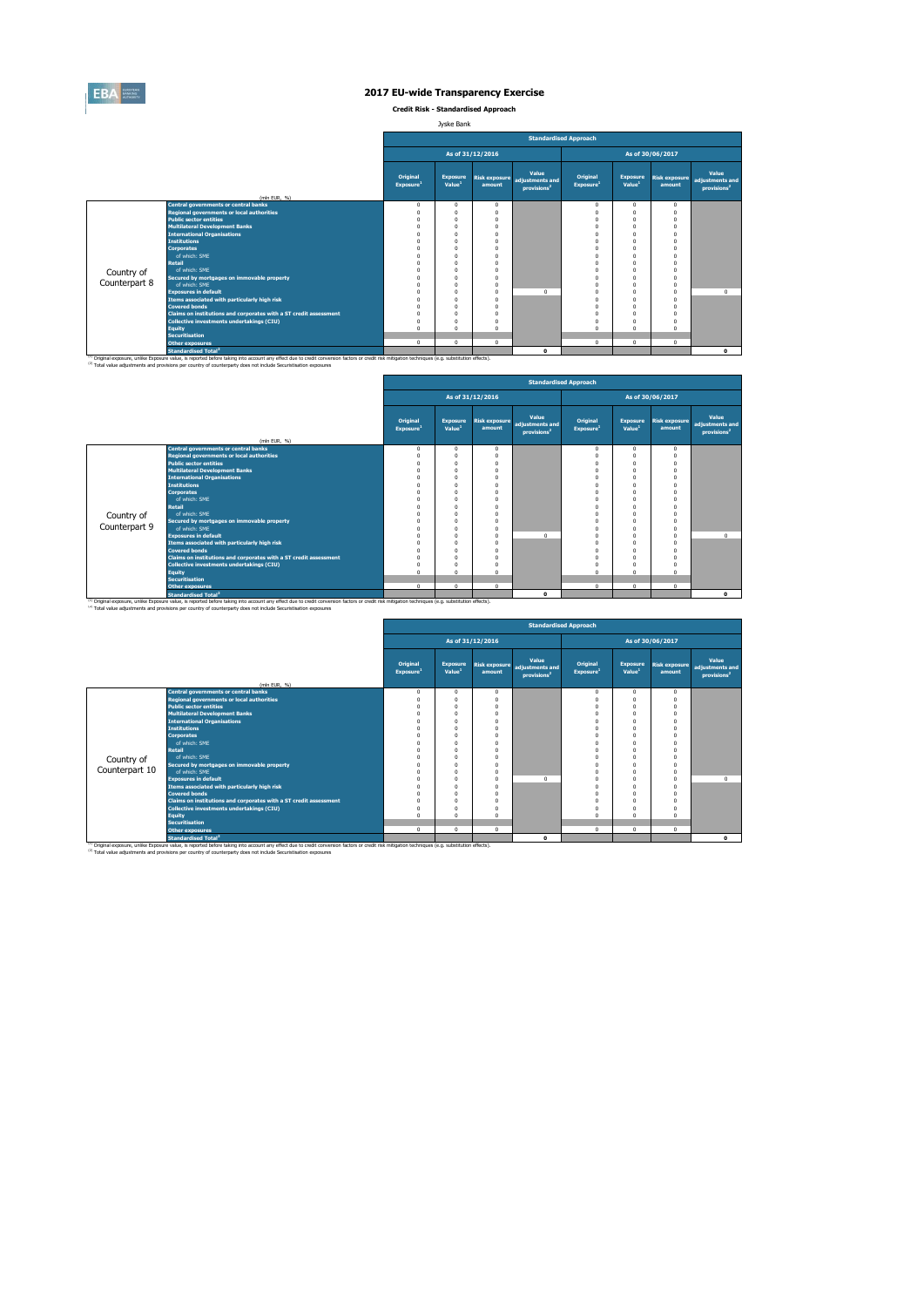

**Credit Risk - IRB Approach** Jyske Bank

|                   |                                                                                                                                                                                                    |        |                                       |                                       |                  |                             | <b>IRB Approach</b>         |          |                                |                                       |        |                             |                             |
|-------------------|----------------------------------------------------------------------------------------------------------------------------------------------------------------------------------------------------|--------|---------------------------------------|---------------------------------------|------------------|-----------------------------|-----------------------------|----------|--------------------------------|---------------------------------------|--------|-----------------------------|-----------------------------|
|                   |                                                                                                                                                                                                    |        |                                       |                                       | As of 31/12/2016 |                             |                             |          |                                | As of 30/06/2017                      |        |                             |                             |
|                   |                                                                                                                                                                                                    |        | <b>Original Exposure</b> <sup>1</sup> | <b>Exposure</b><br>Value <sup>1</sup> |                  | <b>Risk exposure amount</b> | Value<br>adiustments<br>and |          | Original Exposure <sup>1</sup> | <b>Exposure</b><br>Value <sup>1</sup> |        | <b>Risk exposure amount</b> | Value<br>adiustments<br>and |
|                   | (mln EUR. %)                                                                                                                                                                                       |        | Of which:<br>defaulted                |                                       |                  | Of which:<br>defaulted      | provisions                  |          | Of which:<br>defaulted         |                                       |        | Of which:<br>defaulted      | provisions                  |
|                   | <b>Central banks and central governments</b>                                                                                                                                                       |        |                                       |                                       |                  |                             | $\Omega$                    | $\Omega$ |                                |                                       |        |                             |                             |
|                   | <b>Tnstitutions</b>                                                                                                                                                                                |        |                                       |                                       |                  | $\Omega$                    | $\Omega$                    |          |                                |                                       |        |                             |                             |
|                   | <b>Corporates</b>                                                                                                                                                                                  | 40,483 | 1.115                                 | 35.012                                | 10,403           | 559                         | 603                         | 43,776   | 977                            | 38.133                                | 10.843 | 519                         | 546                         |
|                   | Corporates - Of Which: Specialised Lending                                                                                                                                                         | 58     |                                       | 55                                    | 44               | $\Omega$                    |                             | 112      |                                | 77                                    | 51     |                             |                             |
|                   | Corporates - Of Which: SME                                                                                                                                                                         | 9,094  | 817                                   | 7.439                                 | 3.459            | 303                         | 470                         | 9.459    | 709                            | 7.591                                 | 3.247  | 275                         | 418                         |
|                   | <b>Retail</b>                                                                                                                                                                                      | 29,740 | 489                                   | 28.022                                | 5.344            | 333                         | 200                         | 30,684   | 435                            | 28.972                                | 5.614  | 336                         | 187                         |
|                   | Retail - Secured on real estate property                                                                                                                                                           | 25.242 | 306                                   | 24,588                                | 4.285            | 254                         | 80                          | 26.042   | 282                            | 25,443                                | 4.593  | 270                         | 78                          |
|                   | Retail - Secured on real estate property - Of Which: SME                                                                                                                                           | 1.233  | 73                                    | 1.148                                 | 322              | 45                          | 26                          | 1.098    | 69                             | 1.005                                 | 286    | 37                          | 28                          |
| Consolidated data | Retail - Secured on real estate property - Of Which: non-                                                                                                                                          | 24,009 | 233                                   | 23,441                                | 3.963            | 209                         | 54                          | 24,944   | 213                            | 24,438                                | 4.307  | 233                         | 50                          |
|                   | <b>Retail - Qualifying Revolving</b>                                                                                                                                                               |        | $\Omega$                              |                                       |                  | n                           | $\Omega$                    |          |                                |                                       |        |                             |                             |
|                   | <b>Retail - Other Retail</b>                                                                                                                                                                       | 4.498  | 182                                   | 3.434                                 | 1.059            | 78                          | 120                         | 4.642    | 153                            | 3.529                                 | 1.020  | 65                          | 109                         |
|                   | Retail - Other Retail - Of Which: SME                                                                                                                                                              | 1.259  | 88                                    | 1.039                                 | 345              | 31                          | 59                          | 1.224    | 68                             | 1.026                                 | 334    | 29                          | 53                          |
|                   | Retail - Other Retail - Of Which: non-SME                                                                                                                                                          | 3.239  | 95                                    | 2.394                                 | 714              | 47                          | 61                          | 3.419    | 85                             | 2.502                                 | 686    | 37                          | 56                          |
|                   | <b>Equity</b>                                                                                                                                                                                      |        |                                       |                                       |                  | n                           |                             |          |                                |                                       |        |                             |                             |
|                   | <b>Securitisation</b>                                                                                                                                                                              | 133    |                                       | 133                                   | 20               |                             | $\Omega$                    | 238      |                                | 238                                   | 27     |                             |                             |
|                   | Other non credit-obligation assets                                                                                                                                                                 |        |                                       |                                       | 910              |                             |                             |          |                                |                                       | 970    |                             |                             |
|                   | <b>TRB Total</b>                                                                                                                                                                                   |        |                                       |                                       | 16.677           |                             |                             |          |                                |                                       | 17,454 |                             |                             |
|                   | (1) Original exposure, unlike Exposure value, is reported before taking into account any effect due to credit conversion factors or credit risk mitigation techniques (e.g. substitution effects). |        |                                       |                                       |                  |                             |                             |          |                                |                                       |        |                             |                             |

|                |                       |                                                                                                                                                                                                               |        |                                       |                                       |                  |                             | <b>IRB Approach</b>         |          |                                |                                       |                  |                             |                             |
|----------------|-----------------------|---------------------------------------------------------------------------------------------------------------------------------------------------------------------------------------------------------------|--------|---------------------------------------|---------------------------------------|------------------|-----------------------------|-----------------------------|----------|--------------------------------|---------------------------------------|------------------|-----------------------------|-----------------------------|
|                |                       |                                                                                                                                                                                                               |        |                                       |                                       | As of 31/12/2016 |                             |                             |          |                                |                                       | As of 30/06/2017 |                             |                             |
|                |                       |                                                                                                                                                                                                               |        | <b>Original Exposure</b> <sup>1</sup> | <b>Exposure</b><br>Value <sup>1</sup> |                  | <b>Risk exposure amount</b> | Value<br>adiustments<br>and |          | Original Exposure <sup>1</sup> | <b>Exposure</b><br>Value <sup>1</sup> |                  | <b>Risk exposure amount</b> | Value<br>adiustments<br>and |
|                |                       | (min EUR, %)                                                                                                                                                                                                  |        | Of which:<br>defaulted                |                                       |                  | Of which:<br>defaulted      | provisions                  |          | Of which:<br>defaulted         |                                       |                  | Of which:<br>defaulted      | provisions                  |
|                |                       | <b>Central banks and central governments</b>                                                                                                                                                                  |        |                                       |                                       |                  |                             | $\theta$                    | $\Omega$ |                                |                                       |                  |                             |                             |
|                | <b>Institutions</b>   |                                                                                                                                                                                                               |        |                                       |                                       |                  | $\Omega$                    | $\Omega$                    |          |                                |                                       |                  |                             |                             |
|                | <b>Corporates</b>     |                                                                                                                                                                                                               | 39,635 | 1.101                                 | 34.350                                | 10.129           | 548                         | 593                         | 42,450   | 962                            | 36,998                                | 10,486           | 508                         | 537                         |
|                |                       | Corporates - Of Which: Specialised Lending                                                                                                                                                                    | 58     |                                       | 55                                    | 44               | n                           | t                           | 112      |                                | 77                                    | 51               |                             |                             |
|                |                       | Corporates - Of Which: SME                                                                                                                                                                                    | 8.916  | 804                                   | 7.289                                 | 3.391            | 298                         | 461                         | 8.876    | 695                            | 7.123                                 | 3.133            | 270                         | 410                         |
|                | <b>Retail</b>         |                                                                                                                                                                                                               | 29.319 | 469                                   | 27.616                                | 5.291            | 322                         | 192                         | 30,266   | 416                            | 28.572                                | 5.565            | 329                         | 179                         |
|                |                       | Retail - Secured on real estate property                                                                                                                                                                      | 24,892 | 298                                   | 24,240                                | 4.250            | 248                         | 78                          | 25,695   | 274                            | 25.101                                | 4.561            | 267                         | 77                          |
|                |                       | Retail - Secured on real estate property - Of Which: SME                                                                                                                                                      | 1.229  | 73                                    | 1.143                                 | 321              | 45                          | 26                          | 1.094    | 69                             | 1.002                                 | 286              | 37                          | 28                          |
| <b>DENMARK</b> |                       | Retail - Secured on real estate property - Of Which: non-                                                                                                                                                     | 23,663 | 224                                   | 23,097                                | 3,929            | 202                         | 53                          | 24,601   | 205                            | 24,098                                | 4.275            | 230                         | s٥                          |
|                |                       | <b>Retail - Qualifying Revolving</b>                                                                                                                                                                          |        |                                       |                                       |                  | $\theta$                    | $\theta$                    |          | $\Omega$                       |                                       |                  |                             |                             |
|                |                       | <b>Retail - Other Retail</b>                                                                                                                                                                                  | 4.428  | 171                                   | 3.376                                 | 1.041            | 74                          | 113                         | 4.571    | 142                            | 3.472                                 | 1.004            | 61                          | 102                         |
|                |                       | Retail - Other Retail - Of Which: SME                                                                                                                                                                         | 1.247  | 88                                    | 1.029                                 | 343              | 31                          | 59                          | 1.211    | 68                             | 1.016                                 | 333              | 29                          | 53                          |
|                |                       | Retail - Other Retail - Of Which: non-SME                                                                                                                                                                     | 3.181  | 84                                    | 2.347                                 | 698              | 43                          | 54                          | 3,360    | 75                             | 2.456                                 | 671              | 33                          | 49                          |
|                | Equity                |                                                                                                                                                                                                               |        |                                       |                                       |                  |                             | $\theta$                    | $\Omega$ |                                |                                       |                  |                             |                             |
|                | <b>Securitisation</b> |                                                                                                                                                                                                               |        |                                       |                                       |                  |                             |                             |          |                                |                                       |                  |                             |                             |
|                |                       | Other non credit-obligation assets                                                                                                                                                                            |        |                                       |                                       |                  |                             |                             |          |                                |                                       |                  |                             |                             |
|                | <b>IRB Total</b>      |                                                                                                                                                                                                               |        |                                       |                                       |                  |                             |                             |          |                                |                                       |                  |                             |                             |
|                |                       | <sup>(3)</sup> Original exposure, unlike Exposure value, is reported before taking into account any effect due to credit conversion factors or credit risk mitigation techniques (e.g. substitution effects). |        |                                       |                                       |                  |                             |                             |          |                                |                                       |                  |                             |                             |

|                |                                                                                                                                                                                                                        | <b>IRB Approach</b> |                                |                                |                  |                             |                             |     |                                |                                       |    |                             |                      |  |
|----------------|------------------------------------------------------------------------------------------------------------------------------------------------------------------------------------------------------------------------|---------------------|--------------------------------|--------------------------------|------------------|-----------------------------|-----------------------------|-----|--------------------------------|---------------------------------------|----|-----------------------------|----------------------|--|
|                |                                                                                                                                                                                                                        |                     |                                |                                | As of 31/12/2016 |                             |                             |     |                                | As of 30/06/2017                      |    |                             |                      |  |
|                |                                                                                                                                                                                                                        |                     | Original Exposure <sup>1</sup> | Exposure<br>Value <sup>1</sup> |                  | <b>Risk exposure amount</b> | Value<br>adjustments<br>and |     | Original Exposure <sup>1</sup> | <b>Exposure</b><br>Value <sup>1</sup> |    | <b>Risk exposure amount</b> | Value<br>adjustments |  |
|                | (min EUR, %)                                                                                                                                                                                                           |                     | Of which:<br>defaulted         |                                |                  | Of which:<br>defaulted      | provisions                  |     | Of which:<br>defaulted         |                                       |    | Of which:<br>defaulted      | and<br>provisions    |  |
|                | <b>Central banks and central governments</b>                                                                                                                                                                           |                     |                                | $\Omega$                       |                  | n                           |                             |     |                                | $\Omega$                              | n  |                             |                      |  |
|                | <b>Institutions</b>                                                                                                                                                                                                    |                     |                                |                                |                  | n                           |                             |     |                                |                                       |    |                             |                      |  |
|                | <b>Corporates</b>                                                                                                                                                                                                      | 175                 |                                | 151                            | 85               |                             |                             | 150 |                                | 142                                   | 76 |                             |                      |  |
|                | Corporates - Of Which: Specialised Lending                                                                                                                                                                             |                     |                                |                                |                  |                             |                             |     |                                |                                       |    |                             |                      |  |
|                | Corporates - Of Which: SME                                                                                                                                                                                             | 84                  |                                | 77                             | 39               |                             |                             | 77  |                                | 75                                    | 30 |                             |                      |  |
|                | <b>Retail</b>                                                                                                                                                                                                          | 17                  |                                | 15                             |                  |                             |                             | 15  |                                | 12                                    |    |                             |                      |  |
|                | Retail - Secured on real estate property                                                                                                                                                                               | $\Omega$            |                                |                                |                  |                             |                             |     |                                |                                       |    |                             |                      |  |
|                | Retail - Secured on real estate property - Of Which: SME                                                                                                                                                               | $\theta$            |                                |                                |                  |                             |                             |     |                                |                                       |    |                             |                      |  |
| <b>GERMANY</b> | Retail - Secured on real estate property - Of Which: non-                                                                                                                                                              |                     |                                |                                |                  |                             |                             |     |                                |                                       |    |                             |                      |  |
|                | <b>Retail - Qualifying Revolving</b>                                                                                                                                                                                   |                     |                                |                                |                  |                             |                             |     |                                |                                       |    |                             |                      |  |
|                | <b>Retail - Other Retail</b>                                                                                                                                                                                           |                     |                                |                                |                  |                             |                             |     |                                |                                       |    |                             |                      |  |
|                | Retail - Other Retail - Of Which: SME                                                                                                                                                                                  |                     |                                |                                |                  |                             |                             |     |                                |                                       |    |                             |                      |  |
|                | Retail - Other Retail - Of Which: non-SME                                                                                                                                                                              |                     |                                |                                |                  | $\Omega$                    |                             |     |                                |                                       |    |                             |                      |  |
|                | <b>Equity</b><br><b>Securitisation</b>                                                                                                                                                                                 |                     |                                | $\sim$                         |                  | $\theta$                    |                             |     |                                |                                       |    |                             |                      |  |
|                |                                                                                                                                                                                                                        |                     |                                |                                |                  |                             |                             |     |                                |                                       |    |                             |                      |  |
|                | Other non credit-obligation assets                                                                                                                                                                                     |                     |                                |                                |                  |                             |                             |     |                                |                                       |    |                             |                      |  |
|                | <b>IRB Total</b><br>(1) Original exposure, unlike Exposure value, is reported before taking into account any effect due to credit conversion factors or credit risk mitigation techniques (e.g. substitution effects). |                     |                                |                                |                  |                             |                             |     |                                |                                       |    |                             |                      |  |

|        |                                                                                                                                                                                                                                   |    |                                |                                       |                  |                             | <b>IRB Approach</b>         |          |                                |                                       |     |                             |                             |
|--------|-----------------------------------------------------------------------------------------------------------------------------------------------------------------------------------------------------------------------------------|----|--------------------------------|---------------------------------------|------------------|-----------------------------|-----------------------------|----------|--------------------------------|---------------------------------------|-----|-----------------------------|-----------------------------|
|        |                                                                                                                                                                                                                                   |    |                                |                                       | As of 31/12/2016 |                             |                             |          |                                | As of 30/06/2017                      |     |                             |                             |
|        |                                                                                                                                                                                                                                   |    | Original Exposure <sup>1</sup> | <b>Exposure</b><br>Value <sup>1</sup> |                  | <b>Risk exposure amount</b> | Value<br>adjustments<br>and |          | Original Exposure <sup>1</sup> | <b>Exposure</b><br>Value <sup>1</sup> |     | <b>Risk exposure amount</b> | Value<br>adjustments<br>and |
|        | (min EUR, %)                                                                                                                                                                                                                      |    | Of which:<br>defaulted         |                                       |                  | Of which:<br>defaulted      | provisions                  |          | Of which:<br>defaulted         |                                       |     | Of which:<br>defaulted      | provisions                  |
|        | <b>Central banks and central governments</b>                                                                                                                                                                                      |    |                                | $\Omega$                              |                  |                             | $\Omega$                    | $\Omega$ |                                |                                       |     |                             |                             |
|        | <b>Tnstitutions</b>                                                                                                                                                                                                               |    |                                |                                       |                  |                             | $\Omega$                    |          |                                |                                       |     |                             |                             |
|        | <b>Corporates</b>                                                                                                                                                                                                                 | 51 |                                | 37                                    | 19               |                             | $\Omega$                    | 451      |                                | 393                                   | 105 |                             |                             |
|        | Corporates - Of Which: Specialised Lending                                                                                                                                                                                        |    |                                |                                       |                  |                             | $\Omega$                    | n        |                                |                                       |     |                             |                             |
|        | Corporates - Of Which: SME                                                                                                                                                                                                        |    |                                |                                       |                  |                             |                             | 42       |                                | 23                                    |     |                             |                             |
|        | <b>Retail</b>                                                                                                                                                                                                                     | 24 |                                | 22                                    |                  |                             |                             | 24       |                                | 22                                    |     |                             |                             |
|        | Retail - Secured on real estate property                                                                                                                                                                                          | 18 |                                | 18                                    |                  |                             |                             | 18       |                                | 18                                    |     |                             |                             |
|        | Retail - Secured on real estate property - Of Which: SME                                                                                                                                                                          |    |                                |                                       |                  |                             |                             |          |                                |                                       |     |                             |                             |
| SWEDEN | Retail - Secured on real estate property - Of Which: non-                                                                                                                                                                         | 17 |                                | $\overline{\phantom{a}}$              |                  |                             | $\Omega$                    | 18       |                                | 18                                    |     |                             |                             |
|        | <b>Retail - Qualifying Revolving</b>                                                                                                                                                                                              |    |                                |                                       |                  |                             |                             |          |                                |                                       |     |                             |                             |
|        | <b>Retail - Other Retail</b>                                                                                                                                                                                                      |    |                                |                                       |                  |                             |                             | 6        |                                |                                       |     |                             |                             |
|        | Retail - Other Retail - Of Which: SME                                                                                                                                                                                             |    |                                |                                       |                  | $\sim$                      | $\Omega$                    |          |                                |                                       |     |                             |                             |
|        | Retail - Other Retail - Of Which: non-SME                                                                                                                                                                                         |    |                                |                                       |                  |                             | $\Omega$                    |          |                                |                                       |     |                             |                             |
|        | <b>Equity</b>                                                                                                                                                                                                                     |    |                                |                                       |                  |                             | Ò                           | n        |                                |                                       |     |                             |                             |
|        | <b>Securitisation</b>                                                                                                                                                                                                             |    |                                |                                       |                  |                             |                             |          |                                |                                       |     |                             |                             |
|        | Other non credit-obligation assets                                                                                                                                                                                                |    |                                |                                       |                  |                             |                             |          |                                |                                       |     |                             |                             |
|        | <b>IRB Total</b><br><sup>(1)</sup> Original exposure, unlike Exposure value, is reported before taking into account any effect due to credit conversion factors or credit risk mitigation techniques (e.g. substitution effects). |    |                                |                                       |                  |                             |                             |          |                                |                                       |     |                             |                             |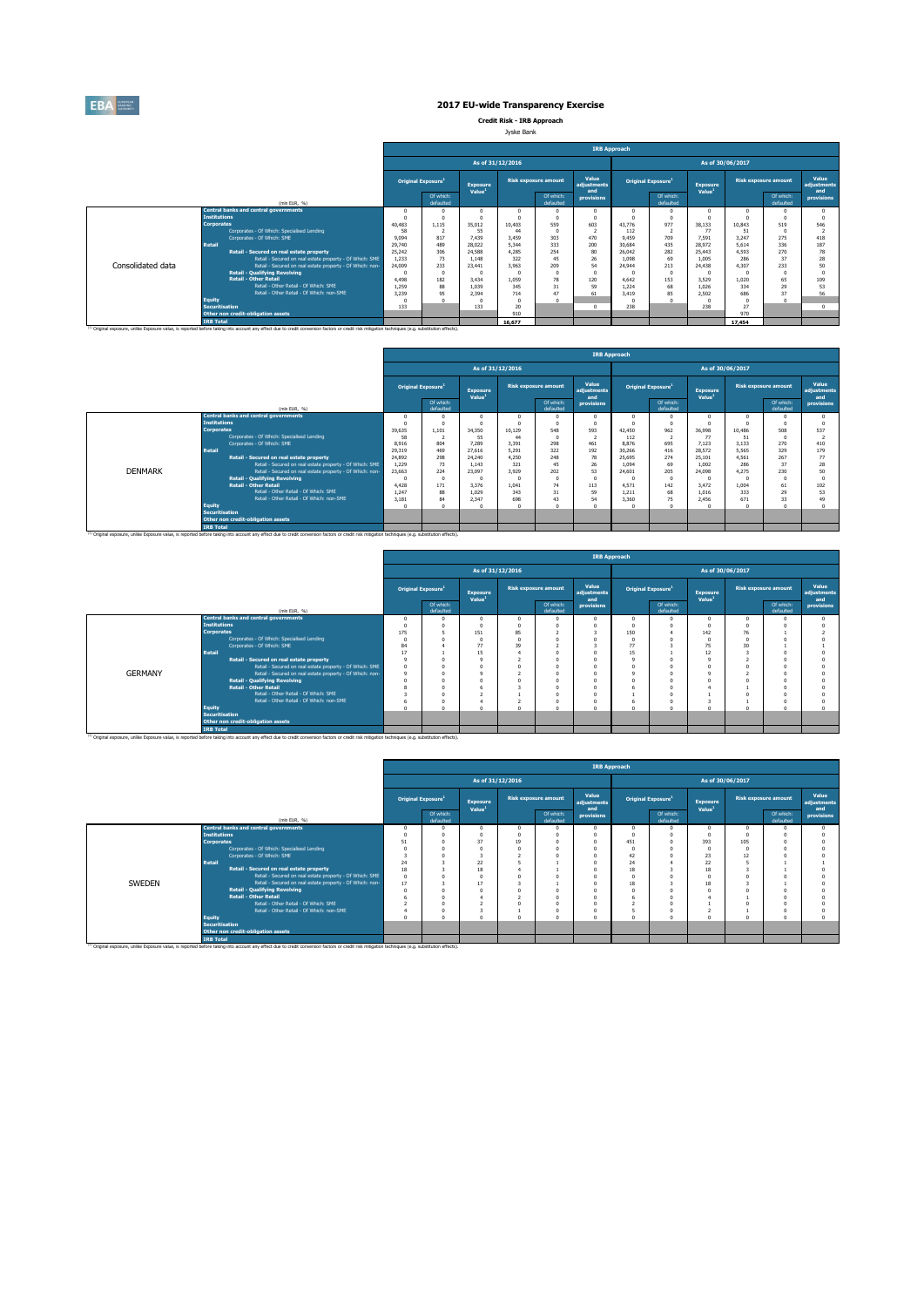

**Credit Risk - IRB Approach**

| Jyske Bank |  |
|------------|--|
|            |  |

|                          |                                          |                                                                                                                                                                                                               |                                |                                       |                             |                        | <b>IRB Approach</b>         |          |                                |                                       |                             |                             |
|--------------------------|------------------------------------------|---------------------------------------------------------------------------------------------------------------------------------------------------------------------------------------------------------------|--------------------------------|---------------------------------------|-----------------------------|------------------------|-----------------------------|----------|--------------------------------|---------------------------------------|-----------------------------|-----------------------------|
|                          |                                          |                                                                                                                                                                                                               |                                | As of 31/12/2016                      |                             |                        |                             |          |                                | As of 30/06/2017                      |                             |                             |
|                          |                                          |                                                                                                                                                                                                               | Original Exposure <sup>1</sup> | <b>Exposure</b><br>Value <sup>1</sup> | <b>Risk exposure amount</b> |                        | Value<br>adjustments<br>and |          | Original Exposure <sup>1</sup> | <b>Exposure</b><br>Value <sup>1</sup> | <b>Risk exposure amount</b> | Value<br>adjustments<br>and |
|                          |                                          | (min EUR, %)                                                                                                                                                                                                  | Of which:<br>defaulted         |                                       |                             | Of which:<br>defaulted | provisions                  |          | Of which:<br>defaulted         |                                       | Of which:<br>defaulted      | provisions                  |
|                          |                                          | <b>Central banks and central governments</b>                                                                                                                                                                  |                                |                                       |                             |                        |                             | $\Omega$ | n                              |                                       |                             |                             |
|                          | <b>Institutions</b><br><b>Corporates</b> |                                                                                                                                                                                                               |                                |                                       |                             |                        |                             | O<br>O   |                                |                                       |                             |                             |
|                          |                                          | Corporates - Of Which: Specialised Lending                                                                                                                                                                    |                                |                                       |                             |                        |                             | n        |                                |                                       |                             |                             |
|                          |                                          | Corporates - Of Which: SME                                                                                                                                                                                    |                                |                                       |                             |                        |                             | O        |                                |                                       |                             |                             |
|                          | Retail                                   |                                                                                                                                                                                                               |                                |                                       |                             |                        |                             | n<br>n   |                                |                                       |                             |                             |
|                          |                                          | Retail - Secured on real estate property<br>Retail - Secured on real estate property - Of Which: SME                                                                                                          |                                |                                       |                             |                        |                             | n        |                                |                                       |                             |                             |
| Country of Counterpart 4 |                                          | Retail - Secured on real estate property - Of Which: non-                                                                                                                                                     |                                |                                       |                             |                        |                             | n        |                                |                                       |                             |                             |
|                          |                                          | <b>Retail - Qualifying Revolving</b>                                                                                                                                                                          |                                |                                       |                             |                        |                             | O        |                                |                                       |                             |                             |
|                          |                                          | <b>Retail - Other Retail</b>                                                                                                                                                                                  |                                |                                       |                             |                        |                             | n        |                                |                                       |                             |                             |
|                          |                                          | Retail - Other Retail - Of Which: SME                                                                                                                                                                         |                                |                                       |                             |                        |                             | O        |                                |                                       |                             |                             |
|                          |                                          | Retail - Other Retail - Of Which: non-SME                                                                                                                                                                     |                                |                                       |                             |                        |                             | O        |                                |                                       |                             |                             |
|                          | Equity                                   |                                                                                                                                                                                                               |                                |                                       |                             |                        |                             | $\Omega$ |                                |                                       |                             |                             |
|                          | <b>Securitisation</b>                    | Other non credit-obligation assets                                                                                                                                                                            |                                |                                       |                             |                        |                             |          |                                |                                       |                             |                             |
|                          | <b>IRB Total</b>                         |                                                                                                                                                                                                               |                                |                                       |                             |                        |                             |          |                                |                                       |                             |                             |
|                          |                                          | <sup>(1)</sup> Original exposure, unlike Exposure value, is reported before taking into account any effect due to credit conversion factors or credit risk mitigation techniques (e.g. substitution effects). |                                |                                       |                             |                        |                             |          |                                |                                       |                             |                             |

|                          |                       |                                                                                                                                                                                                    |                                |                                       |                  |                        |                             | <b>IRB Approach</b> |                                |                                       |                             |                             |
|--------------------------|-----------------------|----------------------------------------------------------------------------------------------------------------------------------------------------------------------------------------------------|--------------------------------|---------------------------------------|------------------|------------------------|-----------------------------|---------------------|--------------------------------|---------------------------------------|-----------------------------|-----------------------------|
|                          |                       |                                                                                                                                                                                                    |                                |                                       | As of 31/12/2016 |                        |                             |                     |                                | As of 30/06/2017                      |                             |                             |
|                          |                       |                                                                                                                                                                                                    | Original Exposure <sup>1</sup> | <b>Exposure</b><br>Value <sup>1</sup> |                  | Risk exposure amount   | Value<br>adjustments<br>and |                     | Original Exposure <sup>1</sup> | <b>Exposure</b><br>Value <sup>1</sup> | <b>Risk exposure amount</b> | Value<br>adjustments<br>and |
|                          |                       | (mln EUR, %)                                                                                                                                                                                       | Of which:<br>defaulted         |                                       |                  | Of which:<br>defaulted | provisions                  |                     | Of which:<br>defaulted         |                                       | Of which:<br>defaulted      | provisions                  |
|                          |                       | <b>Central banks and central governments</b>                                                                                                                                                       |                                |                                       |                  |                        |                             |                     |                                |                                       |                             |                             |
|                          | <b>Institutions</b>   |                                                                                                                                                                                                    |                                |                                       |                  |                        |                             |                     |                                |                                       |                             |                             |
|                          | <b>Corporates</b>     |                                                                                                                                                                                                    |                                |                                       |                  |                        |                             |                     |                                |                                       |                             |                             |
|                          |                       | Corporates - Of Which: Specialised Lending                                                                                                                                                         |                                |                                       |                  |                        |                             |                     |                                |                                       |                             |                             |
|                          |                       | Corporates - Of Which: SME                                                                                                                                                                         |                                |                                       |                  |                        |                             |                     |                                |                                       |                             |                             |
|                          | <b>Retail</b>         |                                                                                                                                                                                                    |                                |                                       |                  |                        |                             |                     |                                |                                       |                             |                             |
|                          |                       | Retail - Secured on real estate property                                                                                                                                                           |                                |                                       |                  |                        |                             |                     |                                |                                       |                             |                             |
|                          |                       | Retail - Secured on real estate property - Of Which: SME                                                                                                                                           |                                |                                       |                  |                        |                             |                     |                                |                                       |                             |                             |
| Country of Counterpart 5 |                       | Retail - Secured on real estate property - Of Which: non-                                                                                                                                          |                                |                                       |                  |                        |                             |                     |                                |                                       |                             |                             |
|                          |                       | <b>Retail - Qualifying Revolving</b>                                                                                                                                                               |                                |                                       |                  |                        |                             |                     |                                |                                       |                             |                             |
|                          |                       | <b>Retail - Other Retail</b>                                                                                                                                                                       |                                |                                       |                  |                        |                             |                     |                                |                                       |                             |                             |
|                          |                       | Retail - Other Retail - Of Which: SME                                                                                                                                                              |                                |                                       |                  |                        |                             |                     |                                |                                       |                             |                             |
|                          |                       | Retail - Other Retail - Of Which: non-SME                                                                                                                                                          |                                |                                       |                  |                        |                             |                     |                                |                                       |                             |                             |
|                          | <b>Equity</b>         |                                                                                                                                                                                                    |                                |                                       |                  |                        |                             |                     |                                |                                       |                             |                             |
|                          | <b>Securitisation</b> |                                                                                                                                                                                                    |                                |                                       |                  |                        |                             |                     |                                |                                       |                             |                             |
|                          |                       | Other non credit-obligation assets                                                                                                                                                                 |                                |                                       |                  |                        |                             |                     |                                |                                       |                             |                             |
|                          | <b>IRB Total</b>      |                                                                                                                                                                                                    |                                |                                       |                  |                        |                             |                     |                                |                                       |                             |                             |
|                          |                       | (1) Original exposure, unlike Exposure value, is reported before taking into account any effect due to credit conversion factors or credit risk mitigation techniques (e.g. substitution effects). |                                |                                       |                  |                        |                             |                     |                                |                                       |                             |                             |

|                          |                                                                                                                                                                                                                                   |                                |                                       |                  |                             | <b>IRB Approach</b>         |          |                                |                                       |                             |                             |
|--------------------------|-----------------------------------------------------------------------------------------------------------------------------------------------------------------------------------------------------------------------------------|--------------------------------|---------------------------------------|------------------|-----------------------------|-----------------------------|----------|--------------------------------|---------------------------------------|-----------------------------|-----------------------------|
|                          |                                                                                                                                                                                                                                   |                                |                                       | As of 31/12/2016 |                             |                             |          |                                | As of 30/06/2017                      |                             |                             |
|                          |                                                                                                                                                                                                                                   | Original Exposure <sup>1</sup> | <b>Exposure</b><br>Value <sup>1</sup> |                  | <b>Risk exposure amount</b> | Value<br>adjustments<br>and |          | Original Exposure <sup>1</sup> | <b>Exposure</b><br>Value <sup>1</sup> | <b>Risk exposure amount</b> | Value<br>adiustments<br>and |
|                          | (min EUR, %)                                                                                                                                                                                                                      | Of which:<br>defaulted         |                                       |                  | Of which:<br>defaulted      | provisions                  |          | Of which:<br>defaulted         |                                       | Of which:<br>defaulted      | provisions                  |
|                          | <b>Central banks and central governments</b>                                                                                                                                                                                      |                                | $\Omega$                              |                  |                             | $\Omega$                    | $\Omega$ |                                | $\Omega$                              |                             |                             |
|                          | <b>Institutions</b><br><b>Corporates</b>                                                                                                                                                                                          |                                |                                       |                  | $\Omega$                    | n<br>n                      | n        |                                |                                       |                             |                             |
|                          | Corporates - Of Which: Specialised Lending                                                                                                                                                                                        |                                |                                       |                  |                             |                             | n        |                                |                                       |                             |                             |
|                          | Corporates - Of Which: SME                                                                                                                                                                                                        |                                |                                       |                  |                             |                             |          |                                |                                       |                             |                             |
|                          | <b>Retail</b>                                                                                                                                                                                                                     |                                |                                       |                  |                             | $\Omega$                    |          |                                |                                       |                             |                             |
|                          | Retail - Secured on real estate property                                                                                                                                                                                          |                                |                                       |                  |                             | $\Omega$                    | n        |                                |                                       |                             |                             |
|                          | Retail - Secured on real estate property - Of Which: SME                                                                                                                                                                          |                                |                                       |                  |                             | $\Omega$                    | n        |                                |                                       |                             |                             |
| Country of Counterpart 6 | Retail - Secured on real estate property - Of Which: non-                                                                                                                                                                         |                                |                                       |                  |                             | $\Omega$                    |          |                                |                                       |                             |                             |
|                          | <b>Retail - Qualifying Revolving</b>                                                                                                                                                                                              |                                |                                       |                  |                             | $\Omega$                    |          |                                |                                       |                             |                             |
|                          | <b>Retail - Other Retail</b>                                                                                                                                                                                                      |                                |                                       |                  | $\sqrt{2}$                  | $\Omega$                    | $\theta$ |                                |                                       |                             |                             |
|                          | Retail - Other Retail - Of Which: SME                                                                                                                                                                                             |                                |                                       |                  |                             | $\Omega$                    | o        |                                |                                       |                             |                             |
|                          | Retail - Other Retail - Of Which: non-SME                                                                                                                                                                                         |                                |                                       |                  | $\Omega$                    | $\Omega$                    | O        |                                |                                       |                             |                             |
|                          | <b>Equity</b>                                                                                                                                                                                                                     |                                |                                       |                  |                             | $\Omega$                    | $\theta$ |                                |                                       |                             |                             |
|                          | <b>Securitisation</b>                                                                                                                                                                                                             |                                |                                       |                  |                             |                             |          |                                |                                       |                             |                             |
|                          | Other non credit-obligation assets                                                                                                                                                                                                |                                |                                       |                  |                             |                             |          |                                |                                       |                             |                             |
|                          | <b>IRB Total</b><br><sup>(1)</sup> Original exposure, unlike Exposure value, is reported before taking into account any effect due to credit conversion factors or credit risk mitigation techniques (e.g. substitution effects). |                                |                                       |                  |                             |                             |          |                                |                                       |                             |                             |

|                          |                       |                                                                                                                                                                                                    |                                |                                       |                             | <b>IRB Approach</b>         |          |                                |                                       |                             |                             |
|--------------------------|-----------------------|----------------------------------------------------------------------------------------------------------------------------------------------------------------------------------------------------|--------------------------------|---------------------------------------|-----------------------------|-----------------------------|----------|--------------------------------|---------------------------------------|-----------------------------|-----------------------------|
|                          |                       |                                                                                                                                                                                                    |                                | As of 31/12/2016                      |                             |                             |          |                                | As of 30/06/2017                      |                             |                             |
|                          |                       |                                                                                                                                                                                                    | Original Exposure <sup>1</sup> | <b>Exposure</b><br>Value <sup>1</sup> | <b>Risk exposure amount</b> | Value<br>adjustments<br>and |          | Original Exposure <sup>1</sup> | <b>Exposure</b><br>Value <sup>1</sup> | <b>Risk exposure amount</b> | Value<br>adjustments<br>and |
|                          |                       | (mln EUR. %)                                                                                                                                                                                       | Of which:<br>defaulted         |                                       | Of which:<br>defaulted      | provisions                  |          | Of which:<br>defaulted         |                                       | Of which:<br>defaulted      | provisions                  |
|                          |                       | <b>Central banks and central governments</b>                                                                                                                                                       |                                | $\Omega$                              |                             | O                           | $\Omega$ |                                |                                       |                             |                             |
|                          | <b>Institutions</b>   |                                                                                                                                                                                                    |                                |                                       |                             |                             |          |                                |                                       |                             |                             |
|                          | <b>Corporates</b>     |                                                                                                                                                                                                    |                                |                                       |                             |                             |          |                                |                                       |                             |                             |
|                          |                       | Corporates - Of Which: Specialised Lending                                                                                                                                                         |                                |                                       |                             | n                           |          |                                |                                       |                             |                             |
|                          |                       | Corporates - Of Which: SME                                                                                                                                                                         |                                |                                       |                             |                             |          |                                |                                       |                             |                             |
|                          | <b>Retail</b>         |                                                                                                                                                                                                    |                                |                                       |                             |                             |          |                                |                                       |                             |                             |
|                          |                       | Retail - Secured on real estate property                                                                                                                                                           |                                |                                       |                             | $\Omega$                    |          |                                |                                       |                             |                             |
|                          |                       | Retail - Secured on real estate property - Of Which: SME                                                                                                                                           |                                |                                       |                             |                             |          |                                |                                       |                             |                             |
| Country of Counterpart 7 |                       | Retail - Secured on real estate property - Of Which: non-                                                                                                                                          |                                |                                       |                             |                             |          |                                |                                       |                             |                             |
|                          |                       | <b>Retail - Qualifying Revolving</b>                                                                                                                                                               |                                |                                       |                             | $\Omega$                    |          |                                |                                       |                             |                             |
|                          |                       | <b>Retail - Other Retail</b>                                                                                                                                                                       |                                |                                       |                             | $\Omega$                    |          |                                |                                       |                             |                             |
|                          |                       | Retail - Other Retail - Of Which: SME                                                                                                                                                              |                                |                                       |                             | $\Omega$                    |          |                                |                                       |                             |                             |
|                          |                       | Retail - Other Retail - Of Which: non-SME                                                                                                                                                          |                                |                                       |                             | $\Omega$                    | o        |                                |                                       |                             |                             |
|                          | <b>Equity</b>         |                                                                                                                                                                                                    |                                |                                       |                             | Ò                           | n        |                                |                                       |                             |                             |
|                          | <b>Securitisation</b> |                                                                                                                                                                                                    |                                |                                       |                             |                             |          |                                |                                       |                             |                             |
|                          |                       | Other non credit-obligation assets                                                                                                                                                                 |                                |                                       |                             |                             |          |                                |                                       |                             |                             |
|                          | <b>IRB Total</b>      |                                                                                                                                                                                                    |                                |                                       |                             |                             |          |                                |                                       |                             |                             |
|                          |                       | (1) Original exposure, unlike Exposure value, is reported before taking into account any effect due to credit conversion factors or credit risk mitigation techniques (e.g. substitution effects). |                                |                                       |                             |                             |          |                                |                                       |                             |                             |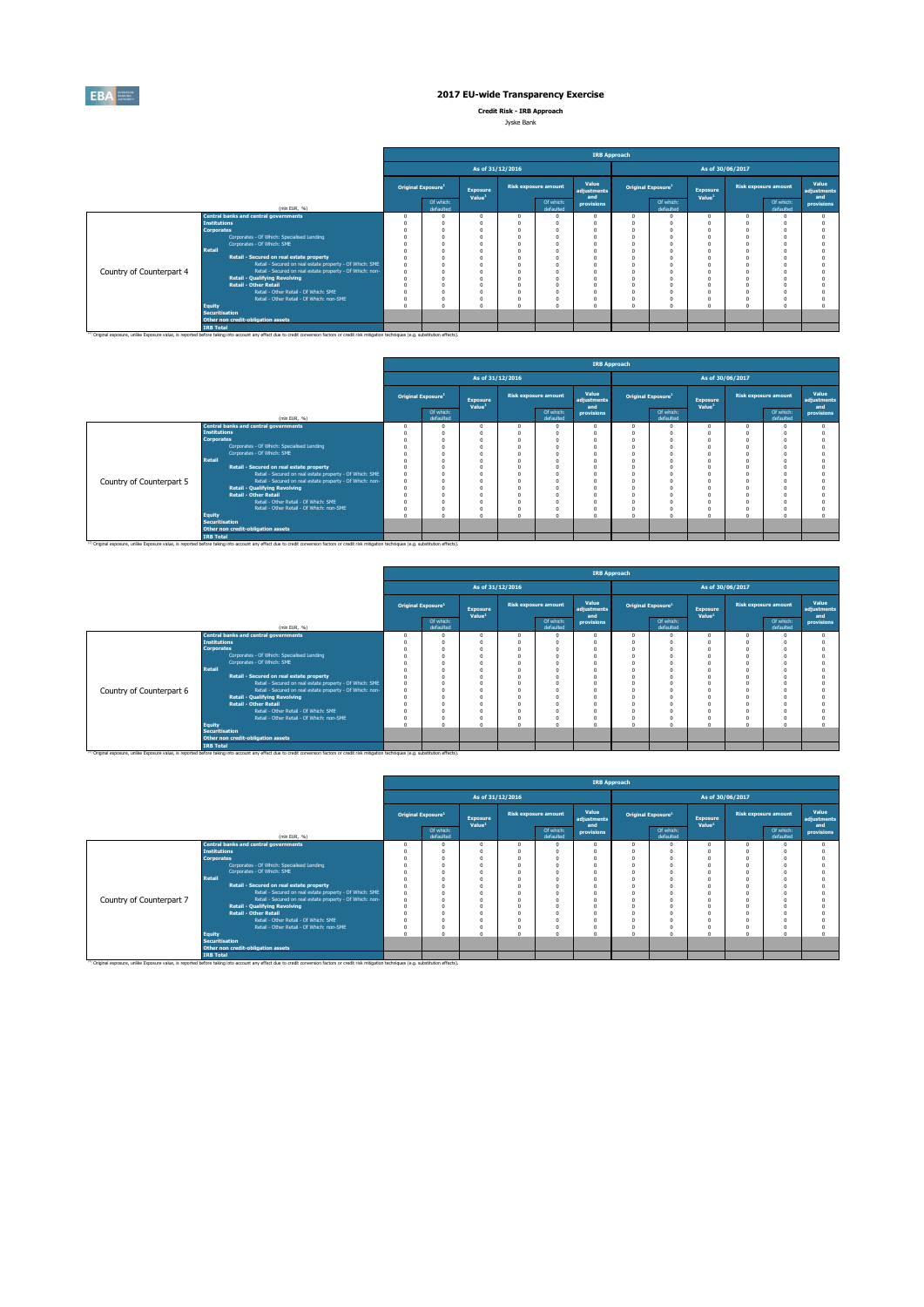

**Credit Risk - IRB Approach**

| Jyske Bank |  |
|------------|--|
|            |  |

|                          |                                                                                                                                                                                                                                                                                                                                                                                                                             |                                |                                       |                                            | <b>IRB Approach</b>         |                                                                                          |                                                                                  |                                       |                  |                             |                             |
|--------------------------|-----------------------------------------------------------------------------------------------------------------------------------------------------------------------------------------------------------------------------------------------------------------------------------------------------------------------------------------------------------------------------------------------------------------------------|--------------------------------|---------------------------------------|--------------------------------------------|-----------------------------|------------------------------------------------------------------------------------------|----------------------------------------------------------------------------------|---------------------------------------|------------------|-----------------------------|-----------------------------|
|                          |                                                                                                                                                                                                                                                                                                                                                                                                                             |                                | As of 31/12/2016                      |                                            |                             |                                                                                          |                                                                                  |                                       | As of 30/06/2017 |                             |                             |
|                          |                                                                                                                                                                                                                                                                                                                                                                                                                             | Original Exposure <sup>1</sup> | <b>Exposure</b><br>Value <sup>1</sup> | <b>Risk exposure amount</b>                | Value<br>adjustments<br>and | Original Exposure <sup>1</sup>                                                           |                                                                                  | <b>Exposure</b><br>Value <sup>1</sup> |                  | <b>Risk exposure amount</b> | Value<br>adjustments<br>and |
|                          | (min EUR. %)                                                                                                                                                                                                                                                                                                                                                                                                                | Of which:<br>defaulted         |                                       | Of which:<br>defaulted                     | provisions                  |                                                                                          | Of which:<br>defaulted                                                           |                                       |                  | Of which:<br>defaulted      | provisions                  |
| Country of Counterpart 8 | <b>Central banks and central governments</b><br><b>Institutions</b><br><b>Corporates</b><br>Corporates - Of Which: Specialised Lending<br>Corporates - Of Which: SME<br>Retail<br>Retail - Secured on real estate property<br>Retail - Secured on real estate property - Of Which: SME<br>Retail - Secured on real estate property - Of Which: non-<br><b>Retail - Qualifying Revolving</b><br><b>Retail - Other Retail</b> |                                | $\Omega$                              | n<br>n<br>$\theta$<br>$\theta$<br>$\Omega$ |                             | $^{\circ}$<br>O<br>n<br>$\Omega$<br>$\theta$<br>0<br>$\theta$<br>n<br>n<br>n<br>$\theta$ | $\Omega$<br>$\Omega$<br>$\Omega$<br>$\Omega$<br>$\Omega$<br>$\Omega$<br>$\Omega$ |                                       |                  |                             |                             |
|                          | Retail - Other Retail - Of Which: SME<br>Retail - Other Retail - Of Which: non-SME<br>Equity<br><b>Securitisation</b><br>Other non credit-obligation assets<br><b>IRB Total</b>                                                                                                                                                                                                                                             |                                |                                       | n<br>$\Omega$<br>$\theta$                  |                             | $\Omega$<br>$^{\circ}$<br>$\Omega$                                                       | $\Omega$<br>$\Omega$<br>$\Omega$                                                 |                                       |                  |                             |                             |
|                          | (1) Original exposure, unlike Exposure value, is reported before taking into account any effect due to credit conversion factors or credit risk mitigation techniques (e.g. substitution effects).                                                                                                                                                                                                                          |                                |                                       |                                            |                             |                                                                                          |                                                                                  |                                       |                  |                             |                             |

|                          |                       |                                                                                                                                                                                                               |                                |                                       |                  |                             | <b>IRB Approach</b>         |          |                                |                                |                             |                             |
|--------------------------|-----------------------|---------------------------------------------------------------------------------------------------------------------------------------------------------------------------------------------------------------|--------------------------------|---------------------------------------|------------------|-----------------------------|-----------------------------|----------|--------------------------------|--------------------------------|-----------------------------|-----------------------------|
|                          |                       |                                                                                                                                                                                                               |                                |                                       | As of 31/12/2016 |                             |                             |          |                                | As of 30/06/2017               |                             |                             |
|                          |                       |                                                                                                                                                                                                               | Original Exposure <sup>1</sup> | <b>Exposure</b><br>Value <sup>1</sup> |                  | <b>Risk exposure amount</b> | Value<br>adjustments<br>and |          | Original Exposure <sup>1</sup> | Exposure<br>Value <sup>1</sup> | <b>Risk exposure amount</b> | Value<br>adjustments<br>and |
|                          |                       | (min EUR. %)                                                                                                                                                                                                  | Of which:<br>defaulted         |                                       |                  | Of which:<br>defaulted      | provisions                  |          | Of which:<br>defaulted         |                                | Of which:<br>defaulted      | provisions                  |
|                          |                       | <b>Central banks and central governments</b>                                                                                                                                                                  |                                |                                       |                  |                             |                             | $\Omega$ | $\Omega$                       |                                |                             |                             |
|                          | <b>Institutions</b>   |                                                                                                                                                                                                               |                                |                                       |                  |                             |                             |          |                                |                                |                             |                             |
|                          | <b>Corporates</b>     |                                                                                                                                                                                                               |                                |                                       |                  |                             |                             |          |                                |                                |                             |                             |
|                          |                       | Corporates - Of Which: Specialised Lending                                                                                                                                                                    |                                |                                       |                  |                             |                             |          |                                |                                |                             |                             |
|                          |                       | Corporates - Of Which: SME                                                                                                                                                                                    |                                |                                       |                  |                             |                             |          | $\Omega$                       |                                |                             |                             |
|                          | Retail                |                                                                                                                                                                                                               |                                |                                       |                  |                             |                             |          |                                |                                |                             |                             |
|                          |                       | Retail - Secured on real estate property                                                                                                                                                                      |                                |                                       |                  |                             |                             | $\Omega$ | $\Omega$                       |                                |                             |                             |
|                          |                       | Retail - Secured on real estate property - Of Which: SME                                                                                                                                                      |                                |                                       |                  |                             |                             |          | $\Omega$                       |                                |                             |                             |
| Country of Counterpart 9 |                       | Retail - Secured on real estate property - Of Which: non-                                                                                                                                                     |                                |                                       |                  |                             |                             |          |                                |                                |                             |                             |
|                          |                       | <b>Retail - Qualifying Revolving</b>                                                                                                                                                                          |                                |                                       |                  |                             |                             |          |                                |                                |                             |                             |
|                          |                       | <b>Retail - Other Retail</b>                                                                                                                                                                                  |                                |                                       |                  |                             |                             |          |                                |                                |                             |                             |
|                          |                       | Retail - Other Retail - Of Which: SME                                                                                                                                                                         |                                |                                       |                  |                             |                             |          |                                |                                |                             |                             |
|                          |                       | Retail - Other Retail - Of Which: non-SME                                                                                                                                                                     |                                |                                       |                  |                             |                             |          | $\Omega$                       |                                |                             |                             |
|                          | <b>Equity</b>         |                                                                                                                                                                                                               |                                |                                       |                  |                             |                             | $\Omega$ |                                |                                |                             |                             |
|                          | <b>Securitisation</b> |                                                                                                                                                                                                               |                                |                                       |                  |                             |                             |          |                                |                                |                             |                             |
|                          |                       | Other non credit-obligation assets                                                                                                                                                                            |                                |                                       |                  |                             |                             |          |                                |                                |                             |                             |
|                          | <b>IRB Total</b>      |                                                                                                                                                                                                               |                                |                                       |                  |                             |                             |          |                                |                                |                             |                             |
|                          |                       | <sup>(1)</sup> Original exposure, unlike Exposure value, is reported before taking into account any effect due to credit conversion factors or credit risk mitigation techniques (e.g. substitution effects). |                                |                                       |                  |                             |                             |          |                                |                                |                             |                             |

|                           |                       |                                                                                                                                                                                                               |                                |                                       |                  |                             | <b>IRB Approach</b>         |                                |                        |                                       |                             |                        |                             |
|---------------------------|-----------------------|---------------------------------------------------------------------------------------------------------------------------------------------------------------------------------------------------------------|--------------------------------|---------------------------------------|------------------|-----------------------------|-----------------------------|--------------------------------|------------------------|---------------------------------------|-----------------------------|------------------------|-----------------------------|
|                           |                       |                                                                                                                                                                                                               |                                |                                       | As of 31/12/2016 |                             |                             |                                |                        | As of 30/06/2017                      |                             |                        |                             |
|                           |                       |                                                                                                                                                                                                               | Original Exposure <sup>1</sup> | <b>Exposure</b><br>Value <sup>1</sup> |                  | <b>Risk exposure amount</b> | Value<br>adjustments<br>and | Original Exposure <sup>1</sup> |                        | <b>Exposure</b><br>Value <sup>1</sup> | <b>Risk exposure amount</b> |                        | Value<br>adjustments<br>and |
|                           |                       | (min EUR, %)                                                                                                                                                                                                  | Of which:<br>defaulted         |                                       |                  | Of which:<br>defaulted      | provisions                  |                                | Of which:<br>defaulted |                                       |                             | Of which:<br>defaulted | provisions                  |
|                           |                       | <b>Central banks and central governments</b>                                                                                                                                                                  |                                |                                       |                  |                             |                             |                                |                        |                                       |                             |                        |                             |
|                           | <b>Institutions</b>   |                                                                                                                                                                                                               |                                |                                       |                  |                             |                             |                                |                        |                                       |                             |                        |                             |
|                           | <b>Corporates</b>     |                                                                                                                                                                                                               |                                |                                       |                  |                             |                             |                                |                        |                                       |                             |                        |                             |
|                           |                       | Corporates - Of Which: Specialised Lending                                                                                                                                                                    |                                |                                       |                  |                             |                             |                                |                        |                                       |                             |                        |                             |
|                           |                       | Corporates - Of Which: SME                                                                                                                                                                                    |                                |                                       |                  |                             |                             |                                |                        |                                       |                             |                        |                             |
|                           | Retail                |                                                                                                                                                                                                               |                                |                                       |                  |                             |                             |                                |                        |                                       |                             |                        |                             |
|                           |                       | Retail - Secured on real estate property                                                                                                                                                                      |                                |                                       |                  |                             |                             |                                |                        |                                       |                             |                        |                             |
|                           |                       | Retail - Secured on real estate property - Of Which: SME                                                                                                                                                      |                                |                                       |                  |                             |                             |                                |                        |                                       |                             |                        |                             |
| Country of Counterpart 10 |                       | Retail - Secured on real estate property - Of Which: non-                                                                                                                                                     |                                |                                       |                  |                             |                             |                                |                        |                                       |                             |                        |                             |
|                           |                       | <b>Retail - Qualifying Revolving</b>                                                                                                                                                                          |                                |                                       |                  |                             |                             |                                |                        |                                       |                             |                        |                             |
|                           |                       | <b>Retail - Other Retail</b>                                                                                                                                                                                  |                                |                                       |                  |                             |                             |                                |                        |                                       |                             |                        |                             |
|                           |                       | Retail - Other Retail - Of Which: SME                                                                                                                                                                         |                                |                                       |                  |                             |                             |                                |                        |                                       |                             |                        |                             |
|                           |                       | Retail - Other Retail - Of Which: non-SME                                                                                                                                                                     |                                |                                       |                  |                             |                             |                                |                        |                                       |                             |                        |                             |
|                           | <b>Equity</b>         |                                                                                                                                                                                                               |                                |                                       |                  | $\sim$                      |                             |                                |                        |                                       |                             |                        |                             |
|                           | <b>Securitisation</b> |                                                                                                                                                                                                               |                                |                                       |                  |                             |                             |                                |                        |                                       |                             |                        |                             |
|                           |                       | Other non credit-obligation assets                                                                                                                                                                            |                                |                                       |                  |                             |                             |                                |                        |                                       |                             |                        |                             |
|                           | <b>IRB Total</b>      |                                                                                                                                                                                                               |                                |                                       |                  |                             |                             |                                |                        |                                       |                             |                        |                             |
|                           |                       | <sup>(1)</sup> Original exposure, unlike Exposure value, is reported before taking into account any effect due to credit conversion factors or credit risk mitigation techniques (e.g. substitution effects). |                                |                                       |                  |                             |                             |                                |                        |                                       |                             |                        |                             |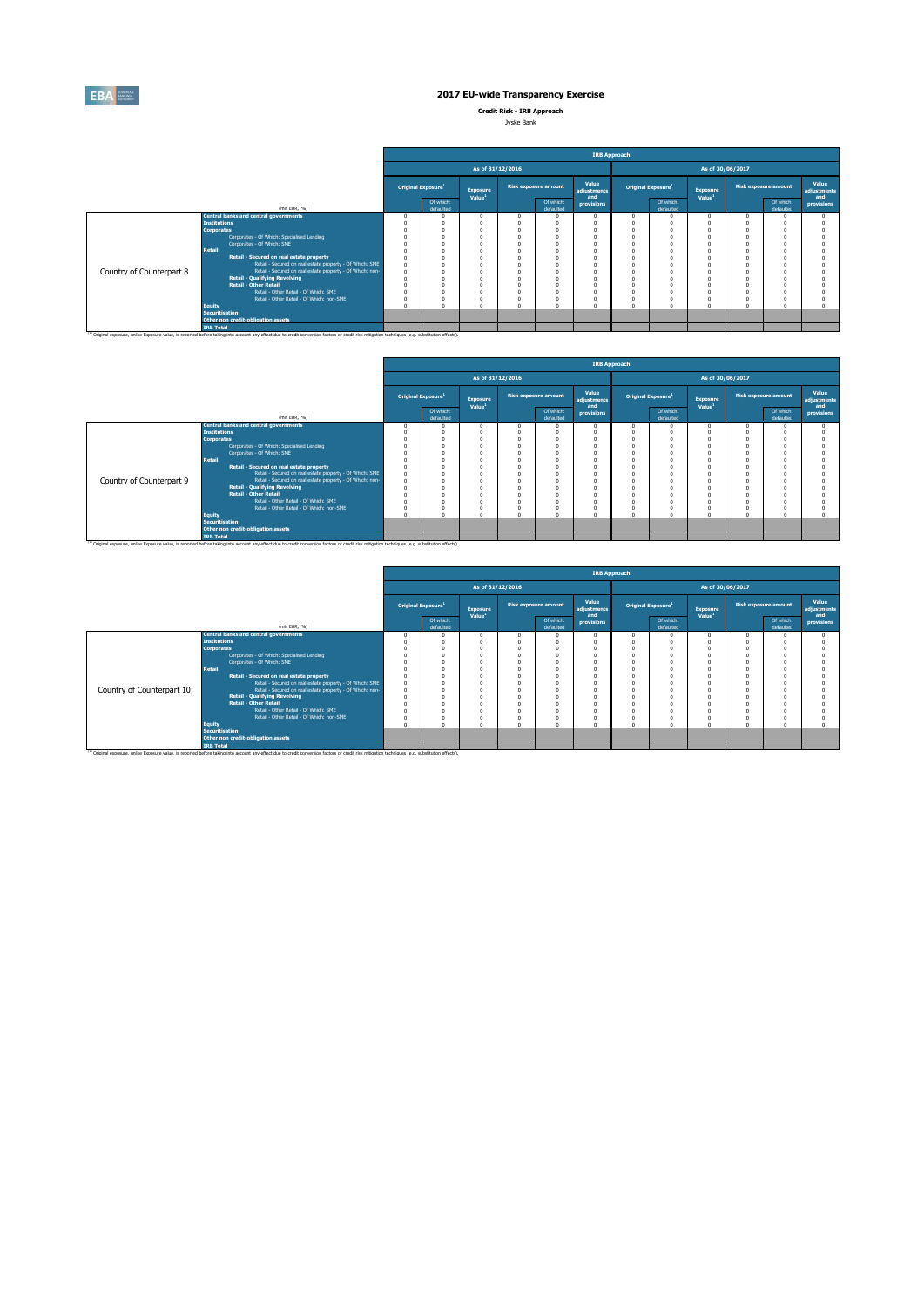#### **Sovereign Exposure**

Jyske Bank

| (mln EUR)                                          |            |                                          |                                 |                 |                                         |                                 |                                        |                                    | As of 31/12/2016                |                  |                                    |                                 |                          |                                    |                                 |                         |                                    |                                 |
|----------------------------------------------------|------------|------------------------------------------|---------------------------------|-----------------|-----------------------------------------|---------------------------------|----------------------------------------|------------------------------------|---------------------------------|------------------|------------------------------------|---------------------------------|--------------------------|------------------------------------|---------------------------------|-------------------------|------------------------------------|---------------------------------|
|                                                    |            |                                          |                                 |                 | Memo: breakdown by accounting portfolio |                                 |                                        |                                    |                                 |                  |                                    |                                 |                          |                                    |                                 |                         |                                    |                                 |
| <b>Country / Region</b>                            |            | <b>Financial assets: Carrying Amount</b> |                                 | <b>Held for</b> |                                         |                                 | <b>Designated at</b><br>fair value     |                                    |                                 | Available-for-   |                                    |                                 | <b>Loans and</b>         |                                    |                                 | Held-to-                |                                    |                                 |
|                                                    |            | of which:<br>loans and<br>advances       | of which:<br>debt<br>securities | trading         | of which:<br>Loans and<br>advances      | of which:<br>Debt<br>securities | through profit<br>or loss <sup>2</sup> | of which:<br>Loans and<br>advances | of which:<br>Debt<br>securities | sub <sup>3</sup> | of which:<br>Loans and<br>advances | of which:<br>Debt<br>securities | Receivables <sup>4</sup> | of which:<br>Loans and<br>advances | of which:<br>Debt<br>securities | maturity<br>investments | of which:<br>Loans and<br>advances | of which:<br>Debt<br>securities |
| <b>TOTAL - ALL COUNTRIES</b>                       | 1,672.5    | 1,314.6                                  | 357.9                           | 437.6           | 0.0                                     | 437.6                           | 392.0                                  | 392.0                              | 0.0                             | 0.0              | 0.0                                | 0.0                             | 878.3                    | 878.3                              | 0.0                             | 16.1                    | 0.0                                | 16.1                            |
| Austria                                            | 0.0        | 0.0                                      | 0.0                             |                 |                                         |                                 |                                        |                                    |                                 |                  |                                    |                                 |                          |                                    |                                 |                         |                                    |                                 |
| <b>Belgium</b>                                     | 65.7       | 0.0                                      | 65.7                            |                 |                                         |                                 |                                        |                                    |                                 |                  |                                    |                                 |                          |                                    |                                 |                         |                                    |                                 |
| <b>Bulgaria</b>                                    | 0.0        | 0.0                                      | 0.0                             |                 |                                         |                                 |                                        |                                    |                                 |                  |                                    |                                 |                          |                                    |                                 |                         |                                    |                                 |
| Croatia                                            | 0.0        | 0.0                                      | 0.0                             |                 |                                         |                                 |                                        |                                    |                                 |                  |                                    |                                 |                          |                                    |                                 |                         |                                    |                                 |
| Cyprus                                             | 0.0        | 0.0                                      | 0.0                             |                 |                                         |                                 |                                        |                                    |                                 |                  |                                    |                                 |                          |                                    |                                 |                         |                                    |                                 |
| <b>Czech Republic</b>                              | 5.0        | 0.0                                      | 5.0                             |                 |                                         |                                 |                                        |                                    |                                 |                  |                                    |                                 |                          |                                    |                                 |                         |                                    |                                 |
| <b>Denmark</b>                                     | 1,318.1    | 1.314.5                                  | 3.6                             |                 |                                         |                                 |                                        |                                    |                                 |                  |                                    |                                 |                          |                                    |                                 |                         |                                    |                                 |
| Estonia                                            | 0.0        | 0.0                                      | 0.0                             |                 |                                         |                                 |                                        |                                    |                                 |                  |                                    |                                 |                          |                                    |                                 |                         |                                    |                                 |
| <b>Finland</b>                                     | 2.2        | 0.0                                      | 2.2                             |                 |                                         |                                 |                                        |                                    |                                 |                  |                                    |                                 |                          |                                    |                                 |                         |                                    |                                 |
| France                                             | 41.2       | 0.0                                      | 41.2                            |                 |                                         |                                 |                                        |                                    |                                 |                  |                                    |                                 |                          |                                    |                                 |                         |                                    |                                 |
| Germany                                            | 74.5       | 0.0                                      | 74.5                            |                 |                                         |                                 |                                        |                                    |                                 |                  |                                    |                                 |                          |                                    |                                 |                         |                                    |                                 |
| Greece                                             | 0.0        | 0.0                                      | 0.0                             |                 |                                         |                                 |                                        |                                    |                                 |                  |                                    |                                 |                          |                                    |                                 |                         |                                    |                                 |
| <b>Hungary</b>                                     | 8.7        | 0.0                                      | 8.7                             |                 |                                         |                                 |                                        |                                    |                                 |                  |                                    |                                 |                          |                                    |                                 |                         |                                    |                                 |
| Ireland                                            | 16.1       | 0.0                                      | 16.1                            |                 |                                         |                                 |                                        |                                    |                                 |                  |                                    |                                 |                          |                                    |                                 |                         |                                    |                                 |
| <b>Italy</b>                                       | 0.0        | 0.0                                      | 0.0                             |                 |                                         |                                 |                                        |                                    |                                 |                  |                                    |                                 |                          |                                    |                                 |                         |                                    |                                 |
| Latvia<br>Lithuania                                | 0.0        | 0.0                                      | 0.0                             |                 |                                         |                                 |                                        |                                    |                                 |                  |                                    |                                 |                          |                                    |                                 |                         |                                    |                                 |
|                                                    | 0.0        | 0.0                                      | 0.0                             |                 |                                         |                                 |                                        |                                    |                                 |                  |                                    |                                 |                          |                                    |                                 |                         |                                    |                                 |
| Luxembourg<br>Malta                                | 0.0<br>0.0 | 0.0<br>0.0                               | 0.0<br>0.0                      |                 |                                         |                                 |                                        |                                    |                                 |                  |                                    |                                 |                          |                                    |                                 |                         |                                    |                                 |
|                                                    | 0.0        | 0.0                                      | 0.0                             |                 |                                         |                                 |                                        |                                    |                                 |                  |                                    |                                 |                          |                                    |                                 |                         |                                    |                                 |
| <b>Netherlands</b><br>Poland                       | 26.6       | 0.0                                      | 26.6                            |                 |                                         |                                 |                                        |                                    |                                 |                  |                                    |                                 |                          |                                    |                                 |                         |                                    |                                 |
| Portugal                                           | 11.0       | 0.0                                      | 11.0                            |                 |                                         |                                 |                                        |                                    |                                 |                  |                                    |                                 |                          |                                    |                                 |                         |                                    |                                 |
| Romania                                            | 5.7        | 0.0                                      | 5.7                             |                 |                                         |                                 |                                        |                                    |                                 |                  |                                    |                                 |                          |                                    |                                 |                         |                                    |                                 |
| Slovakia                                           | 22.2       | 0.0                                      | 22.2                            |                 |                                         |                                 |                                        |                                    |                                 |                  |                                    |                                 |                          |                                    |                                 |                         |                                    |                                 |
| <b>Slovenia</b>                                    | 11.9       | 0.0                                      | 11.9                            |                 |                                         |                                 |                                        |                                    |                                 |                  |                                    |                                 |                          |                                    |                                 |                         |                                    |                                 |
| Spain                                              | 0.0        | 0.0                                      | 0.0                             |                 |                                         |                                 |                                        |                                    |                                 |                  |                                    |                                 |                          |                                    |                                 |                         |                                    |                                 |
| Sweden                                             | 0.5        | 0.0                                      | 0.5                             |                 |                                         |                                 |                                        |                                    |                                 |                  |                                    |                                 |                          |                                    |                                 |                         |                                    |                                 |
| <b>United Kingdom</b>                              | 30.6       | 0.0                                      | 30.6                            |                 |                                         |                                 |                                        |                                    |                                 |                  |                                    |                                 |                          |                                    |                                 |                         |                                    |                                 |
| Iceland                                            | 0.0        | 0.0                                      | 0.0                             |                 |                                         |                                 |                                        |                                    |                                 |                  |                                    |                                 |                          |                                    |                                 |                         |                                    |                                 |
| Liechtenstein                                      | 0.0        | 0.0                                      | 0.0                             |                 |                                         |                                 |                                        |                                    |                                 |                  |                                    |                                 |                          |                                    |                                 |                         |                                    |                                 |
| Norway                                             | 0.1        | 0.0                                      | 0.1                             |                 |                                         |                                 |                                        |                                    |                                 |                  |                                    |                                 |                          |                                    |                                 |                         |                                    |                                 |
| <b>Switzerland</b>                                 | 0.0        | 0.0                                      | 0.0                             |                 |                                         |                                 |                                        |                                    |                                 |                  |                                    |                                 |                          |                                    |                                 |                         |                                    |                                 |
| Australia                                          | 0.0        | 0.0                                      | 0.0                             |                 |                                         |                                 |                                        |                                    |                                 |                  |                                    |                                 |                          |                                    |                                 |                         |                                    |                                 |
| Canada                                             | 0.0        | 0.0                                      | 0.0                             |                 |                                         |                                 |                                        |                                    |                                 |                  |                                    |                                 |                          |                                    |                                 |                         |                                    |                                 |
| <b>China</b>                                       | 0.0        | 0.0                                      | 0.0                             |                 |                                         |                                 |                                        |                                    |                                 |                  |                                    |                                 |                          |                                    |                                 |                         |                                    |                                 |
| <b>Hong Kong</b>                                   | 0.0        | 0.0                                      | 0.0                             |                 |                                         |                                 |                                        |                                    |                                 |                  |                                    |                                 |                          |                                    |                                 |                         |                                    |                                 |
| Japan                                              | 0.0        | 0.0                                      | 0.0                             |                 |                                         |                                 |                                        |                                    |                                 |                  |                                    |                                 |                          |                                    |                                 |                         |                                    |                                 |
| <b>U.S.</b>                                        | 7.5        | 0.0                                      | 7.5                             |                 |                                         |                                 |                                        |                                    |                                 |                  |                                    |                                 |                          |                                    |                                 |                         |                                    |                                 |
| Other advanced economies non EEA                   | 2.0        | 0.0                                      | 2.0                             |                 |                                         |                                 |                                        |                                    |                                 |                  |                                    |                                 |                          |                                    |                                 |                         |                                    |                                 |
| Other Central and eastern Europe countries non EEA | 11.0       | 0.0                                      | 11.0                            |                 |                                         |                                 |                                        |                                    |                                 |                  |                                    |                                 |                          |                                    |                                 |                         |                                    |                                 |
| Middle East                                        | 1.5        | 0.0                                      | 1.5                             |                 |                                         |                                 |                                        |                                    |                                 |                  |                                    |                                 |                          |                                    |                                 |                         |                                    |                                 |
| <b>Latin America and the Caribbean</b>             | 7.2        | 0.0                                      | 7.2                             |                 |                                         |                                 |                                        |                                    |                                 |                  |                                    |                                 |                          |                                    |                                 |                         |                                    |                                 |
| Africa                                             | 2.4        | 0.0                                      | 2.4                             |                 |                                         |                                 |                                        |                                    |                                 |                  |                                    |                                 |                          |                                    |                                 |                         |                                    |                                 |
| <b>Others</b>                                      | 0.9        | 0.1                                      | 0.7                             |                 |                                         |                                 |                                        |                                    |                                 |                  |                                    |                                 |                          |                                    |                                 |                         |                                    |                                 |

Note:<br>The information reported covers all exposures to "General governments" as defined in paraggin 41 (b) of Annex V of ITS on Supervisory reporting: "central governments, state or regional governments, and both governmen

**Redions:**<br>Other afvanced non EEA: Israel, Korea, New Zealand, Russia, San Marino, Singore and Taiwan.<br>Middle East: Bahain, Dilouti, Iran, Iran, Jordan, Kuran, Libya, Mewhamenn: Semina, Oman, Suna, Suna, Suna, United Arab

(1) Includes "Trading financial assets" portfolio for banks reporting under GAAP

<sup>(2)</sup> Includes "Non-trading non-derivative financial assets measured at fair value through profit or loss" portfolio for banks reporting under GAAP<br><sup>03</sup> Includes "Non-trading non-derivative financial and and the major bank

**EBA**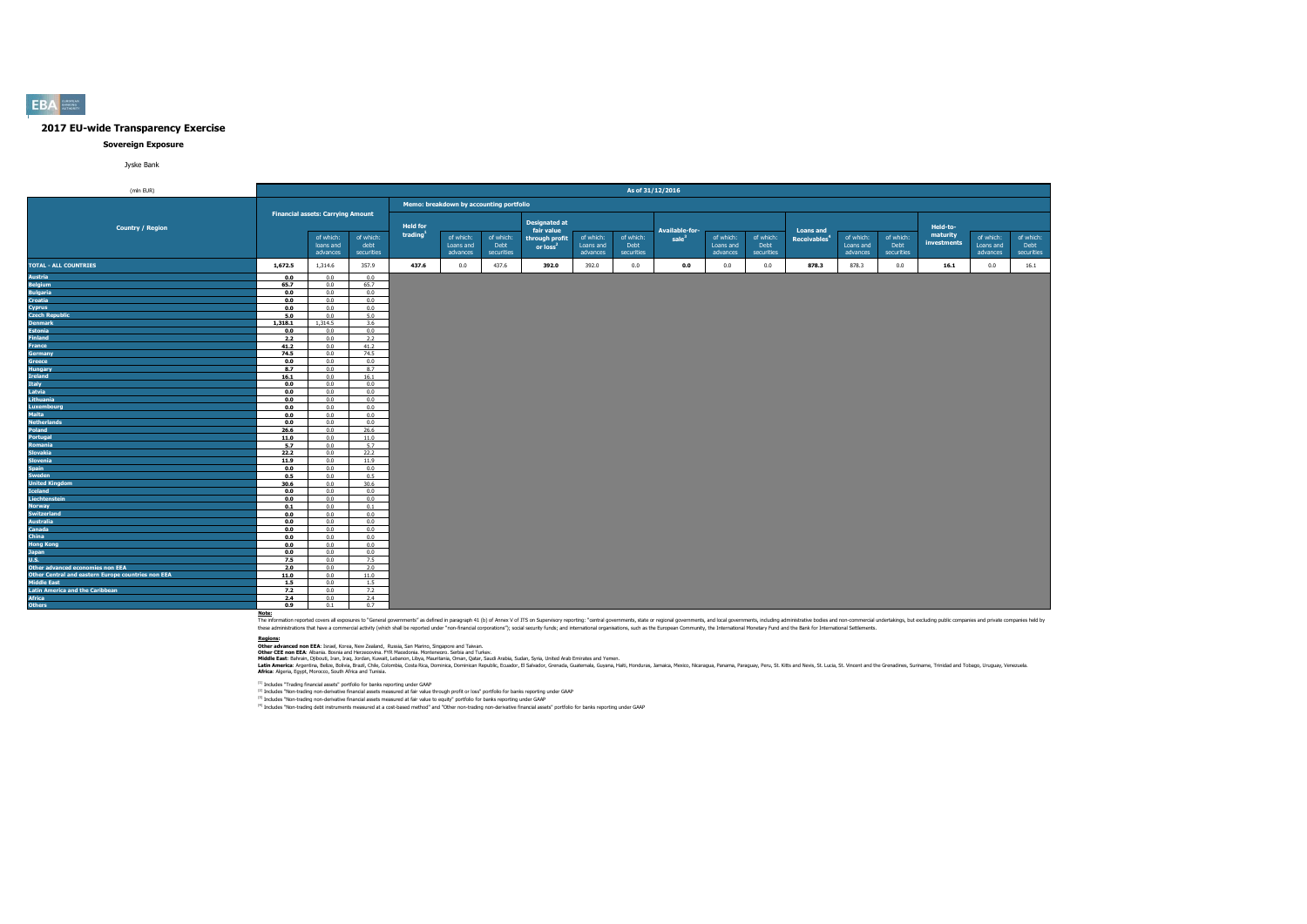#### **Sovereign Exposure**

Jyske Bank

| (mln EUR)                                          |            |                                          |                                 |                 |                                         |                                 |                                                      |                                    | As of 30/06/2017                |                                     |                                    |                                 |                                              |                                    |                                 |                         |                                    |                                 |
|----------------------------------------------------|------------|------------------------------------------|---------------------------------|-----------------|-----------------------------------------|---------------------------------|------------------------------------------------------|------------------------------------|---------------------------------|-------------------------------------|------------------------------------|---------------------------------|----------------------------------------------|------------------------------------|---------------------------------|-------------------------|------------------------------------|---------------------------------|
|                                                    |            |                                          |                                 |                 | Memo: breakdown by accounting portfolio |                                 |                                                      |                                    |                                 |                                     |                                    |                                 |                                              |                                    |                                 |                         |                                    |                                 |
| <b>Country / Region</b>                            |            | <b>Financial assets: Carrying Amount</b> |                                 | <b>Held for</b> |                                         |                                 | <b>Designated at</b>                                 |                                    |                                 |                                     |                                    |                                 |                                              |                                    |                                 | Held-to-                |                                    |                                 |
|                                                    |            | of which:<br>loans and<br>advances       | of which:<br>debt<br>securities | trading         | of which:<br>Loans and<br>advances      | of which:<br>Debt<br>securities | fair value<br>through profit<br>or loss <sup>2</sup> | of which:<br>Loans and<br>advances | of which:<br>Debt<br>securities | Available-for-<br>sale <sup>3</sup> | of which:<br>Loans and<br>advances | of which:<br>Debt<br>securities | <b>Loans and</b><br>Receivables <sup>4</sup> | of which:<br>Loans and<br>advances | of which:<br>Debt<br>securities | maturity<br>investments | of which:<br>Loans and<br>advances | of which:<br>Debt<br>securities |
| <b>TOTAL - ALL COUNTRIES</b>                       | 1,853.0    | 1,402.2                                  | 450.8                           | 434.6           | 0.0                                     | 434.6                           | 420.9                                                | 420.9                              | 0.0                             | 0.0                                 | 0.0                                | 0.0                             | 940.7                                        | 940.7                              | 0.0                             | 16.3                    | 0.0                                | 16.3                            |
| Austria                                            | 0.0        | 0.0                                      | 0.0                             |                 |                                         |                                 |                                                      |                                    |                                 |                                     |                                    |                                 |                                              |                                    |                                 |                         |                                    |                                 |
| <b>Belgium</b>                                     | 65.4       | 0.0                                      | 65.4                            |                 |                                         |                                 |                                                      |                                    |                                 |                                     |                                    |                                 |                                              |                                    |                                 |                         |                                    |                                 |
| <b>Bulgaria</b>                                    | 0.0        | 0.0                                      | 0.0                             |                 |                                         |                                 |                                                      |                                    |                                 |                                     |                                    |                                 |                                              |                                    |                                 |                         |                                    |                                 |
| Croatia                                            | 0.0        | 0.0                                      | 0.0                             |                 |                                         |                                 |                                                      |                                    |                                 |                                     |                                    |                                 |                                              |                                    |                                 |                         |                                    |                                 |
| Cyprus                                             | 0.0        | 0.0                                      | 0.0                             |                 |                                         |                                 |                                                      |                                    |                                 |                                     |                                    |                                 |                                              |                                    |                                 |                         |                                    |                                 |
| <b>Czech Republic</b>                              | 4.9        | 0.0                                      | 4.9                             |                 |                                         |                                 |                                                      |                                    |                                 |                                     |                                    |                                 |                                              |                                    |                                 |                         |                                    |                                 |
| <b>Denmark</b>                                     | 1,409.3    | 1,402.0                                  | 7.3                             |                 |                                         |                                 |                                                      |                                    |                                 |                                     |                                    |                                 |                                              |                                    |                                 |                         |                                    |                                 |
| <b>Estonia</b>                                     | 0.0        | 0.0                                      | 0.0                             |                 |                                         |                                 |                                                      |                                    |                                 |                                     |                                    |                                 |                                              |                                    |                                 |                         |                                    |                                 |
| <b>Finland</b>                                     | 2.3        | 0.0                                      | 2.3                             |                 |                                         |                                 |                                                      |                                    |                                 |                                     |                                    |                                 |                                              |                                    |                                 |                         |                                    |                                 |
| France                                             | 133.2      | 0.0                                      | 133.2                           |                 |                                         |                                 |                                                      |                                    |                                 |                                     |                                    |                                 |                                              |                                    |                                 |                         |                                    |                                 |
| <b>Germany</b>                                     | 70.8       | 0.0                                      | 70.8                            |                 |                                         |                                 |                                                      |                                    |                                 |                                     |                                    |                                 |                                              |                                    |                                 |                         |                                    |                                 |
| Greece                                             | 0.0        | 0.0                                      | 0.0                             |                 |                                         |                                 |                                                      |                                    |                                 |                                     |                                    |                                 |                                              |                                    |                                 |                         |                                    |                                 |
| Hungary                                            | 8.5        | 0.0                                      | 8.5                             |                 |                                         |                                 |                                                      |                                    |                                 |                                     |                                    |                                 |                                              |                                    |                                 |                         |                                    |                                 |
| Ireland                                            | 16.3       | 0.0                                      | 16.3                            |                 |                                         |                                 |                                                      |                                    |                                 |                                     |                                    |                                 |                                              |                                    |                                 |                         |                                    |                                 |
| <b>Italy</b>                                       | 0.0        | 0.0                                      | 0.0                             |                 |                                         |                                 |                                                      |                                    |                                 |                                     |                                    |                                 |                                              |                                    |                                 |                         |                                    |                                 |
| Latvia                                             | 0.0        | 0.0                                      | 0.0                             |                 |                                         |                                 |                                                      |                                    |                                 |                                     |                                    |                                 |                                              |                                    |                                 |                         |                                    |                                 |
| Lithuania                                          | 0.0        | 0.0                                      | 0.0                             |                 |                                         |                                 |                                                      |                                    |                                 |                                     |                                    |                                 |                                              |                                    |                                 |                         |                                    |                                 |
| Luxembourg                                         | 0.0        | 0.0                                      | 0.0                             |                 |                                         |                                 |                                                      |                                    |                                 |                                     |                                    |                                 |                                              |                                    |                                 |                         |                                    |                                 |
| Malta                                              | 0.0        | 0.0                                      | 0.0                             |                 |                                         |                                 |                                                      |                                    |                                 |                                     |                                    |                                 |                                              |                                    |                                 |                         |                                    |                                 |
| <b>Netherlands</b>                                 | 0.0        | 0.0                                      | 0.0                             |                 |                                         |                                 |                                                      |                                    |                                 |                                     |                                    |                                 |                                              |                                    |                                 |                         |                                    |                                 |
| Poland                                             | 30.3       | 0.0                                      | 30.3                            |                 |                                         |                                 |                                                      |                                    |                                 |                                     |                                    |                                 |                                              |                                    |                                 |                         |                                    |                                 |
| Portugal                                           | 10.4       | 0.0                                      | 10.4                            |                 |                                         |                                 |                                                      |                                    |                                 |                                     |                                    |                                 |                                              |                                    |                                 |                         |                                    |                                 |
| Romania                                            | 5.3        | 0.0                                      | 5.3                             |                 |                                         |                                 |                                                      |                                    |                                 |                                     |                                    |                                 |                                              |                                    |                                 |                         |                                    |                                 |
| <b>Slovakia</b>                                    | 22.6       | 0.0                                      | 22.6                            |                 |                                         |                                 |                                                      |                                    |                                 |                                     |                                    |                                 |                                              |                                    |                                 |                         |                                    |                                 |
| <b>Slovenia</b>                                    | 10.0       | 0.0                                      | 10.0                            |                 |                                         |                                 |                                                      |                                    |                                 |                                     |                                    |                                 |                                              |                                    |                                 |                         |                                    |                                 |
| <b>Spain</b>                                       | 0.0<br>0.0 | 0.0<br>0.0                               | 0.0<br>0.0                      |                 |                                         |                                 |                                                      |                                    |                                 |                                     |                                    |                                 |                                              |                                    |                                 |                         |                                    |                                 |
| Sweden<br><b>United Kingdom</b>                    | 29.8       | 0.0                                      | 29.8                            |                 |                                         |                                 |                                                      |                                    |                                 |                                     |                                    |                                 |                                              |                                    |                                 |                         |                                    |                                 |
| Iceland                                            | 0.0        | 0.0                                      | 0.0                             |                 |                                         |                                 |                                                      |                                    |                                 |                                     |                                    |                                 |                                              |                                    |                                 |                         |                                    |                                 |
| Liechtenstein                                      | 0.0        | 0.0                                      | 0.0                             |                 |                                         |                                 |                                                      |                                    |                                 |                                     |                                    |                                 |                                              |                                    |                                 |                         |                                    |                                 |
| <b>Norway</b>                                      | 0.0        | 0.0                                      | 0.0                             |                 |                                         |                                 |                                                      |                                    |                                 |                                     |                                    |                                 |                                              |                                    |                                 |                         |                                    |                                 |
| <b>Switzerland</b>                                 | 0.0        | 0.0                                      | 0.0                             |                 |                                         |                                 |                                                      |                                    |                                 |                                     |                                    |                                 |                                              |                                    |                                 |                         |                                    |                                 |
| <b>Australia</b>                                   | 0.0        | 0.0                                      | 0.0                             |                 |                                         |                                 |                                                      |                                    |                                 |                                     |                                    |                                 |                                              |                                    |                                 |                         |                                    |                                 |
| Canada                                             | 0.0        | 0.0                                      | 0.0                             |                 |                                         |                                 |                                                      |                                    |                                 |                                     |                                    |                                 |                                              |                                    |                                 |                         |                                    |                                 |
| <b>China</b>                                       | 0.0        | 0.0                                      | 0.0                             |                 |                                         |                                 |                                                      |                                    |                                 |                                     |                                    |                                 |                                              |                                    |                                 |                         |                                    |                                 |
| <b>Hong Kong</b>                                   | 0.0        | 0.0                                      | 0.0                             |                 |                                         |                                 |                                                      |                                    |                                 |                                     |                                    |                                 |                                              |                                    |                                 |                         |                                    |                                 |
| Japan                                              | 0.0        | 0.0                                      | 0.0                             |                 |                                         |                                 |                                                      |                                    |                                 |                                     |                                    |                                 |                                              |                                    |                                 |                         |                                    |                                 |
| <b>U.S.</b>                                        | 7.3        | 0.0                                      | 7.3                             |                 |                                         |                                 |                                                      |                                    |                                 |                                     |                                    |                                 |                                              |                                    |                                 |                         |                                    |                                 |
| Other advanced economies non EEA                   | 2.3        | 0.0                                      | 2.3                             |                 |                                         |                                 |                                                      |                                    |                                 |                                     |                                    |                                 |                                              |                                    |                                 |                         |                                    |                                 |
| Other Central and eastern Europe countries non EEA | 10.9       | 0.0                                      | 10.9                            |                 |                                         |                                 |                                                      |                                    |                                 |                                     |                                    |                                 |                                              |                                    |                                 |                         |                                    |                                 |
| Middle East                                        | 1.4        | 0.0                                      | 1.4                             |                 |                                         |                                 |                                                      |                                    |                                 |                                     |                                    |                                 |                                              |                                    |                                 |                         |                                    |                                 |
| <b>Latin America and the Caribbean</b>             | 9.1        | 0.0                                      | 9.1                             |                 |                                         |                                 |                                                      |                                    |                                 |                                     |                                    |                                 |                                              |                                    |                                 |                         |                                    |                                 |
| <b>Africa</b>                                      | 2.4        | 0.0                                      | 2.4                             |                 |                                         |                                 |                                                      |                                    |                                 |                                     |                                    |                                 |                                              |                                    |                                 |                         |                                    |                                 |
| <b>Others</b>                                      | 0.5        | 0.1                                      | 0.3                             |                 |                                         |                                 |                                                      |                                    |                                 |                                     |                                    |                                 |                                              |                                    |                                 |                         |                                    |                                 |

Note:<br>The information reported covers all exposures to "General governments" as defined in paraggin 41 (b) of Annex V of ITS on Supervisory reporting: "central governments, state or regional governments, and both governmen

**Redions:**<br>Other afvanced non EEA: Israel, Korea, New Zealand, Russia, San Marino, Singore and Taiwan.<br>Middle East: Bahain, Dilouti, Iran, Iran, Jordan, Kuran, Libya, Mewhamenn: Semina, Oman, Suna, Suna, Suna, United Arab

(1) Includes "Trading financial assets" portfolio for banks reporting under GAAP

<sup>(2)</sup> Includes "Non-trading non-derivative financial assets measured at fair value through profit or loss" portfolio for banks reporting under GAAP<br><sup>03</sup> Includes "Non-trading non-derivative financial and and the major bank

**EBA**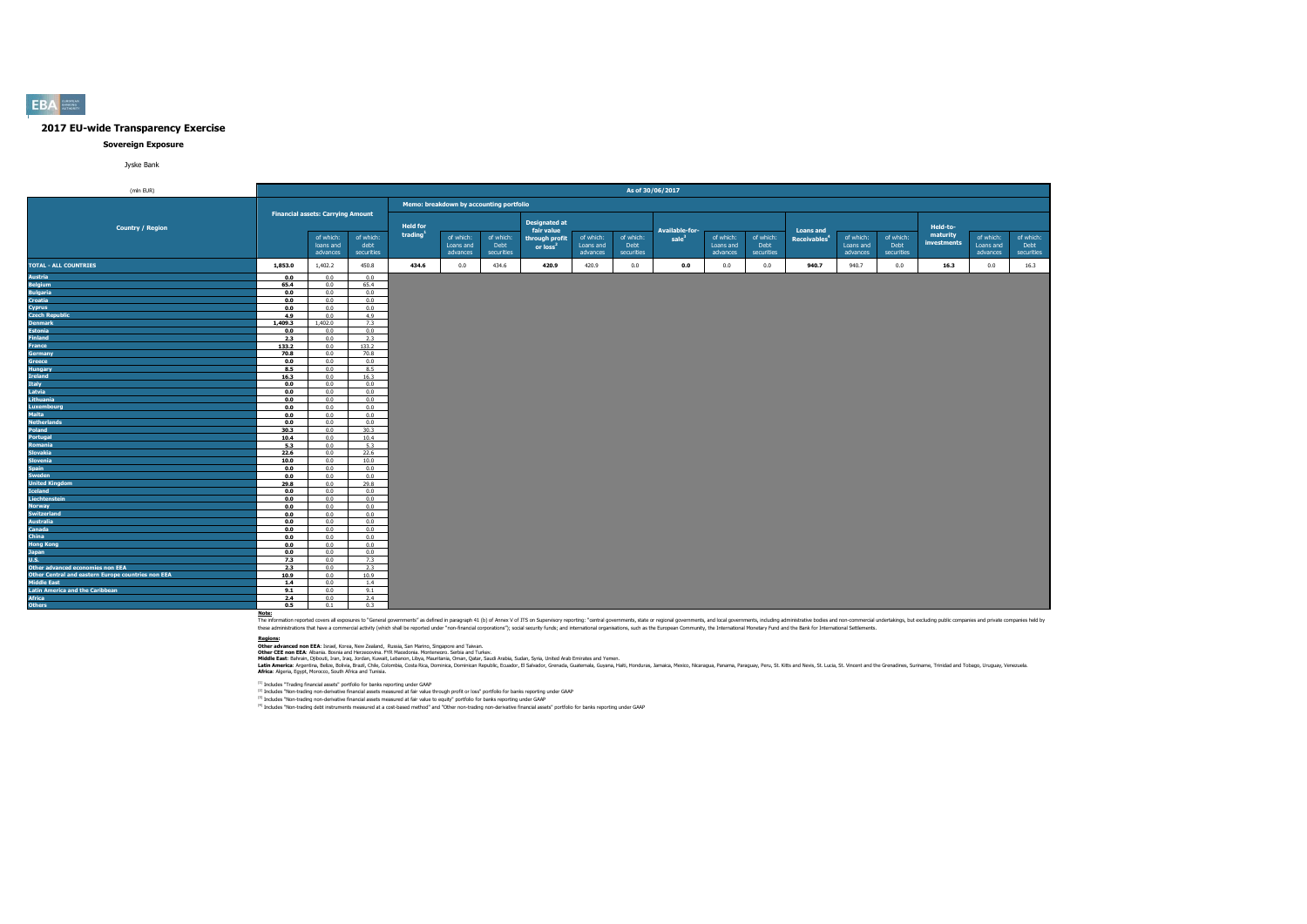

**Performing and non-performing exposures**

Jyske Bank

|                                                                |        |                                            |                                      | As of 31/12/2016       |                                              |                                                             |                                                           |        |                                             |                                      | As of 30/06/2017       |                                              |                                                             |                                                           |
|----------------------------------------------------------------|--------|--------------------------------------------|--------------------------------------|------------------------|----------------------------------------------|-------------------------------------------------------------|-----------------------------------------------------------|--------|---------------------------------------------|--------------------------------------|------------------------|----------------------------------------------|-------------------------------------------------------------|-----------------------------------------------------------|
|                                                                |        | <b>Gross carrying amount</b>               |                                      |                        | <b>Accumulated impairment,</b><br>provisions | accumulated changes in fair<br>value due to credit risk and | <b>Collaterals and</b><br>financial                       |        | <b>Gross carrying amount</b>                |                                      |                        | <b>Accumulated impairment,</b><br>provisions | accumulated changes in fair<br>value due to credit risk and | <b>Collaterals and</b><br>financial                       |
|                                                                |        | Of which<br>performing but<br>past due >30 | Of which non-performing <sup>1</sup> |                        | On performing<br>exposures <sup>2</sup>      | On non-<br>performing                                       | guarantees<br>received on non-<br>performing<br>exposures |        | Of which<br>performing but<br>past due > 30 | Of which non-performing <sup>1</sup> |                        | On performing<br>exposures <sup>2</sup>      | On non-<br>performing                                       | quarantees<br>received on non-<br>performing<br>exposures |
| (mln EUR, %)                                                   |        | $days$ and $\lt=90$<br>days                |                                      | Of which:<br>defaulted |                                              | exposures                                                   |                                                           |        | days and $\lt=90$<br>days                   |                                      | Of which:<br>defaulted |                                              | exposures                                                   |                                                           |
| Debt securities (including at amortised cost and fair value)   | 9,430  | $\mathbf{o}$                               | 0                                    | $\Omega$               | $\mathbf{0}$                                 | $\Omega$                                                    | $\mathbf 0$                                               | 7,494  | $\mathbf 0$                                 | $\Omega$                             | $\Omega$               | $\Omega$                                     | $\mathbf{o}$                                                | $\bullet$                                                 |
| Central banks                                                  |        | 0                                          |                                      | $\Omega$               |                                              |                                                             | $\Omega$                                                  | -5     | $\Omega$                                    |                                      | $\Omega$               | $^{\circ}$                                   | $\Omega$                                                    | $\mathbf{0}$                                              |
| General governments                                            | 358    | 0                                          |                                      | $\Omega$               |                                              |                                                             | $\Omega$                                                  | 356    | $\Omega$                                    |                                      | $\Omega$               | $^{\circ}$                                   | $\Omega$                                                    | $\mathbf{0}$                                              |
| Credit institutions                                            | 7,783  | 0                                          |                                      | $\Omega$               |                                              |                                                             | $\Omega$                                                  | 5,954  | $\Omega$                                    |                                      | $\Omega$               | $^{\circ}$                                   | $\Omega$                                                    | $\mathbf 0$                                               |
| Other financial corporations                                   | 1,105  | 0                                          |                                      | $\Omega$               |                                              |                                                             | $\Omega$                                                  | 1,012  | $\Omega$                                    |                                      | $\Omega$               | $\Omega$                                     | $\Omega$                                                    | $\mathbf 0$                                               |
| Non-financial corporations                                     | 181    | $\Omega$                                   |                                      | $\Omega$               | $\Omega$                                     |                                                             | $\Omega$                                                  | 167    | $\Omega$                                    |                                      | $\Omega$               | $^{\circ}$                                   | $\Omega$                                                    | $\overline{0}$                                            |
| Loans and advances(including at amortised cost and fair value) | 58,641 | 26                                         | 2,859                                | 1,654                  | 27                                           | 715                                                         | 1,740                                                     | 59,745 | 27                                          | 2,606                                | 1,501                  | 41                                           | 673                                                         | 1,527                                                     |
| Central banks                                                  |        | $\Omega$                                   |                                      | $\Omega$               | $\Omega$                                     | $\Omega$                                                    | $^{\circ}$                                                | 13     | $\Omega$                                    |                                      | $\Omega$               | $^{\circ}$                                   | $\overline{\mathbf{0}}$                                     | $\mathbf 0$                                               |
| General governments                                            | 1,320  | 3                                          |                                      | -5                     | $\Omega$                                     | 5                                                           |                                                           | 1,408  | $\Omega$                                    | ۹                                    | $\Delta$               | $\mathbf 0$                                  | $\overline{4}$                                              | $\overline{2}$                                            |
| Credit institutions                                            | 1,372  | 0                                          |                                      | 8                      | $\overline{2}$                               | $\overline{\phantom{0}}$                                    | -6                                                        | 1,271  | 0                                           |                                      | 5                      | $^{\circ}$                                   |                                                             | $\overline{4}$                                            |
| Other financial corporations                                   | 4,312  |                                            | 102                                  | 80                     |                                              | 33                                                          | 65                                                        | 3,014  | 6                                           | 95                                   | 80                     |                                              | 35                                                          | 59                                                        |
| Non-financial corporations                                     | 24,532 | 13                                         | 1,764                                | 999                    |                                              | 489                                                         | 1,195                                                     | 24,867 | 15                                          | 1,584                                | 891                    | -9                                           | 363                                                         | 1,044                                                     |
| of which: small and medium-sized enterprises at amortised cost | 5,218  | 12                                         | 826                                  | 686                    |                                              | 393                                                         | 370                                                       | 5,052  | 13                                          | 749                                  | 626                    | $\overline{4}$                               | 282                                                         | 327                                                       |
| Households                                                     | 27,105 | 10 <sup>10</sup>                           | 978                                  | 562                    | 19                                           | 187                                                         | 472                                                       | 29,172 | 5                                           | 914                                  | 520                    | 31                                           | 269                                                         | 419                                                       |
| DEBT INSTRUMENTS other than HFT                                | 68,072 | 26                                         | 2,859                                | 1,654                  | 27                                           | 715                                                         | 1,740                                                     | 67,239 | 27                                          | 2,606                                | 1,501                  | 41                                           | 673                                                         | 1,527                                                     |
| <b>OFF-BALANCE SHEET EXPOSURES</b>                             | 12,078 |                                            | 360                                  | 213                    | $\overline{2}$                               | 56                                                          | 112                                                       | 13,386 |                                             | 172                                  | 124                    | $\overline{2}$                               | 52                                                          | 69                                                        |

<sup>(1)</sup> For the definition of non-performing exposures please refer to COMMISSION IMPLEMENTING REGULATION (EU) 2015/227 of 9 January 2015, ANNEX V, Part 2-Template related instructions, subtitle 29

<sup>(2)</sup> Insitutions report here collective allowances for incurrred but not reported losses (instruments at amortised cost) and changes in fair value of performing exposures due to credit risk and provisions (instruments at